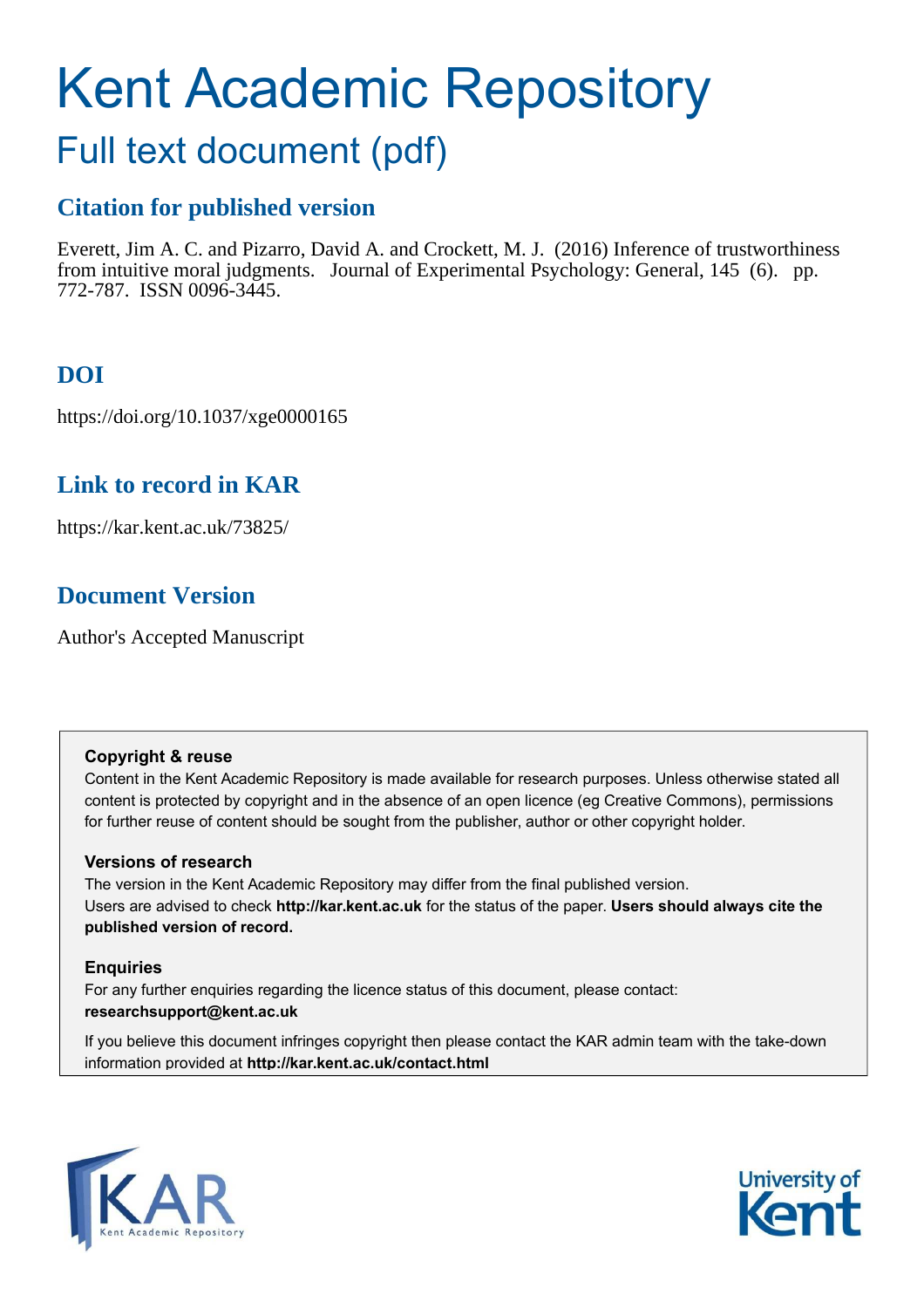### **Inference of trustworthiness from intuitive moral judgments**

Jim A.C. Everett<sup>1</sup>, David Pizarro<sup>2</sup>, and M.J. Crockett<sup>1</sup>

<sup>1</sup> Department of Experimental Psychology, University of Oxford, 9 South Parks Road,

Oxford, OX1 3UD, UK

<sup>2</sup> Department of Psychology, Cornell University, 234 Uris Hall, Ithaca, NY 14853, USA

#### **Corresponding author:**

Jim A.C. Everett Department of Experimental Psychology University of Oxford 9 South Parks Road Oxford, OX1 3UD, UK E-mail: jim.everett@psy.ox.ac.uk

**Keywords:** morality, intuition, partner choice, deontological, utilitarian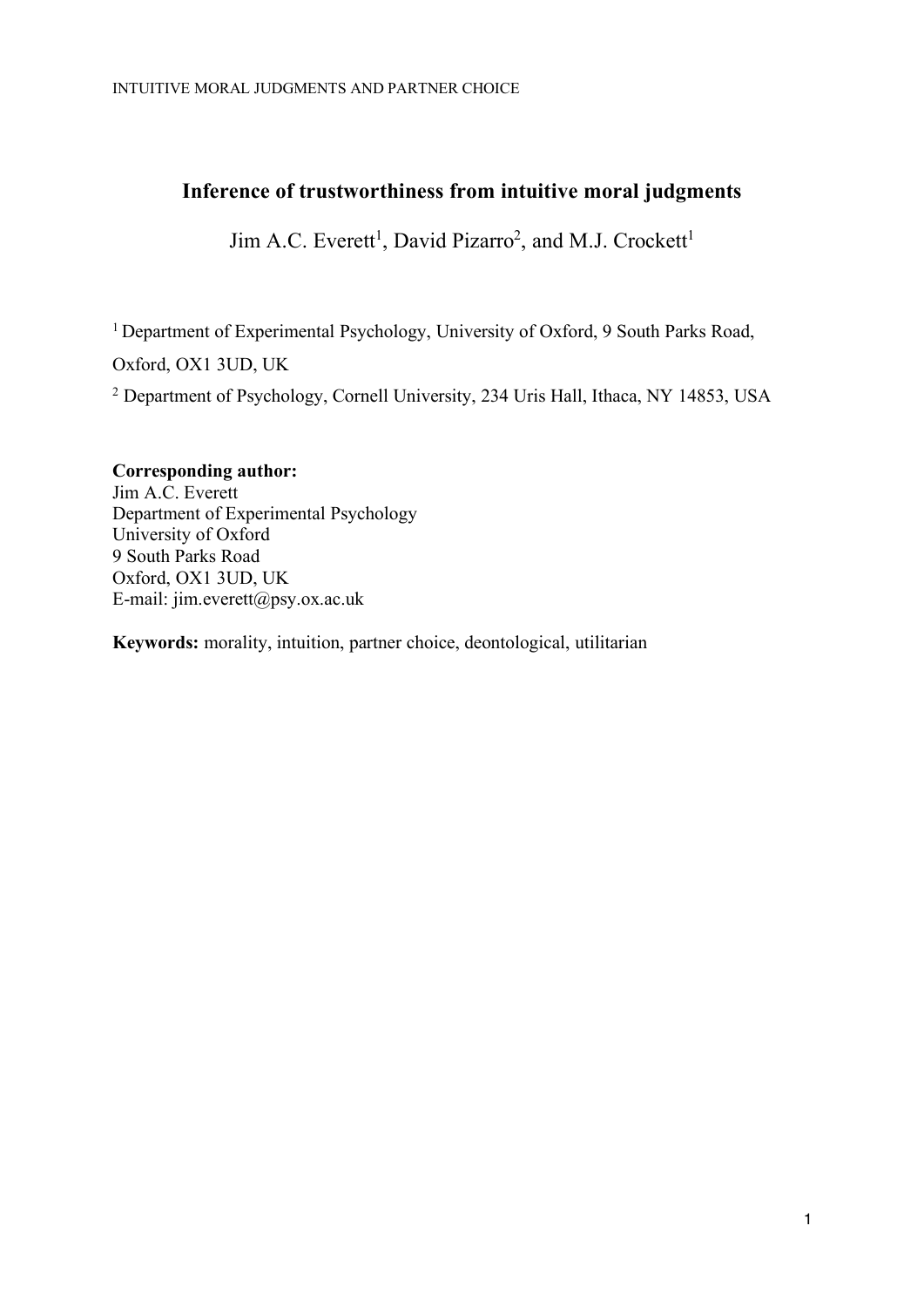#### **Abstract**

Moral judgments play a critical role in motivating and enforcing human cooperation, and research on the proximate mechanisms of moral judgments highlights the importance of intuitive, automatic processes in forming such judgments. Intuitive moral judgments often share characteristics with deontological theories in normative ethics, which argue that certain acts (such as killing) are absolutely wrong, regardless of their consequences. Why do moral intuitions typically follow deontological prescriptions, as opposed to those of other ethical theories? Here we test a functional explanation for this phenomenon by investigating whether agents who express deontological moral judgments are more valued as social partners. Across five studies we show that people who make characteristically deontological judgments are preferred as social partners, perceived as more moral and trustworthy, and are trusted more in economic games. These findings provide empirical support for a partner choice account of why intuitive moral judgments often align with deontological theories.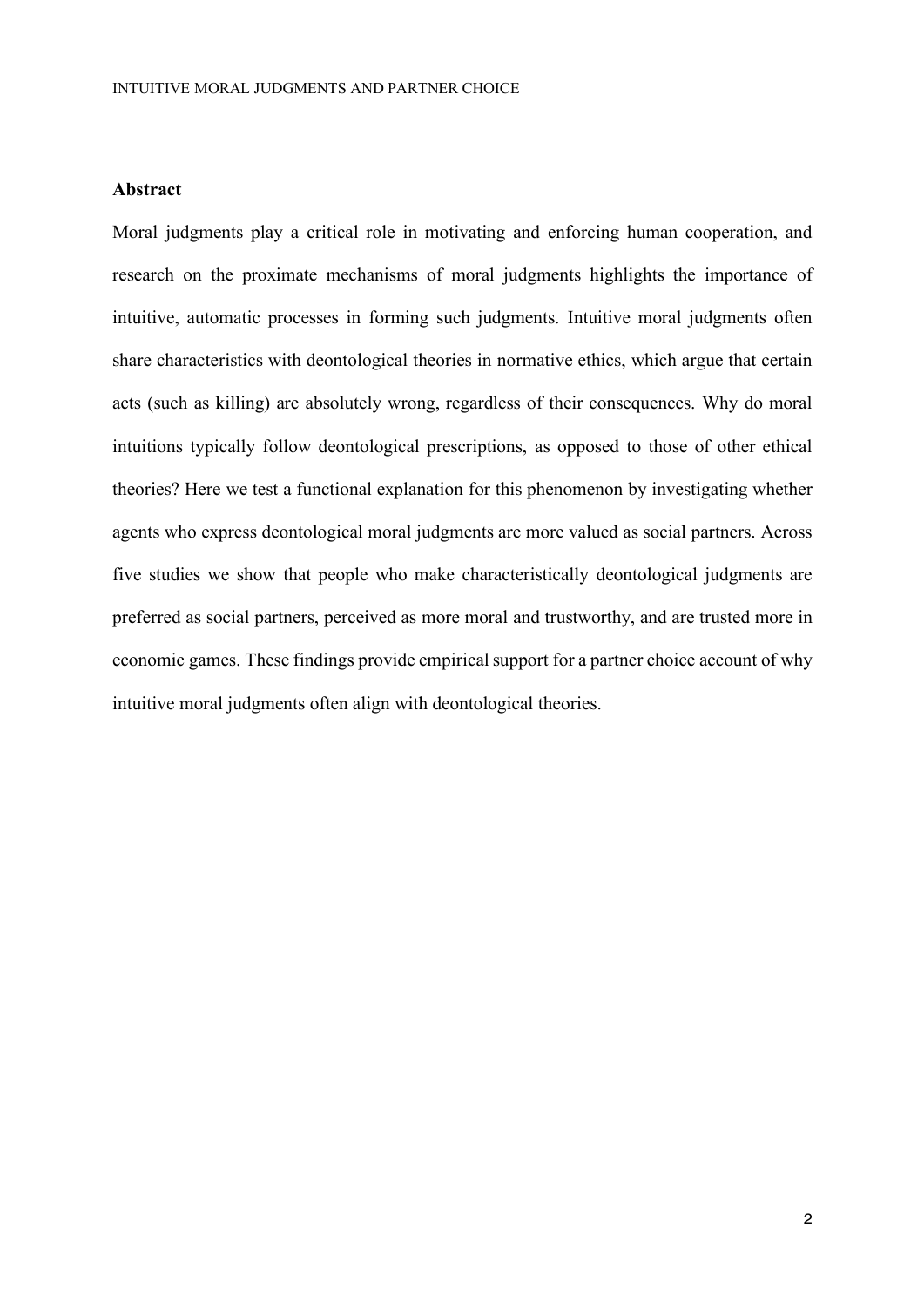#### **Inference of trustworthiness from intuitive moral judgments**

Moral judgments are stitched into the fabric of human nature, steering us toward cooperation and away from exploitation. Research has highlighted a central role for intuitive, automatic cognitive processes in forming such judgments (Greene, 2014; Haidt, 2001). And intriguingly, such intuitive or automatic (and their counterpart, deliberate, or controlled) processes in moral judgment have been argued to align with two opposing perspectives dominating ethical discussion: *deontolog*y (Kant, 1797/2002; Scanlon, 1998) and *consequentialism* (Bentham, 1879/1983; Mill, 1863). Consequentialist theories like Utilitarianism focus solely on the impartial maximization of aggregate welfare as the criterion for a moral act: "actions are right in proportion as they tend to promote happiness, wrong as they tend to produce the reverse of happiness" (Mill, 1863). In contrast, deontological theories hold that the rightness or wrongness of an action is not entirely dependent on its consequences. and instead typically focus on notions of duties, rights, and obligations. Inspired by this debate, researchers have explored how people respond to moral dilemmas with two options that align with either consequentialism (e.g., sacrificing a single innocent life to save many others) or deontology (e.g. refusing to sacrifice an innocent life regardless of the consequences). A wealth of behavioral and neurobiological evidence has shown that participants' intuitive and automatic judgments tend to be characteristically deontological, while characteristically consequentialist judgments are often the result of slow, deliberative cognitive processes (Greene, 2007; Greene, Morelli, Lowenberg, Nystrom, & Cohen, 2008; Koenigs et al., 2007). But it remains unclear *why* moral intuitions more often align with deontology, rather than the option that would maximize the utility of outcomes. This question is even more puzzling when one considers that deontological judgments might promote inferior social outcomes (Greene, 2014).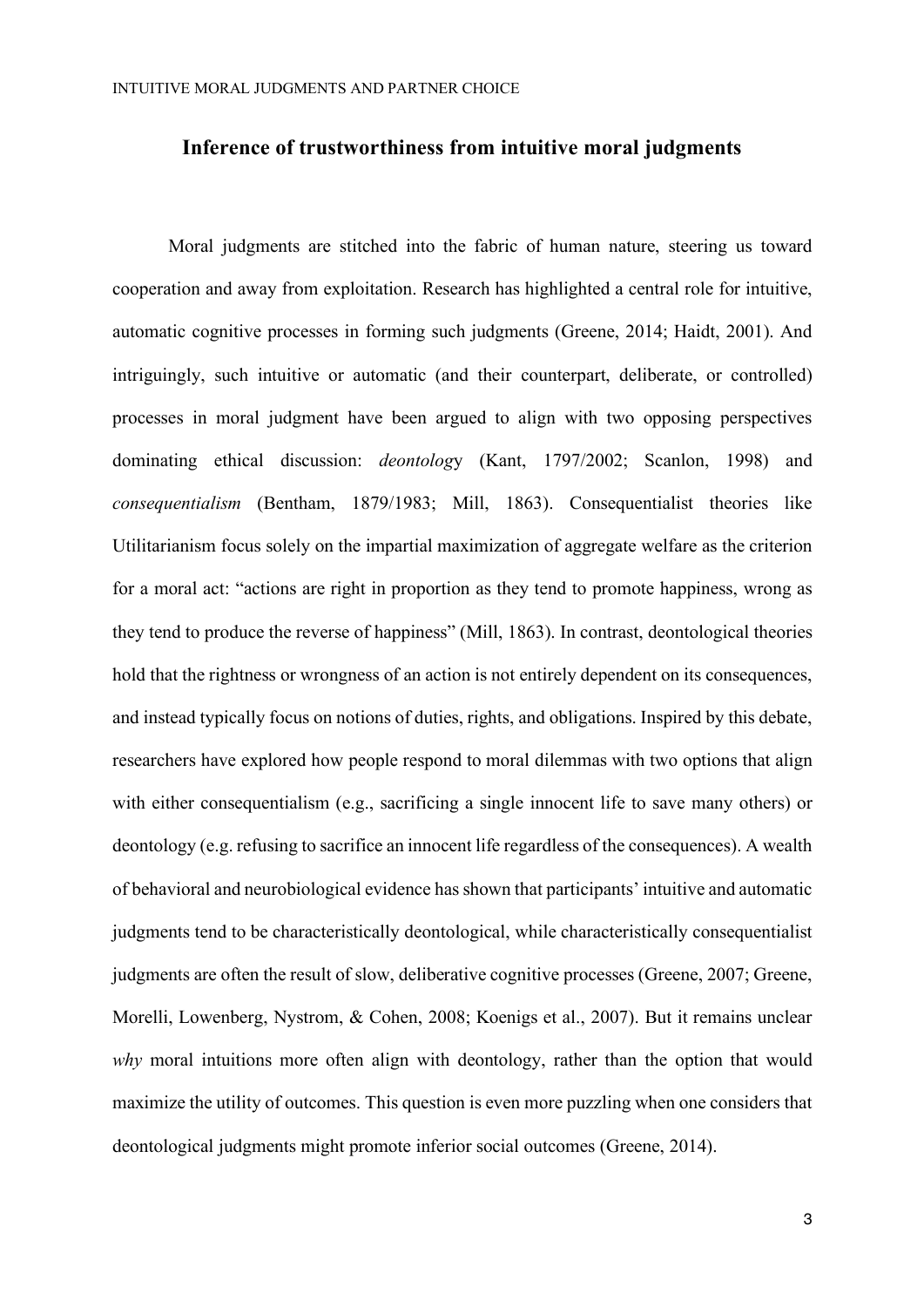One approach to explaining why moral intuitions often align with deontology comes from mutualistic partner choice models of the evolution of morality. These models posit a cooperation market such that agents who can be relied upon to act in a mutually beneficial way are more likely to be chosen as cooperation partners, thus increasing their own fitness (Alexander, 1987; Baumard, André, & Sperber, 2013; Krebs, 2008; Noë & Hammerstein, 1994; Trivers, 1971). People tend to select the most cooperative individuals as partners, and those who contribute less than others are gradually left out of cooperative exchanges (e.g. Barclay, 2004, 2006; Rockenbach & Milinski, 2011). To the extent that individuals who make certain types of moral judgments are favored in a cooperative market because these judgments signal a commitment to cooperation, so too will these judgments come to be favored as defaults. In other words, deontological moral intuitions may represent an evolutionarily prescribed prior that was selected for through partner choice mechanisms. Why might deontologists be preferred as social partners? Two features of deontological intuitions seem important, given their relevance for social exchange: the prohibition of certain acts or behaviours, and the expression of socially valued emotional responses.

First, deontologists' prohibition of certain acts or behaviours may serve as a relevant cue for inferring trustworthiness because the extent to which someone claims to follow rule or action-based judgments may be associated with the reliability of their moral behavior. One piece of preliminary evidence for this comes from a study showing that agents willing to punish third parties who violate fairness principles are trusted more, and actually are more trustworthy (Jordan, Bloom, & Rand, in press). Moreover, the typical deontological reason for why specific actions are wrong is that they violate duties to respect persons and honor social obligations features that are crucial when selecting a social partner. An individual who claims that stealing is always morally wrong and believes themselves morally obligated to act in accordance with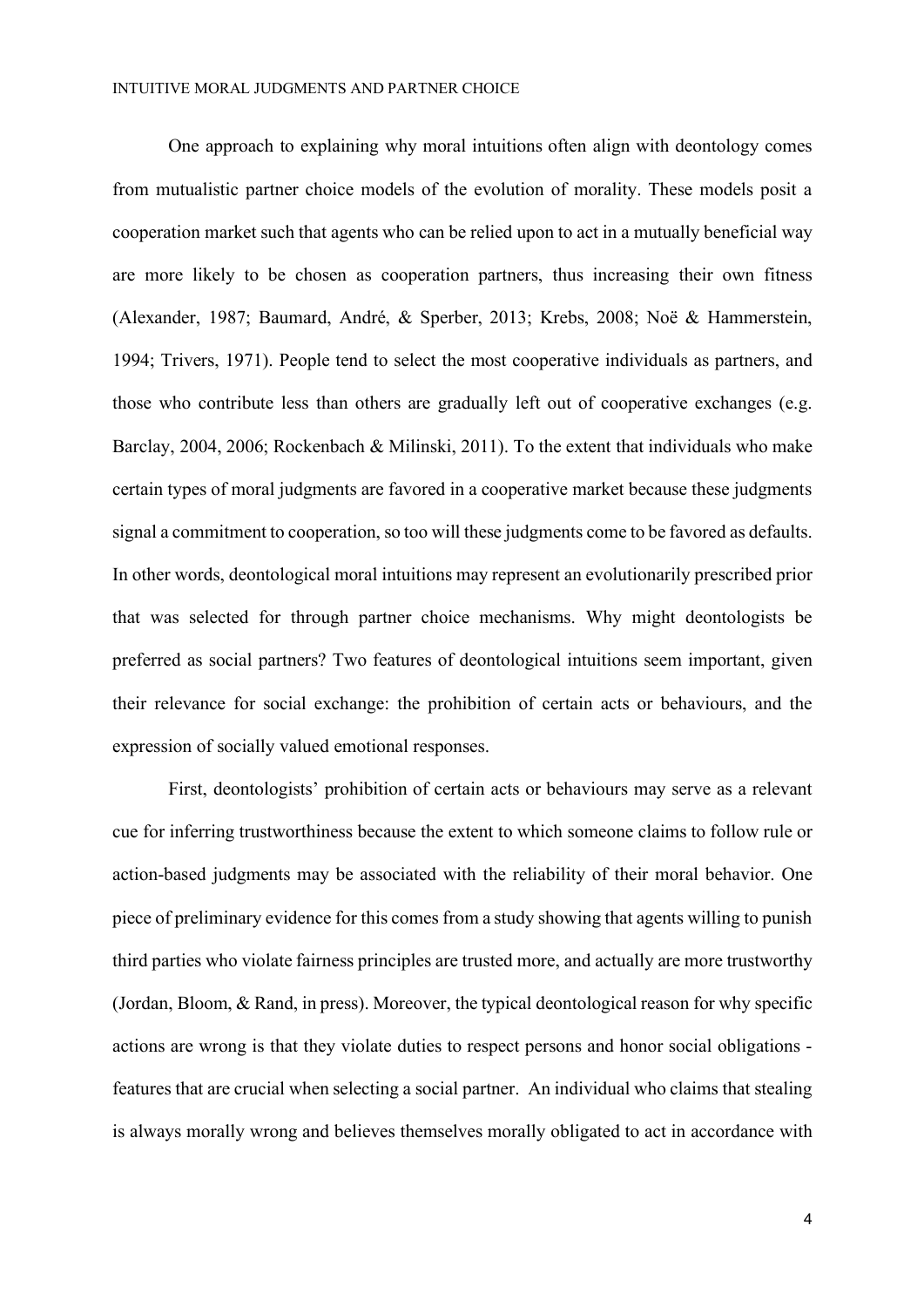this duty, seems much less likely to steal from me than an individual who believes that the stealing is sometimes morally acceptable depending on the consequences. Actors who express characteristically deontological judgments may therefore be preferred to those expressing consequentialist judgments because these judgments may be more reliable indicators of stable cooperative behaviour. Consistent with this, recent research has shown that, compared to people who make consequentialist arguments, people who make deontological arguments are perceived by others as less self-interested and as expressing more moral views (Kreps & Monin, 2014). And recent theoretical work has demonstrated that "cooperating without looking" – i.e., without considering the costs and benefits of cooperation – is a subgame perfect equilibrium (Hoffman, Yoeli, & Nowak, 2015). Therefore, expressing characteristically deontological judgments could constitute a behavior that enhances individual fitness in a cooperation market because these judgments are seen as reliable indicators of a specific valued behavior – cooperation.

Second, deontological judgments often align more strongly with socially valued emotional responses, such as empathy and harm aversion, than do consequentialist judgments. As some have argued, making consequentialist judgments generally involves the suppression of prepotent (deontological-leaning) emotional responses in order to reach a more calculated analysis of the consequences to be derived from various actions (Greene, 2014). Research shows that characteristically deontological judgments are positively associated with harm aversion, and negatively associated with antisocial personality traits (Bartels & Pizarro, 2011; Cushman, Gray, Gaffey, & Mendes, 2012; Kahane, Everett, Earp, Farias, & Savulescu, 2015). People who are more likely to endorse the sacrifice of one person to save many others appear also to be those people who are less averse to harming others in everyday contexts where there is no obvious greater good (Kahane et al., 2015). If prospective partners in the cooperation

5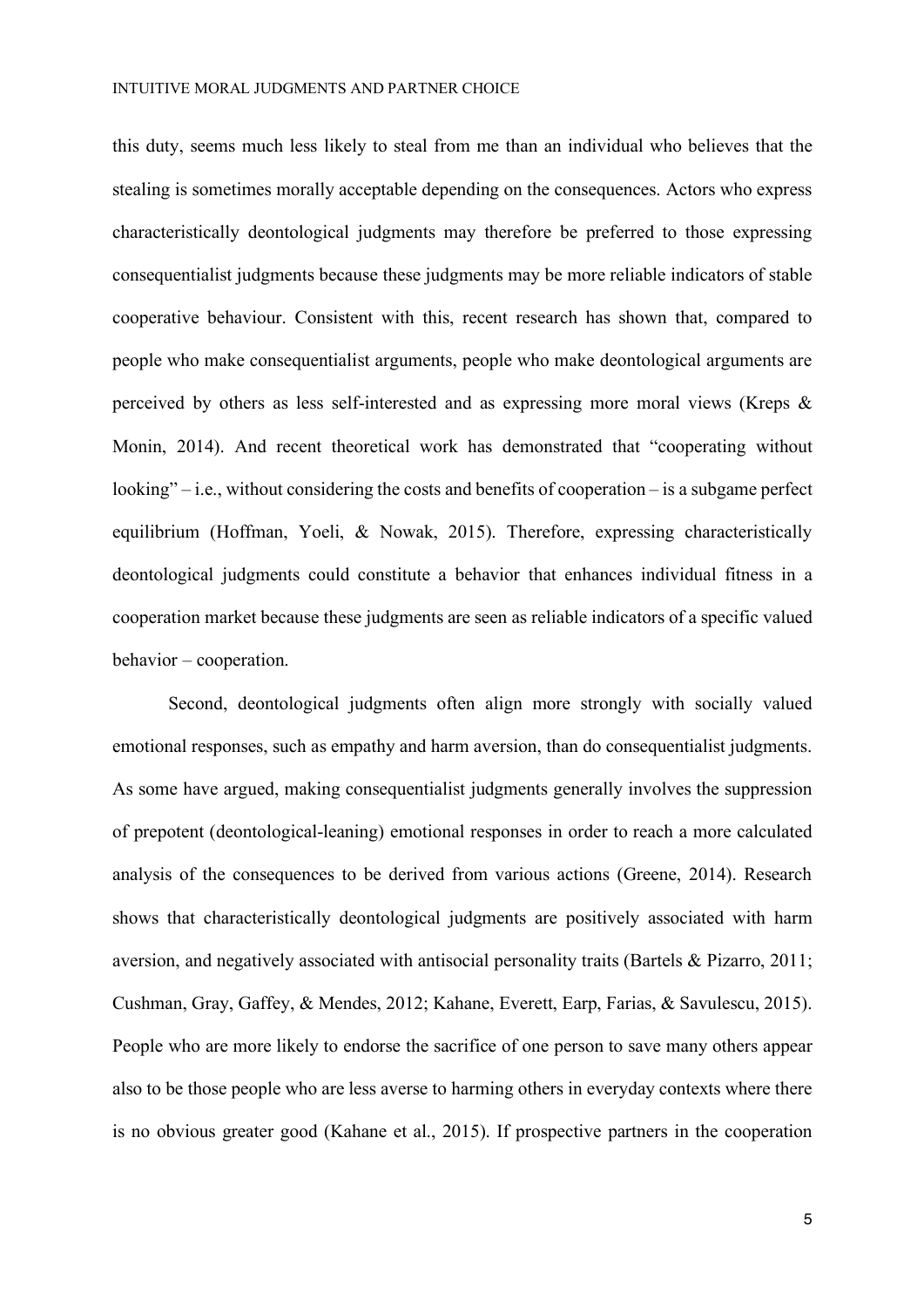market intuit this, they may prefer deontologists. In other words, expressing a deontological judgment may communicate that a person has a set of socially valued emotional responses (i.e., an aversion to directly harming others) that make them an attractive social partner. Consistent with this, recent studies have shown that individuals who made deontological decisions in moral dilemmas are rated as being more empathic and having a superior moral character compared to those who make consequentialist decisions (Uhlmann, Zhu, & Tannenbaum, 2013).

#### **Overview**

On both theoretical and empirical grounds it seems plausible that deontological moral intuitions may have been selected for through partner choice mechanisms. However, the central claims behind this account – that people who express deontological moral intuitions are perceived as more trustworthy and favored as cooperation partners – has not been empirically investigated. In this paper we fill this gap, asking first whether deontological agents are preferred as social partners, and, if so, which features of characteristically deontological moral intuitions confer greater selective social value.

In order to do so, across five experiments we examined participants' perceptions of an agent who made either characteristically deontological judgments ("killing people is just wrong, even if it has good consequences") or consequentialist judgments ("it is better to save five lives rather than one"). Following the bulk of previous research on moral intuitions, we used hypothetical sacrificial dilemmas as a way of directly pitting deontological and consequentialist intuitions against one another. In addition, we used several different dilemmas (some in which intuitions lean deontological; and some in which intuitions lean consequentialist) and complementary measures of perceived prosociality (self-reported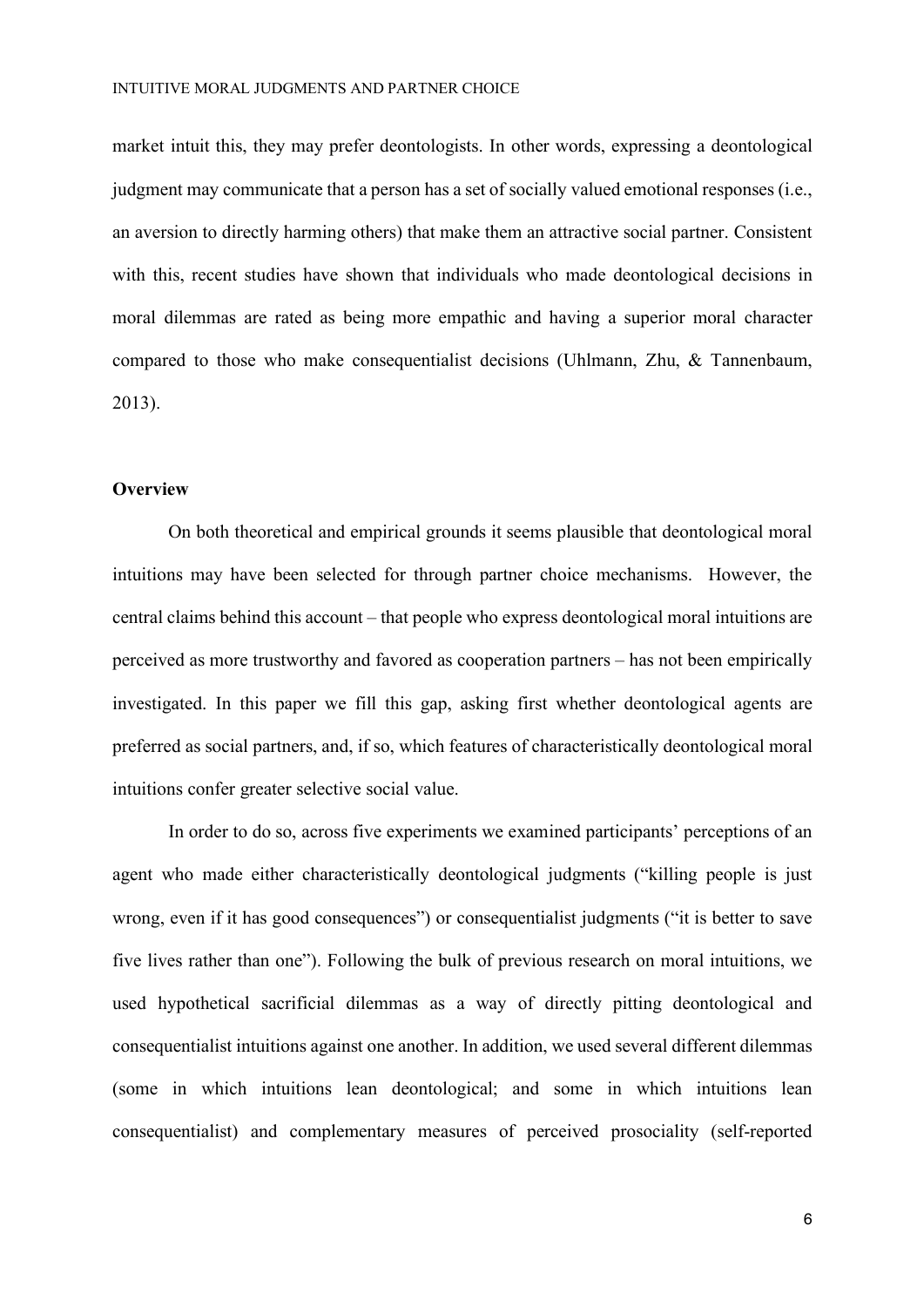character ratings of morality and trust; behavioral data from economic games; and partner choice questions inspired by evolutionary biology) to test our hypotheses.

#### **Study 1**

We first investigated individuals' perceptions of agents who made either deontological or consequentialist judgments in a sacrificial dilemma that typically evokes deontological intuitions in most respondents (Cushman, Young, & Hauser, 2006; Greene, Sommerville, Nystrom, Darley, & Cohen, 2001). Participants were presented with information about two agents who were asked to judge whether it was morally appropriate to push a man off a footbridge to stop an oncoming train from hitting five others, thereby killing him but saving the five. The consequentialist agent judged it morally appropriate to push the man, while the deontological agent did not. We then had our participants rate the morality and trustworthiness of each agent on a scale (Study 1a), play a hypothetical trust game with the agents (Study 1b), and, finally, play a trust game involving real monetary stakes with the agents (Study 1c).

#### **Study 1a**

#### **Methods**

**Ethics Note**. All the studies reported in this manuscript received approval from the UCL Research Ethics Committee (4418/002) and the University of Oxford Central University Research Ethics Committee (MS-IDREC-C1-2015-098).

**Participants.** 200 American participants (71 female;  $M_{\text{age}} = 34$ ,  $SD = 10.69$ ) were recruited through Amazon Mechanical Turk (MTurk), and were paid \$0.80 for their time. Five participants took the survey more than once, and so were excluded from subsequent analyses (final  $N = 195$ ). For all studies reported in this manuscript, we used  $G^*$ Power 3.1 (Faul,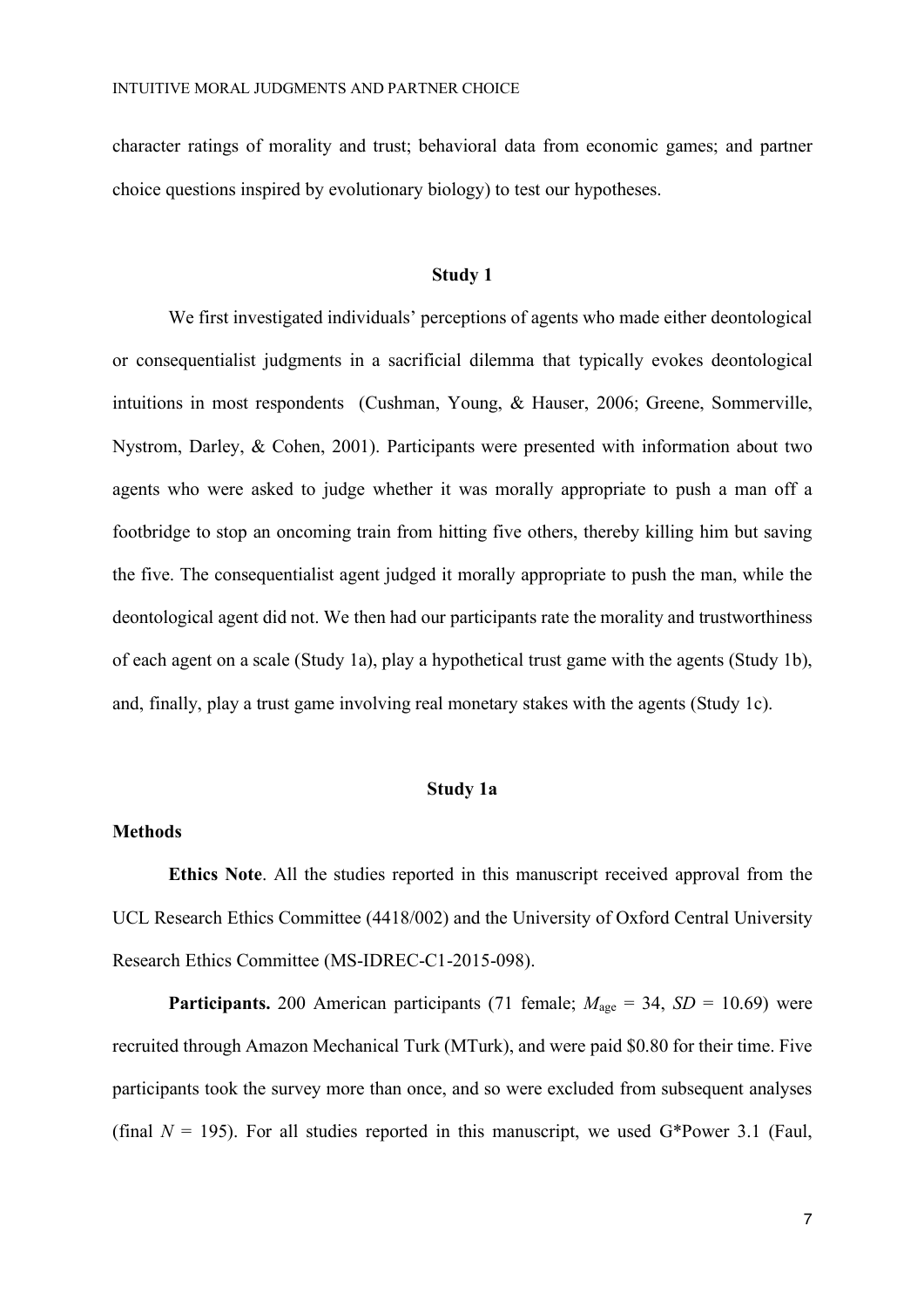Erdfelder, Buchner, & Lang, 2009) to calculate the minimum sample size needed. This power analysis showed that a within-subjects design with a conservative small effect size (*d*=0.2) would require a minimum sample of 199 participants.

**Design.** Participants were told that they would be randomly paired with two other MTurk workers who had already completed the survey, and that they would see the other workers' judgment along with their reasons for their judgment to the following moral dilemma (the footbridge Dilemma: Foot, 1967; Thomson, 1976):

A runaway trolley is heading down the tracks toward five workers who will all be killed if the trolley proceeds on its present course. Adam is on a footbridge over the tracks, in between the approaching trolley and the five workers. Next to him on this footbridge is a stranger who happens to be very large. The only way to save the lives of the five workers is to push this stranger off the bridge and onto the tracks below where his large body will stop the trolley. The stranger will die if Adam does this, but the five workers will be saved.

Participants were then presented with the judgments of the two other workers (i.e. "Person A said that Adam should [not] push the large man to save the five workers") and the reasons they gave for their judgment (i.e., "it is better to save five lives rather than one" vs. "killing people is just wrong, even if it has good consequences"). Half of the participants first read about the agent who endorsed pushing the large man (the consequentialist agent) then read about the agent who rejected the sacrifice (the deontological agent). This order was reversed for the other half of participants. After reading the responses of both agents, participants participants were asked to rate perceived morality (*1 = extremely immoral / bad; 7 = extremely*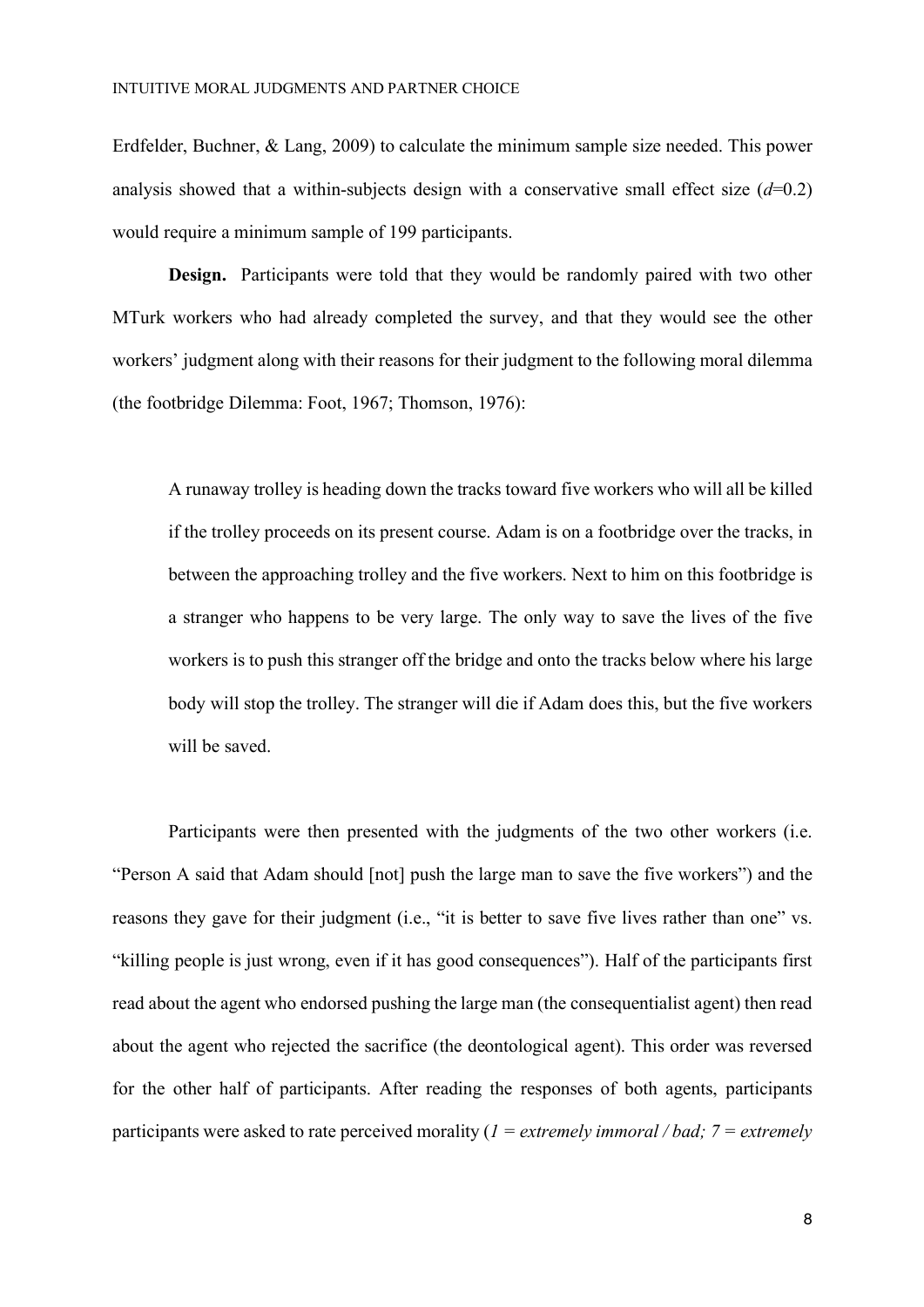*moral / good*) and perceived trust (*1 = extremely untrustworthy; 7 = extremely trustworthy*) of the two agents in the order in which they were presented. At the end of the study participants were asked to make their own judgment about whether they thought Adam should push the stranger (Yes or No), and how wrong it would be for Adam to push the stranger (*1 = not at all wrong, 7 = very wrong*).

#### **Results and Discussion**

In line with previous research, only a minority of participants (29%) endorsed the consequentialist option, with most participants (72%) indicating that it would be wrong to push the large man even if it would save five lives.

Because the data were non-normally distributed, we used a series of Wilcoxon Signed Rank tests. In line with predictions, the agent who gave a deontological response was perceived as being more moral  $(Z=8.31, p<.001, d=1.1)$  and more trustworthy  $(Z=8.13, p<.001, d=1.07)$ than the agent who gave a consequentialist response.

We next investigated whether these results merely reflected a similarity effect whereby individuals simply prefer those who make similar judgments to them. If so, the observed overall preference for deontologist agents would be a result of the fact that most participants themselves made deontological judgments in the footbridge dilemma. However, the data did not support a mere similarity effect: our results were robust to controlling for participants' own moral judgments such that participants who made a deontological judgment (the majority) strongly preferred a deontological agent, while participants who made a consequentialist judgment (the minority) showed no preference between the two agents either on perceived morality (*Z*=-0.78, *p*=.44, *d*=0.07) or trustworthiness (*Z*=-0.24, *p*=.81, *d*=0.04). We also conducted analyses looking at only people who either said that the consequentialist was "not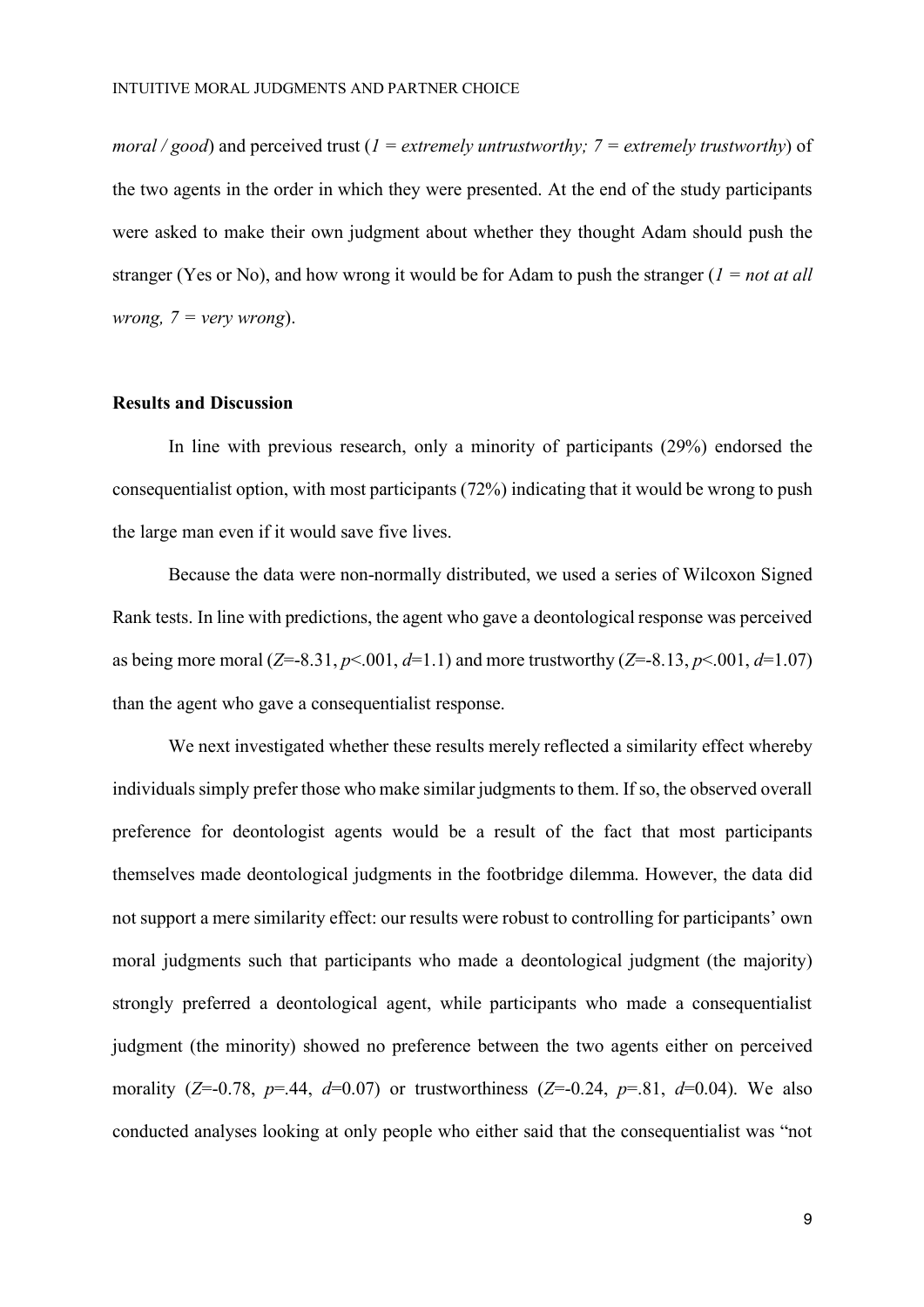at all wrong" or "very wrong" (points 1 and 7 on the wrongness scale respectively). Again, while people who said the consequentialist action was "very wrong" thought the deontological agent more moral and trustworthy, those who said the consequentialist action was "not at all wrong" perceived no difference between the two agents in morality  $(Z=0.65, p=.52)$  or trustworthiness  $(Z=0.95, p=.34)$ . In the interest of brevity we only report the main control analyses in the main text. Please see the Supplementary Materials for full *M*s, *SD*s, and significance tests for analyses broken down by participant judgment for all the studies reported in this paper.

#### **Study 1b**

#### **Method**

**Participants.** 360 American participants (114 female;  $M_{\text{age}}=37$ , *SD*=11.97) were recruited through MTurk and paid \$1.00. Participants were excluded from analyses if they did not complete the survey fully (*N*=3), failed simple comprehension checks involving the structure of the trust game (*N*=74), took the survey more than once (*N*=10), or had taken part in Study 1a (*N*=54), leaving a final sample of 219 participants.

**Design.** Study 1b used the same basic design as Study 1a, but with the addition of a new dependent measure—in addition to the character and trustworthiness ratings, participants played a *trust game* (TG) with the deontological and consequentialist agents. In a typical TG, there are two players: an investor and a trustee. The investor is given some money and told that they may send a proportion (from zero to the full amount) of this money to the trustee, and that the experimenter will multiply the money sent by some amount. Once the trustee receives the money, they are told that they may send back a portion of it to the investor, again ranging from zero to the full amount. In this study (and all subsequent ones), participants always played the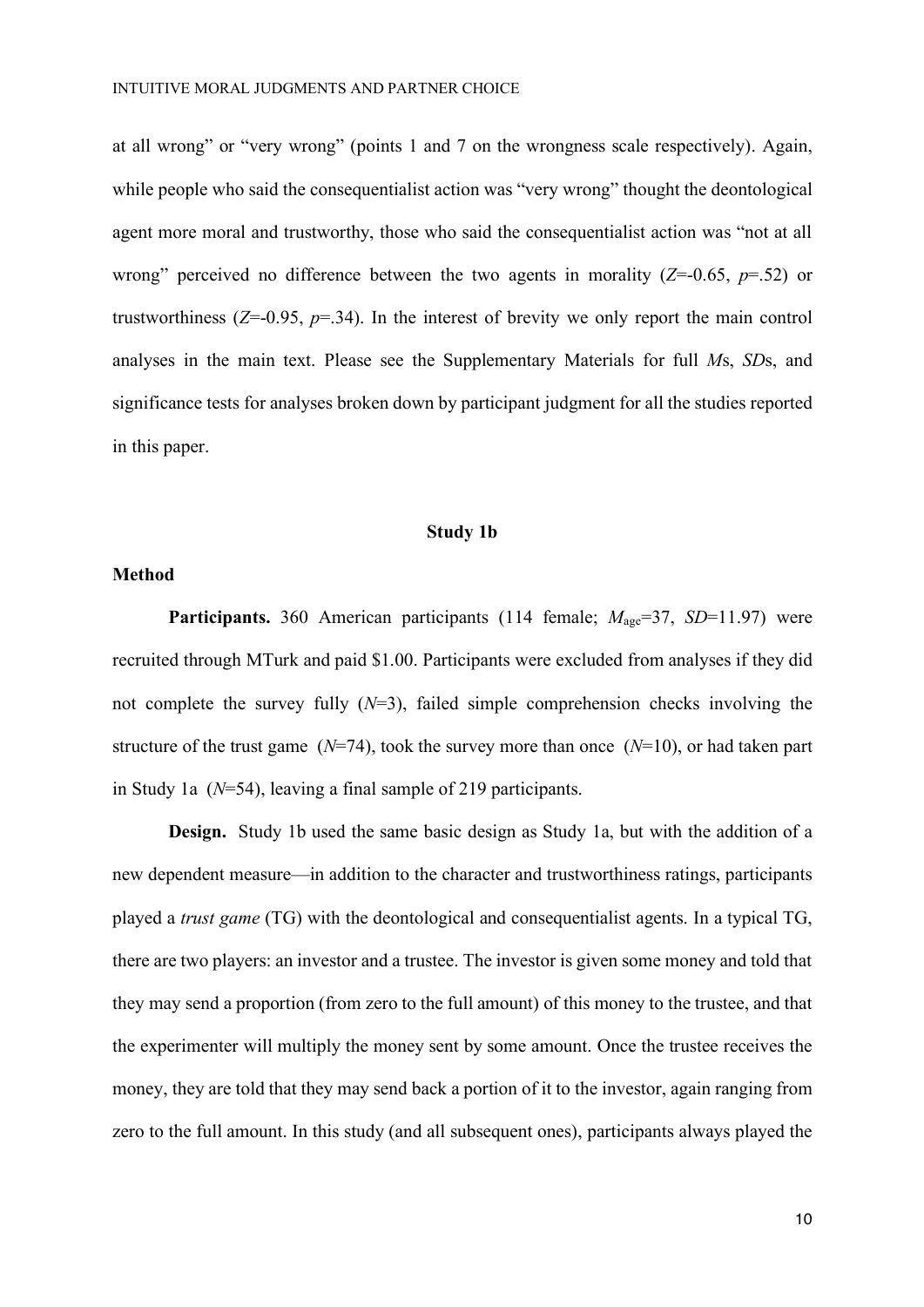role of investor. The amount of money participants transferred to the agent (from (\$0.00 to \$0.30) was used as an indicator of trustworthiness, as was how much money they believed they would receive back from the agent (0% - 100%). Finally, as an explicit measure of partner choice we asked participants to indicate "If you had a choice and could select one of the other people from earlier in this study (Person A or Person B), which one would you rather have in this game with you? Would you rather play with Person A or Person B?"

#### **Results and Discussion**

As in previous research, most participants (73%) endorsed the characteristically deontological judgment and indicated that it would be wrong to push the large man even if it would save five lives. And consistent with Study 1a, participants reported the deontological agent to be more moral (*Z*=-8.90*, p*<.001, *d*=1.10 Fig. 1A) and more trustworthy (*Z*=-8.70*, p* < .001, *d*=1.05; Fig. 1B; see Supplementary Tables 1-2 for *M*s and *SD*s) than the consequentialist agent. Furthermore, participants transferred more money to deontological agents (63% of endowment) than consequentialist agents  $(40\%; Z=-7.74, p<.001, d=0.73; Fig. 1C)$  and believed that deontological agents (43%) would return more money than consequentialist agents (24%:  $Z=-7.19$ ,  $p<.001$ ,  $d=0.73$ ; Fig. 1D). As predicted, there was also a significant difference in preferred partner  $(p<0.01)$ , with 80% of participants preferring to play a trust game with an agent who made a deontological judgment.

Again, these results held when controlling for participants' own judgments. While deontological participants showed a strong preference for the deontological agent, consequentialist participants reported no difference in perceived morality (*Z*=-0.03, *p*=.98,  $d=0.07$ ) or trust (*Z*=-0.27, *p*=.79,  $d=0.03$ ) of the two agents, and transferred the same amount to both agents  $(Z=1.49, p=.14, d=0.27)$ . Moreover, consequentialist participants actually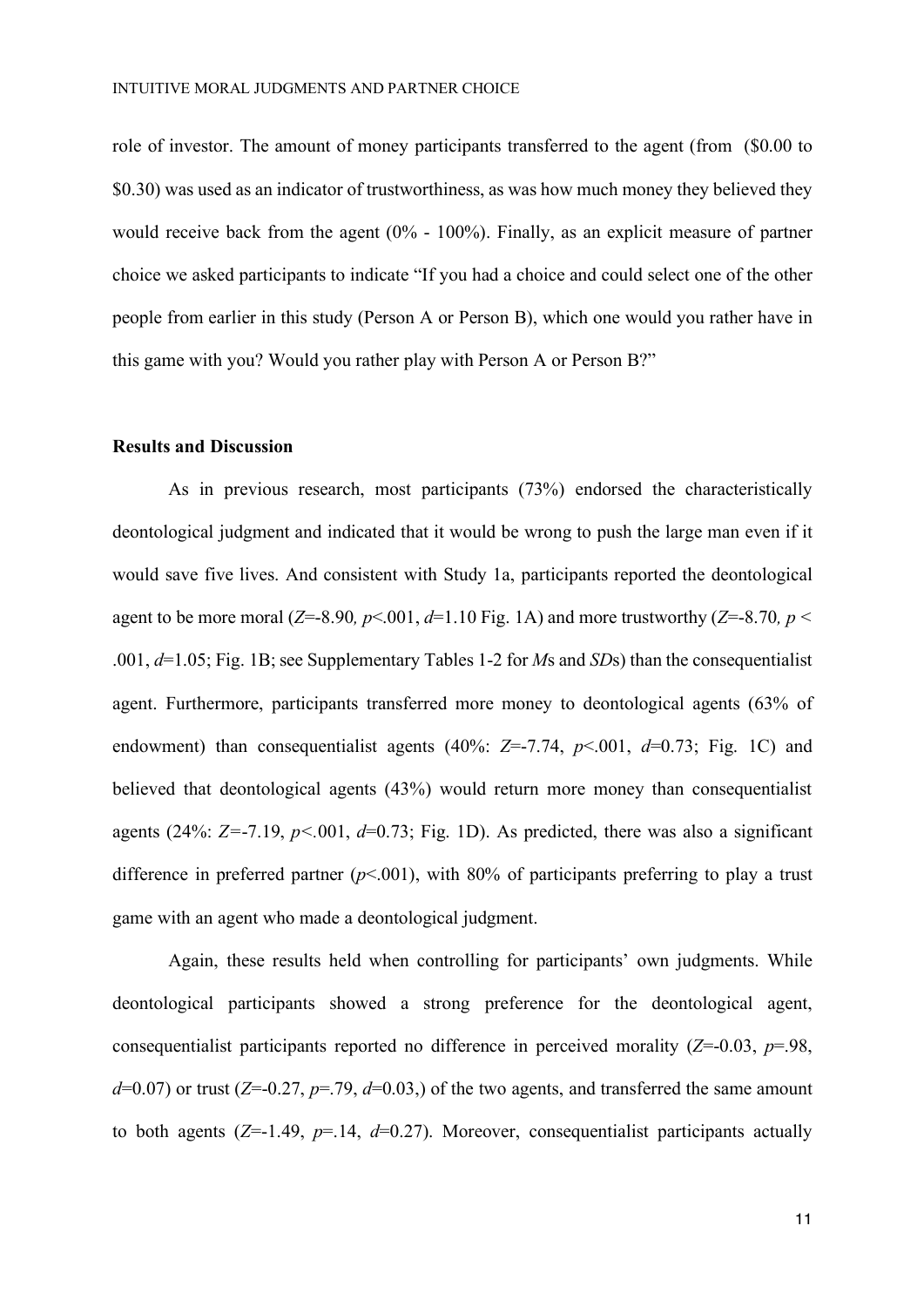predicted that a deontologist agent would return *more* money than would a fellow consequentialist  $(Z = 2.02, p = 0.04, d = 0.34)$ . As in Study 1a, we next focused at participants who gave extreme responses on the wrongness scale. Again, while people who said the consequentialist action was "very wrong" transferred more to the deontological agent, those few who said the consequentialist action was "not at all wrong" showed no difference in the amount of money they transferred  $(Z=0.03, p=.98)$  or predicted returns  $(Z=0.06, p=.96)$ ; though they did perceive the utilitarian agent to be more moral  $(Z = -2.12, p = 03)$ . Most convincingly, a full 35% of participants who thought the consequentialist action was "not at all wrong" indicated they would have preferred to play with a deontologist partner (compared to just 6% of those who said it was "very wrong" saying they would prefer a consequentialist agent). As in Study 1a, these results cannot be explained simply through participants distrusting those who disagree with them on moral issues - the majority of participants preferred the deontologist agent, and even the minority that endorsed a consequentialist position showed no consistent preference for either agent.

#### **Study 1c**

Two potential limitations of the studies thus far, however, deserve consideration. First, it could be argued that because the responses in the TG in Studies 1a-b were only hypothetical, it is not clear whether participants would show differential responses to a consequentialist or deontological target in a TG with real monetary incentives. Second, it could be argued that demand characteristics might play a role given the within-subjects design of the previous studies - people might have believed that the experimenters expected them to respond differently to the consequentialist and deontological target because we asked them about both. To address these potential concerns, in Study 1c we sought to replicate the findings of Studies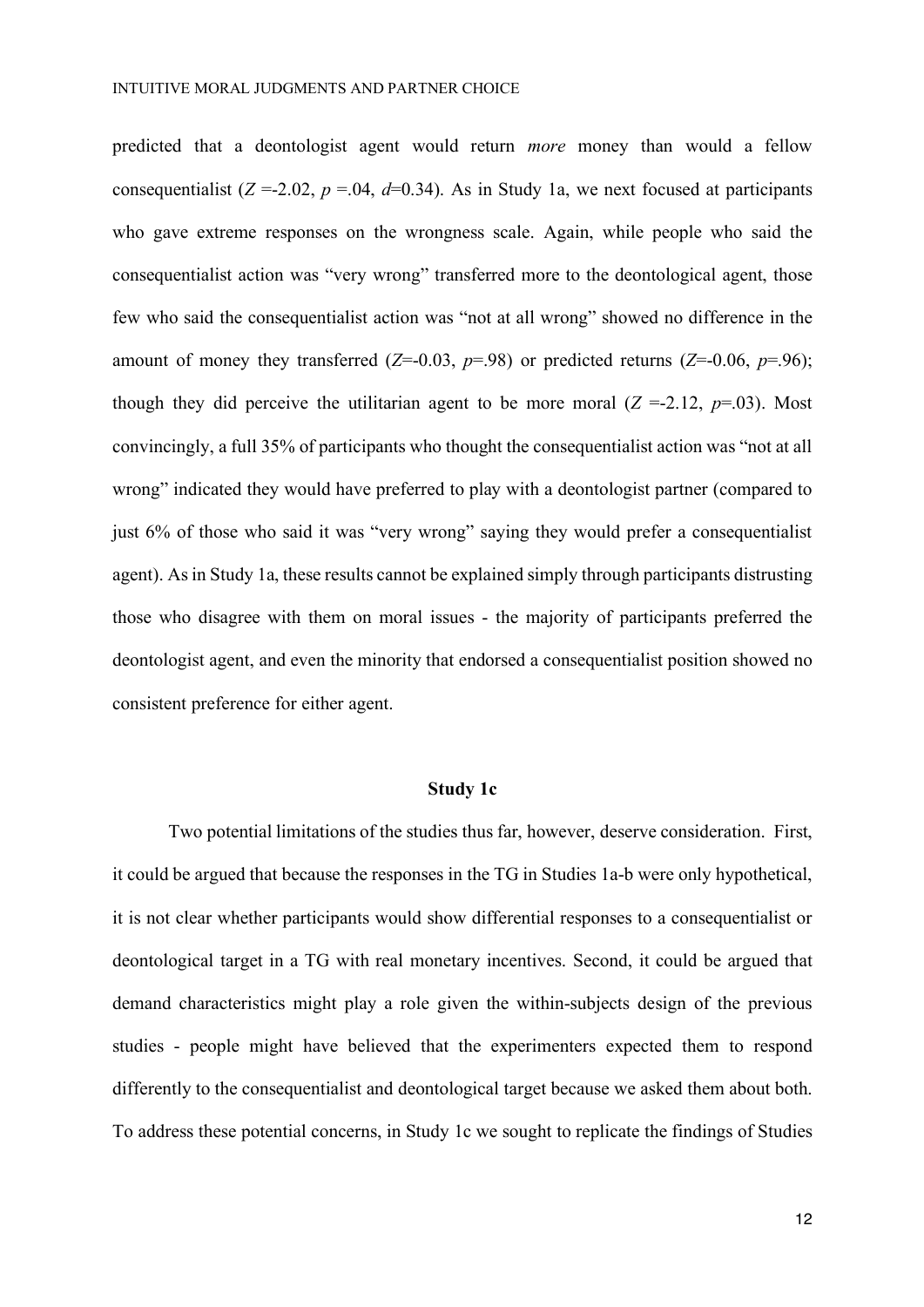1a and 1b, and extend them by having participants play an incentivized trust game in a betweensubjects design.

#### **Method**

**Participants.** 190 American participants (55 female;  $M_{\text{age}}=34$ , *SD*=11.11) were recruited through MTurk and paid \$0.50. In this and subsequent studies, participants could only complete the survey in full if they answered simple comprehension checks at the start of the survey correctly. Participants were excluded from analyses if they took the survey more than once, or had participated in one of the previous studies reported in this paper (*N*=46), leaving a final sample of 144 participants. Again, most participants endorsed the deontological option (72%). In this study and all others involving real TGs in the manuscript, participants were paid bonuses according to the average amount returned by actual deontologist and consequentialist agents.

**Design.** In Study 1c we followed the design of the two previous studies, but instead of having participants play a hypothetical TG with two agents (one agent who made a consequentialist judgment, and one who made a deontological judgment), participants played a real incentivized TG in a between-subjects design, so that they interacted only with one agent who either endorsed the deontological or consequentialist action.

#### **Results and Discussion**

Data were non-normally distributed and so we tested our hypotheses using Mann-Whitney U tests. Consistent with our predictions, participants transferred more money to deontological agents (59%) than consequentialist agents (40%: *U=*1952*, p=*.01, *d*=0.46) and predicted that deontological agents would return more money (28%) than consequentialist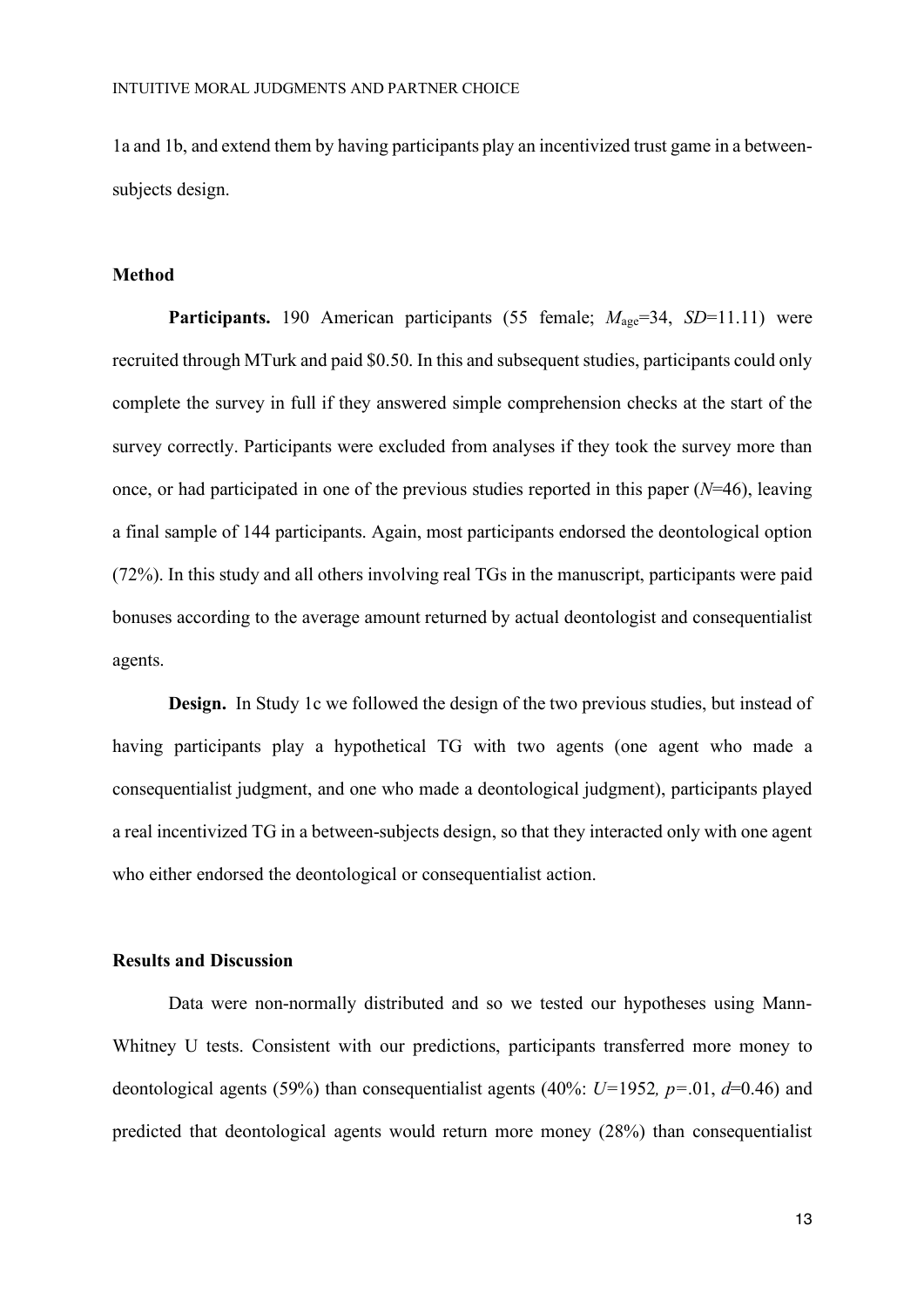agents (21%: *U=*2099*, p=*.05, *d*=0.26). As predicted, there was a significant difference in preferred partner, *p*<.001, with 74% of participants preferring to play a trust game with an agent who made a deontological judgment.

As before, results held when controlling for participants' own moral judgments. Deontologist participants, again, showed a strong preference for the deontologist agent, and consequentialist participants showed no preference between either agent in transfer amounts ( $U=160$ ,  $p=.42$ ,  $d=0.25$ ) or predicted returns ( $U=173$ ,  $p=.67$ ,  $d=0.13$ ). We were unable to conduct analyses separately for those who endorsed the end-points of the wrongness scale because only 4 participants in our sample said that the consequentialist action was "not at all wrong".

#### **Study 2**

Studies 1a-c demonstrated that people perceive agents who provide deontological responses to a sacrificial moral dilemma (compared to those who provide consequentialist responses) as more trustworthy, both in their self-reports and in their actual behavior. Yet it remains unclear whether this preference results from deontological judgments signaling a commitment to cooperation, or from consequentialist judgments indicating a reduced commitment to cooperation. These two potential explanations can be teased apart when using process dissociation, a technique that can assess the degree to which individuals' responses are driven by being high or low in deontology or by being high or low in consequentialism (Conway & Gawronski, 2013). In Study 2 we attempted to similarly tease apart these possibilities, by investigating whether it is the *presence* of deontological intuitions that is crucial for inferring trustworthiness, or the *absence* of consequentialist intuitions.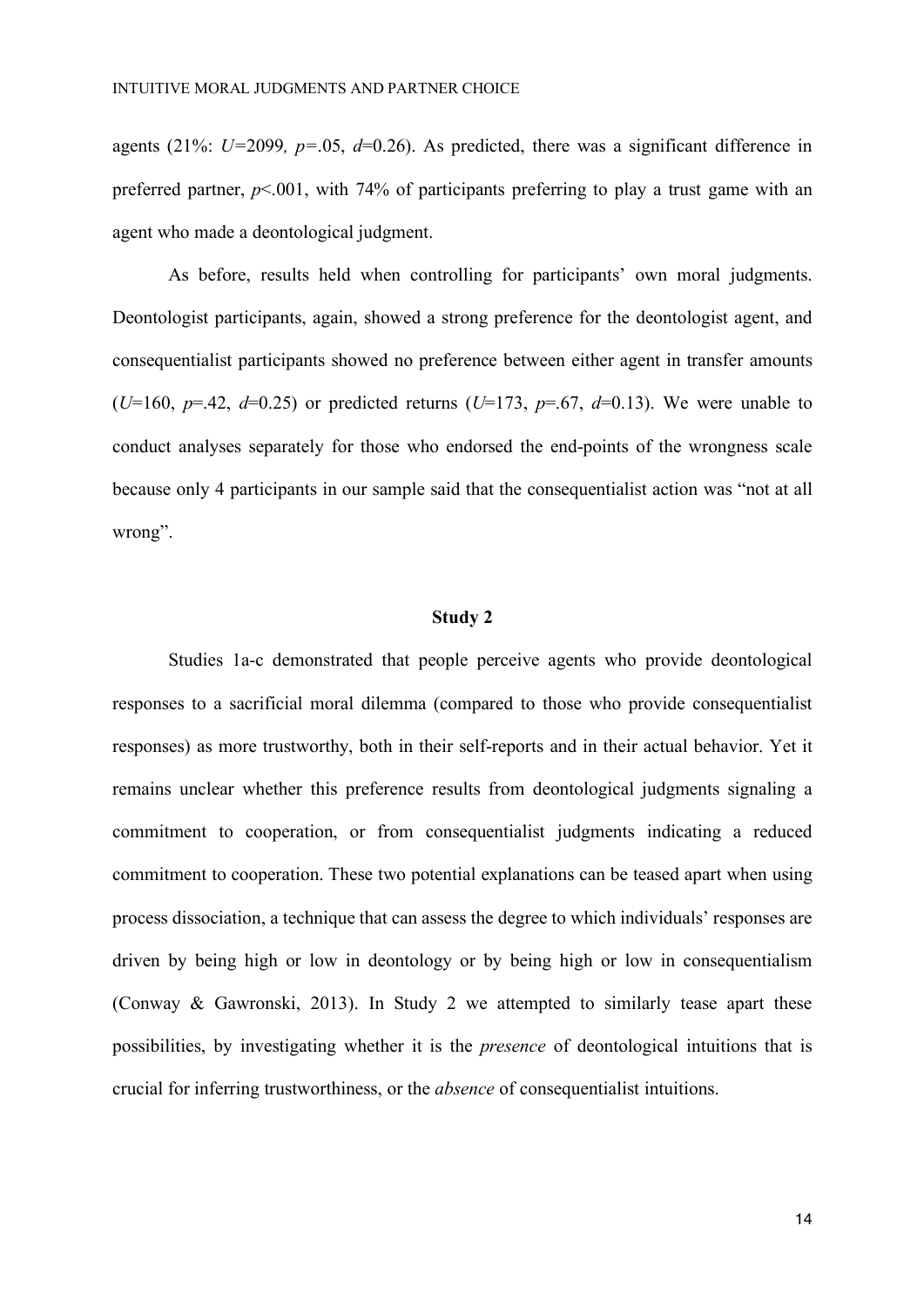We reasoned that if deontological agents are preferred over consequentialist agents because they are perceived as more committed to social cooperation, such preferences should be lessened if consequentialist agents reported their judgments as being very difficult to make, indicating some level of commitment to cooperation (Critcher, Inbar, & Pizarro, 2013). From the process dissociation perspective (Conway & Gawronski, 2013), a person who reports that it is easy to make a characteristically consequentialist judgment can be interpreted as being high in consequentialism (because they endorsed the sacrifice) but low in deontology (because there was little decision conflict with competing deontological motives). In contrast, a person who reports it is difficult to make the consequentialist judgment can be interpreted as being high on both consequentialism (because they endorsed the sacrifice) and deontology (because there was decision conflict with simultaneous deontological intuitions to not endorse the sacrifice). To the extent that it is the presence of deontological intuitions that is crucial for inferring trustworthiness, the preference for a deontologist over a consequentialist agent should be lessened when the consequentialist agent reports difficulty in making the judgment. In those cases, the conflict is indicating that the consequentialist agent has deontological intuitions that are making their decision difficult. In contrast, to the extent that it is really the absence of consequentialist intuitions that drive the preference for deontologists, participants should prefer a deontologist who reports ease in making the decision over one who reports it as difficult – because ease of judgment indicates low consequentialist intuitions compared to deontological ones.

#### **Method**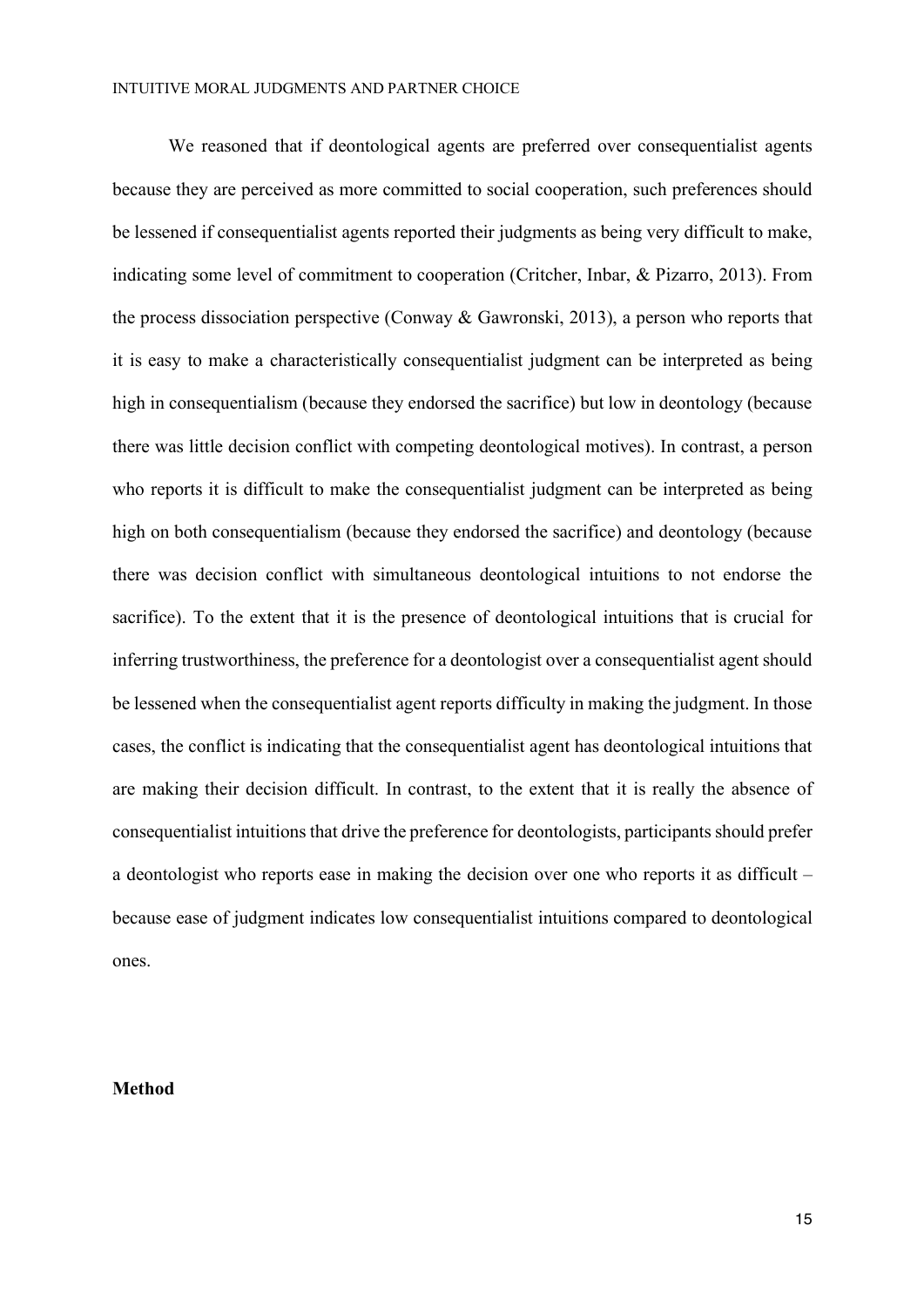**Participants**. 300 American participants (327 female;  $M_{\text{age}}=34$ , *SD*=10.86) were recruited through MTurk and paid \$0.50. Participants were excluded from analyses if they took the survey more than once  $(N=8)$ , leaving a final sample of 292 participants.

**Design**. This study had a 2 (Target Judgment: Deontological vs. Consequentialist) x 2 (Difficulty of Judgment: Easy vs. Difficult) between-subjects design. As in previous studies, participants played a TG with a target who gave a deontological or consequentialist response to a sacrificial moral dilemma, but in this study we added information that the target reported that their judgment was either "very difficult" or "very easy" to make.

The dependent measures in this study were identical to those used previously, with the additional inclusion of a partner preference question that asked participants to rank with which of four agents they would have preferred to play the trust game if they had been given a choice: an agent who gave either a deontological or consequentialist response, and who reported that their response was either a difficult or easy to make. The person the participant reported they would have most preferred to play with was scored as "1," and the person they would have least preferred to play with was scored as "4."

Because we were interested in whether there was an interaction effect between target judgment (deontological; consequentialist) and reported difficulty and because there is no standardized way of measuring interaction effects for non-parametric data, we used a square root function to transform the data and then ran a parametric ANOVA test to obtain an interaction effect to complement the main non-parametric simple contrasts. We report both the simple non-parametric contrasts and the parametric ANOVA results.

#### **Results and Discussion**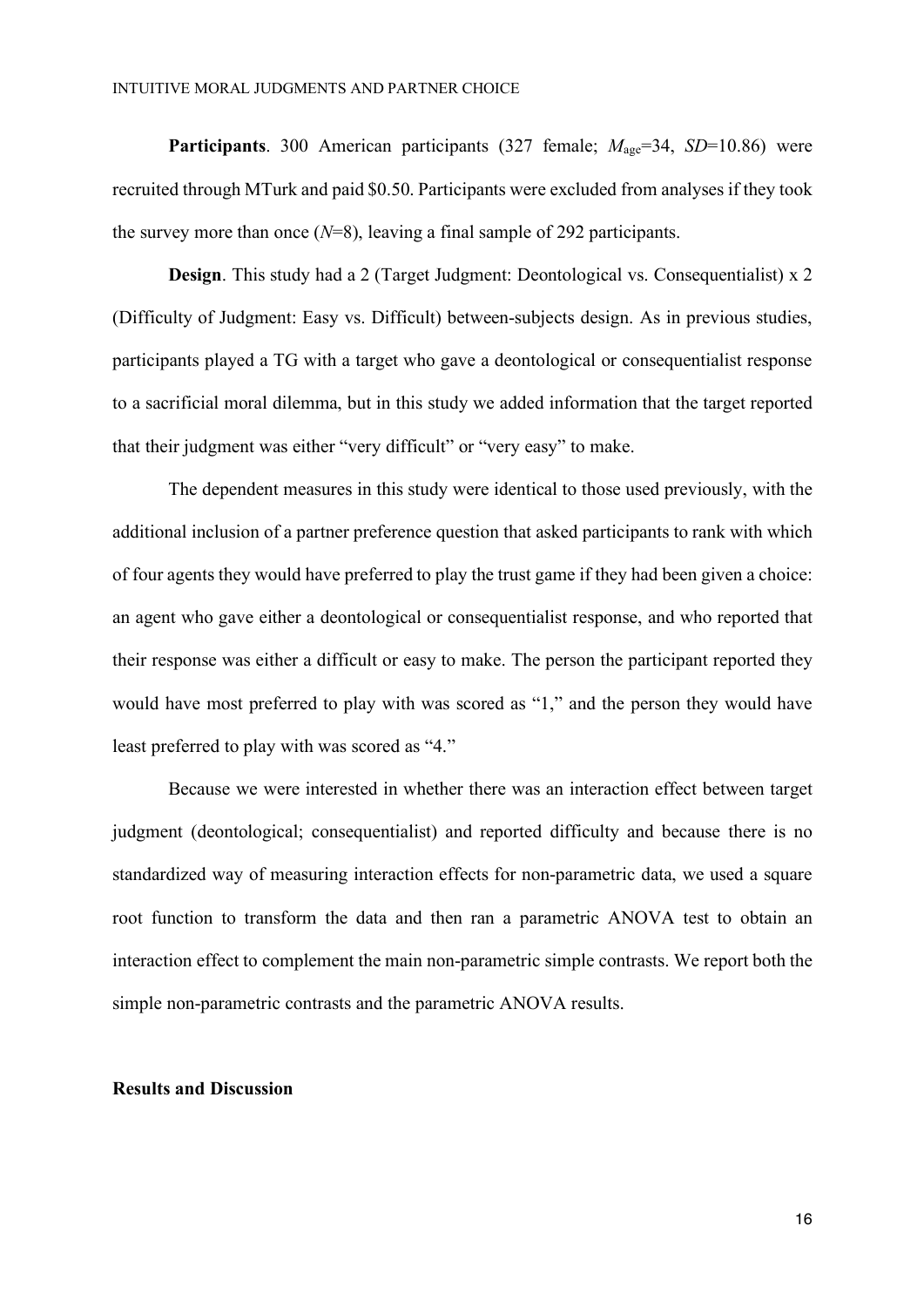**Character Judgments.** As in Study 1, deontologists were rated as more moral overall  $(F(1,288)=131.24, p<0.01)$ . As predicted there was a significant interaction between agent and choice difficulty  $(F(1,288)=13.42, p<0.01)$  such that consequentialists were judged less negatively if they reported that the moral decision was difficult ( $U=1612$ ,  $p<.001$ ,  $d=0.55$ : *t*(135)=2.96, *p*=.04). In contrast, choice difficulty for deontological agents did not have a significant effect on perceived morality ( $U=2480$ ,  $p=.07$ ,  $d=0.29$ ;  $t(153)=-1.73$ ,  $p=.09$ ). We obtained similar results for perceived trustworthiness. Deontologists were seen as more trustworthy overall  $(F(1,288)=67.83, p<0.01)$  and there was a significant interaction between agent and choice difficulty (*F*(1,288)=5.71, *p*=.02). While the means were in the expected direction, however, the simple effect of consequentialists being trusted more if the agent reported difficulty in making the decision was not significant  $(U=1979, p=.10, d=0.31$ :  $t(135)=1.80$ ,  $p = 0.07$ ). As before, reported decision difficulty had no significant effect on perceived trust of deontological agents ( $U=2501$ ,  $p=.09$ ;  $d=0.25$ ,  $t(153)=-1.54$ ,  $p=.13$ ), and the means were in the direction of deontologist agents being trusted more if they said the decision was easy. Finally, results held when controlling for participants' own judgments. Consequentialists and deontologists perceived the deontologist agent to be more moral (*U*=429, *p*<.001) and trustworthy (*U*=547*, p=*.03). Overall, then, self-report data supported the claim that preference for deontologists is driven more by the presence of deontological intuitions, rather than the absence of consequentialist intuitions.

**Trust Game.** Behavioral measures of trust indicated that across both difficulty conditions the deontological agent received higher transfers than a consequentialist one  $(U=8846, p=.009, d=0.31; F(1,288)=7.22, p=.008$ , and was expected to return more (*U=*8313*, p<*.001, *d*=0.38; *F*(1,288)=9.80, *p*=.002). However, while the means were in the expected direction, there were no significant interaction effects with reported difficulty of the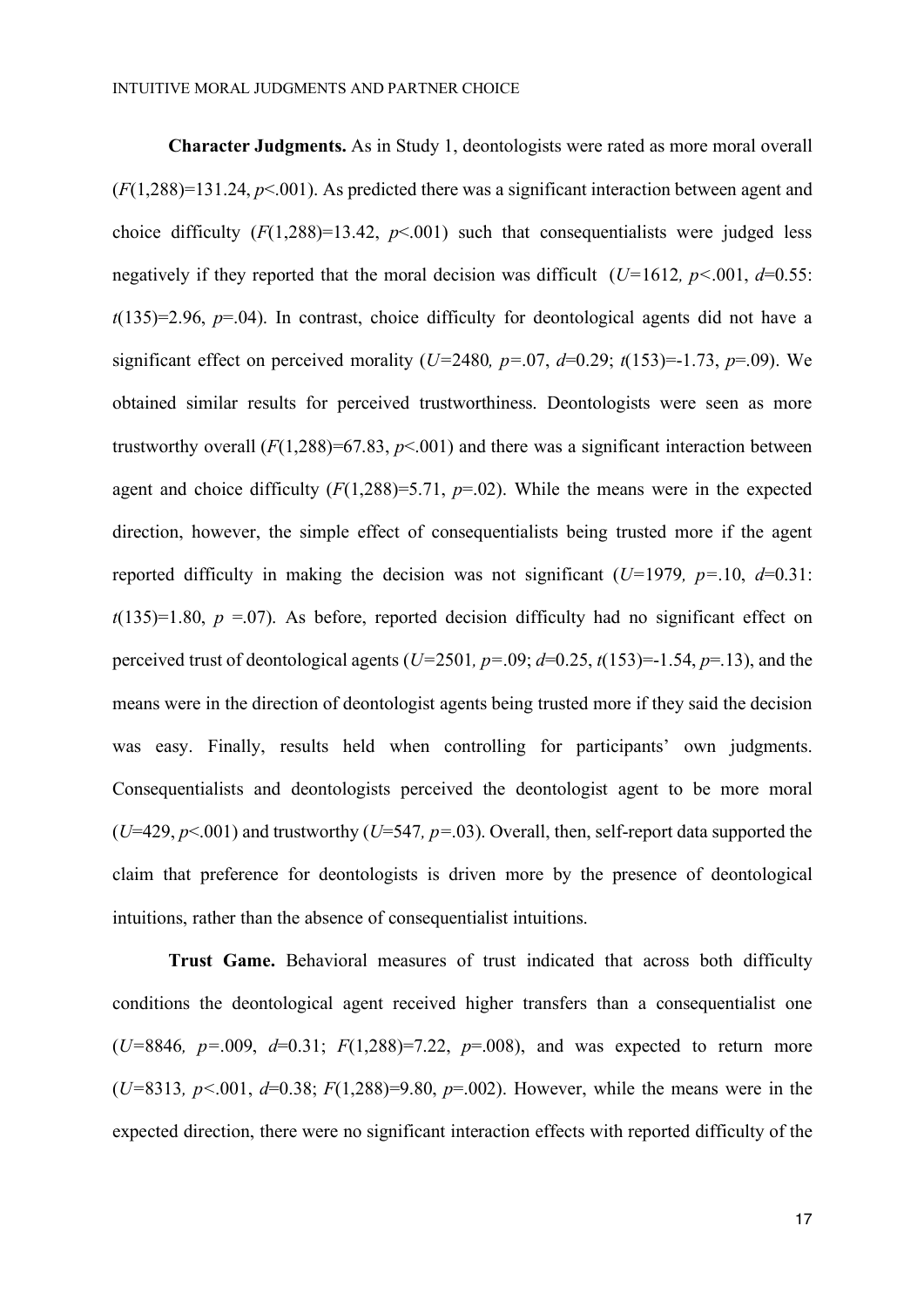decision, either for transfer amounts  $(F(1,288)=0.12, p=.73)$  or predicted returns  $(F(1,288)=1.05, p=.31)$ . Again, results held when controlling for participant judgment. Participants who made a deontological judgment both transferred more to, and predicted more to be returned from, a deontologist agent, while participants who made consequentialist judgments showed no differences in either transfer amounts  $(U=737, p=.80, d=0.04)$  or predicted returns ( $U=701$ ,  $p=.54$ ,  $d=0.13$ ) towards the two agents.

It is intriguing that a discrepancy arose between the self-reported and behavioural results: while participants' self-reported data showed an interaction effect of the judgment and difficulty, behavioural data revealed significant main effects of the judgment only (though means were in the expected direction). It is unclear whether this is due to behavioural measures being noisier, or whether this represents a real distinction between behavioural and selfreported judgments in this domain. Nonetheless, that there was this discrepancy provides further support for part of the motivation of this paper: to explore preferences for deontologists using actual behaviour and not just self-report judgments.

**Partner Choice.** When choosing between agents who responded with either consequentialist or deontological judgments, the majority of participants preferred to play with an agent who reported a deontological judgment (70%, *p*<.001). Moreover, when asked to rank their preferences for playing with four potential partners (who gave either a deontological or consequentialist response, and for whom the judgment was either difficult or easy), significant differences in the rankings emerged (Friedman's test:  $\chi^2$  (3)=62.47, *p*<.001). Specifically, participants provided higher rankings on average to deontological agents compared to consequentialist agents, but this preference was mitigated if the consequentialist agent reported difficulty in making the decision  $(Z=4.21, p<0.01)$  (Figure 2). Results held when controlling for participant judgment such that deontologist participants preferred to play with a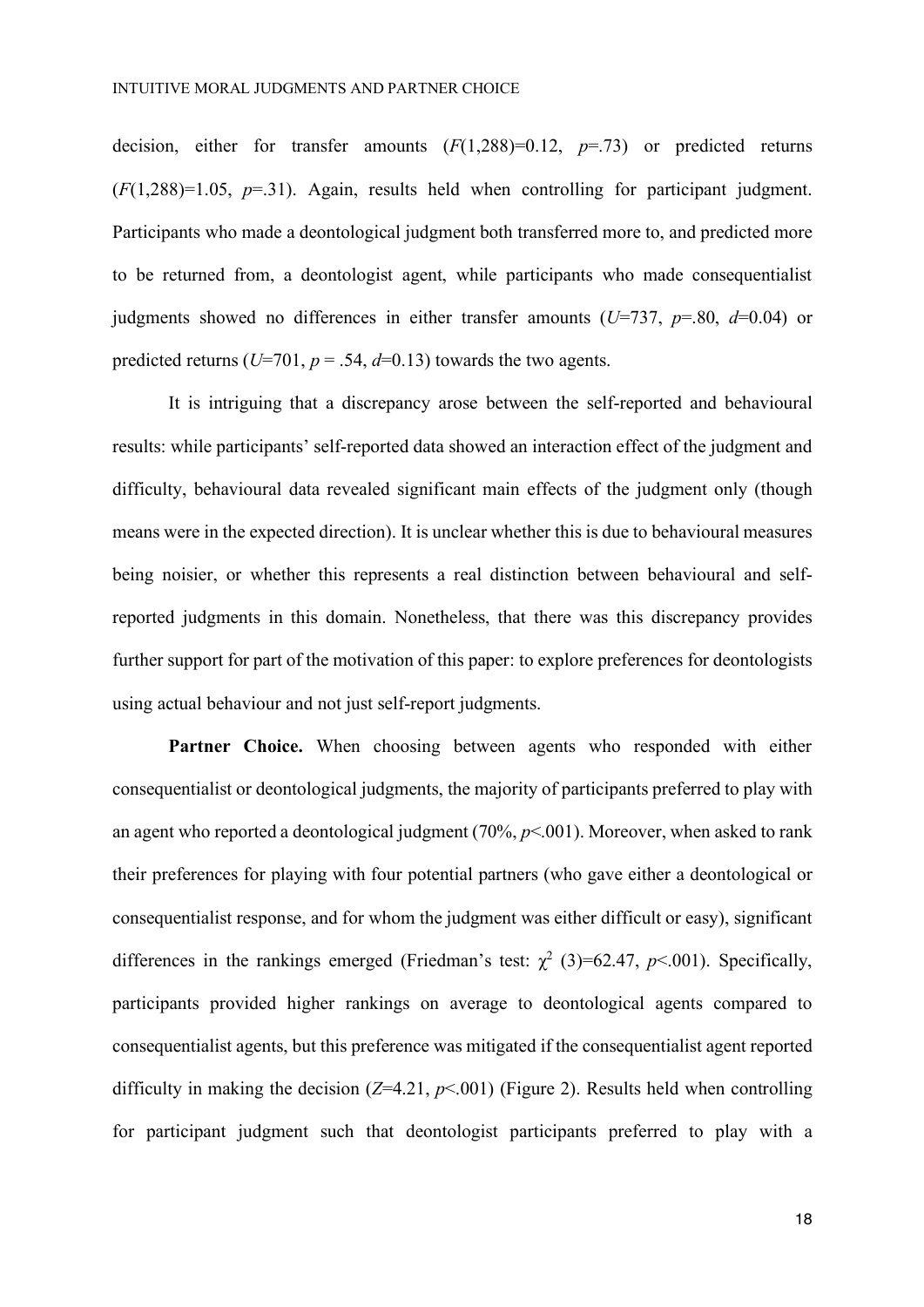deontologist agent, while consequentialist participants showed no preference  $(\gamma 2(3) = 1.62, p$  $= .66$ ).

#### **Study 3**

Results from Studies 1 and 2 demonstrate that people who make characteristically deontological judgments in the footbridge dilemma are seen as more trustworthy social partners, consistent with a partner choice account of moral intuitions. But might our results thus far depend on specific characteristics of the footbridge dilemma? This dilemma has one important potential limitation relevant for partner choice – sacrificing one to save many involves an act of violent assault: pushing a man off a bridge. It is plausible, therefore, that our observed preference for deontologists is driven solely because this dilemma highlights the possibility that deontologists are simply more averse to physical harm, and not necessarily that they are more reliable cooperators. To rule out the possibility that the preference for deontologists we have observed in the previous studies is merely a preference for agents who do not commit physical assault, rather than a preference for agents who espouse a deontological morality, we sought to replicate our initial findings using a dilemma in which the sacrificial action does not require physical assault:

A runaway trolley is heading down the tracks toward five workers who will all be killed if the trolley proceeds on its present course. Adam is on a footbridge over the tracks, in between the approaching trolley and the five workers. Next to him on this footbridge is a stranger who happens to be very large. The only way to save the lives of the five workers is to flip a switch to release a trapdoor that will drop the stranger off the bridge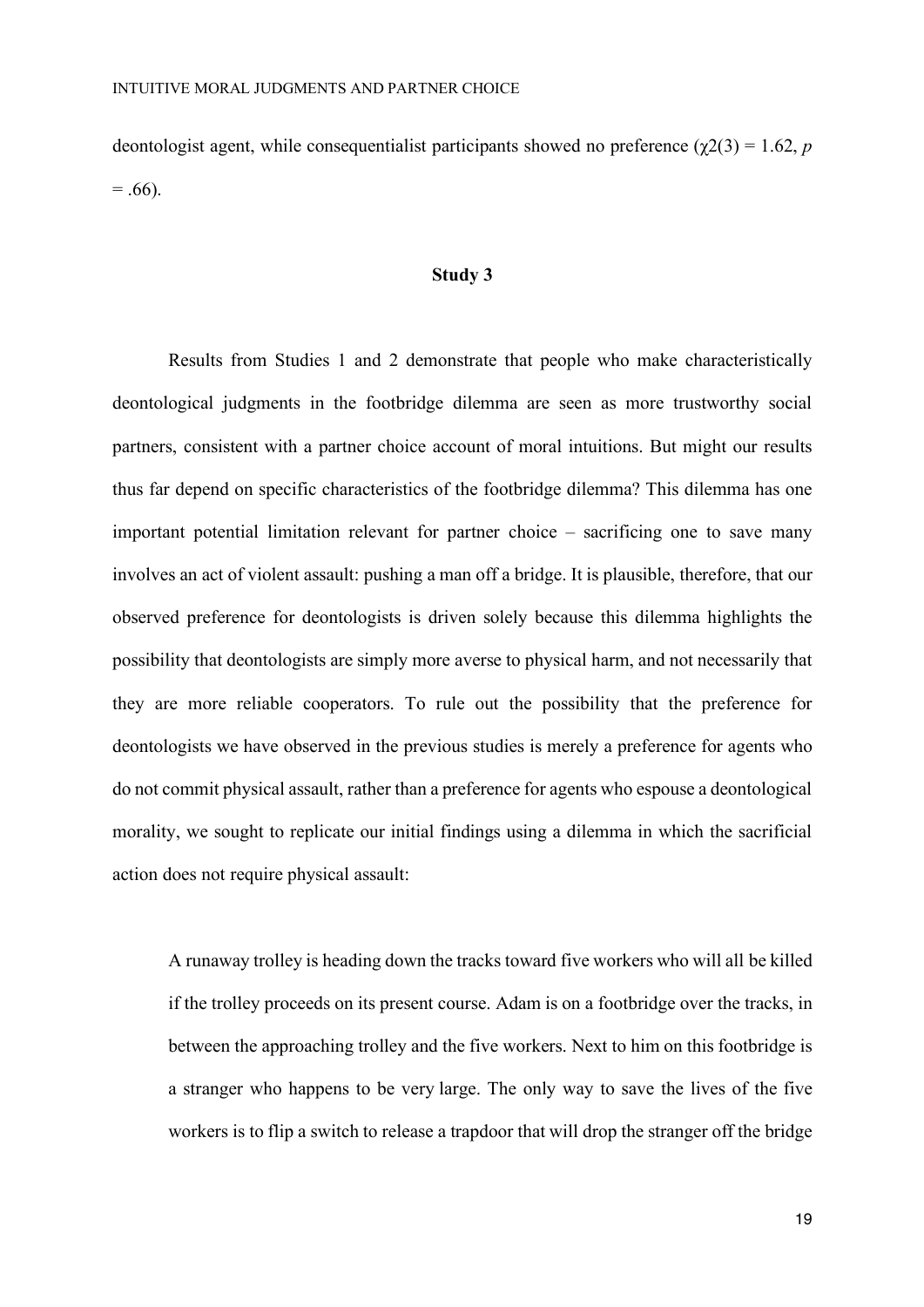and onto the tracks below where his large body will stop the trolley. The stranger will die if Adam does this, but the five workers will be saved.

Note that the trapdoor case is identical to the footbridge case in all of its relevant structural features: the only difference is that Adam does not push the large man, but instead pushes a button that opens a trapdoor that causes the large man to fall onto the tracks. If the preference for the deontological agent in the footbridge is explained simply by an aversion to physical assault - rather than the consequentialist action per se - we should see no preference for a deontological agent in the trapdoor case. In contrast, if our claim that deontological judgments serve as signals of a cooperative nature is correct, we should find the same pattern we observed using the footbridge version: that overall, a person who makes a deontological judgment is perceived more positively than one who makes a consequentialist judgment.

#### **Method**

125 American participants (40 female; *M*age=33, *SD*=10.17) were recruited through MTurk and paid \$1.00. Participants were excluded from analyses if they took the survey more than once  $(N=9)$  or had participated in a previous study  $(N=16)$ , leaving a final sample of 101 participants. Most participants endorsed the deontological option (61%), but this difference was less pronounced compared to the footbridge case. The structure of this study was identical to that of Study 1b, with the same within-subjects design, dependent measures, and justification for the sacrificial action, but with the trapdoor dilemma instead of the footbridge dilemma.

#### **Results**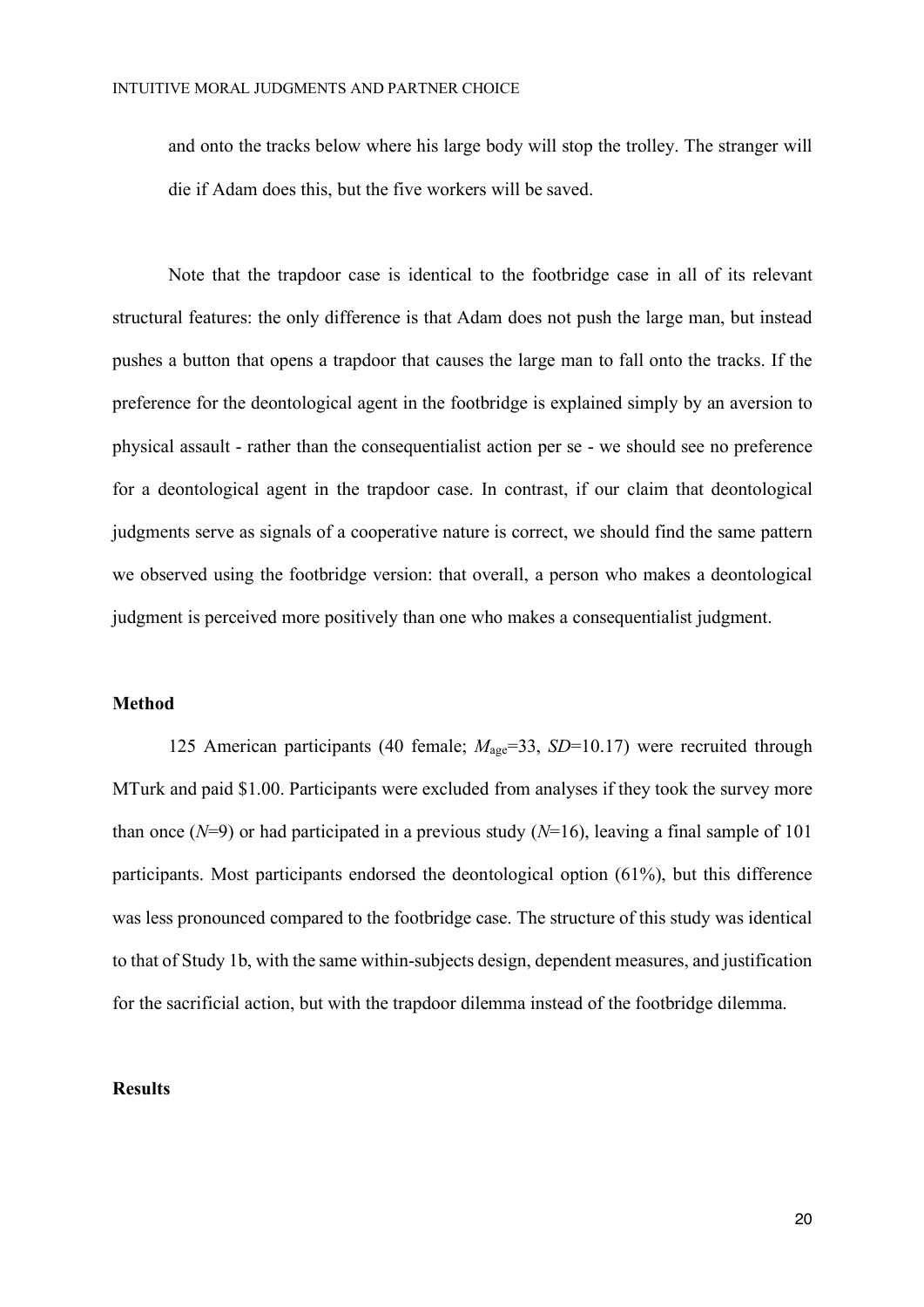Results suggested that an aversion to agents who endorse physical assault cannot fully explain the preference observed for deontological over consequentialist agents. Participants rated the deontologist agent in the trapdoor dilemma as being more moral (*Z=*-5.41*, p<*.001,  $d=0.9$ ) and trustworthy (*Z*=-4.61*, p*<.001, *d*=0.75) than a consequentialist one. Participants transferred more money to deontological agents (67%) than consequentialist agents (56%: *Z=*- 2.22*, p=*.03, *d*=0.30) and predicted that deontological agents (41%) would return more money than consequentialist agents  $(34\%; Z=-2.63, p=0.09, d=0.25)$ . As predicted, there was a significant difference in preferred partner,  $p<.001$ , with 65% of participants preferring to play a trust game with an agent who made a deontological judgment.

As with the footbridge dilemma, these results held when controlling for participants' own judgments. While deontological participants showed a strong preference for the deontological agent, consequentialist participants showed no preference between the two agents on perceived morality,  $(Z=0.02, p=0.99, d=0.02)$ , trustworthiness  $(Z=0.01, p=0.99,$ *d*=0.07), transfers in the TG (*Z*=-1.42*, p=*.16, *d*=0.26), expected returns in the TG (*Z*=-0.86,  $p=0.39$ ,  $d=0.25$ ), or partner choice (34%,  $p=0.06$ ). The same pattern was observed when looking at participants who endorsed either end-point on the wrongness scale, again confirming that our results cannot be attributed just to people preferring agents who agreed with them.

#### **Study 4**

Study 3 demonstrated that the preference for agents who made a deontological response in the footbridge dilemma cannot be explained purely due to an aversion to agents who physically harm others. In Study 4 we investigated an alternative explanation for why people prefer deontologists as social partners, testing whether this preference can be explained through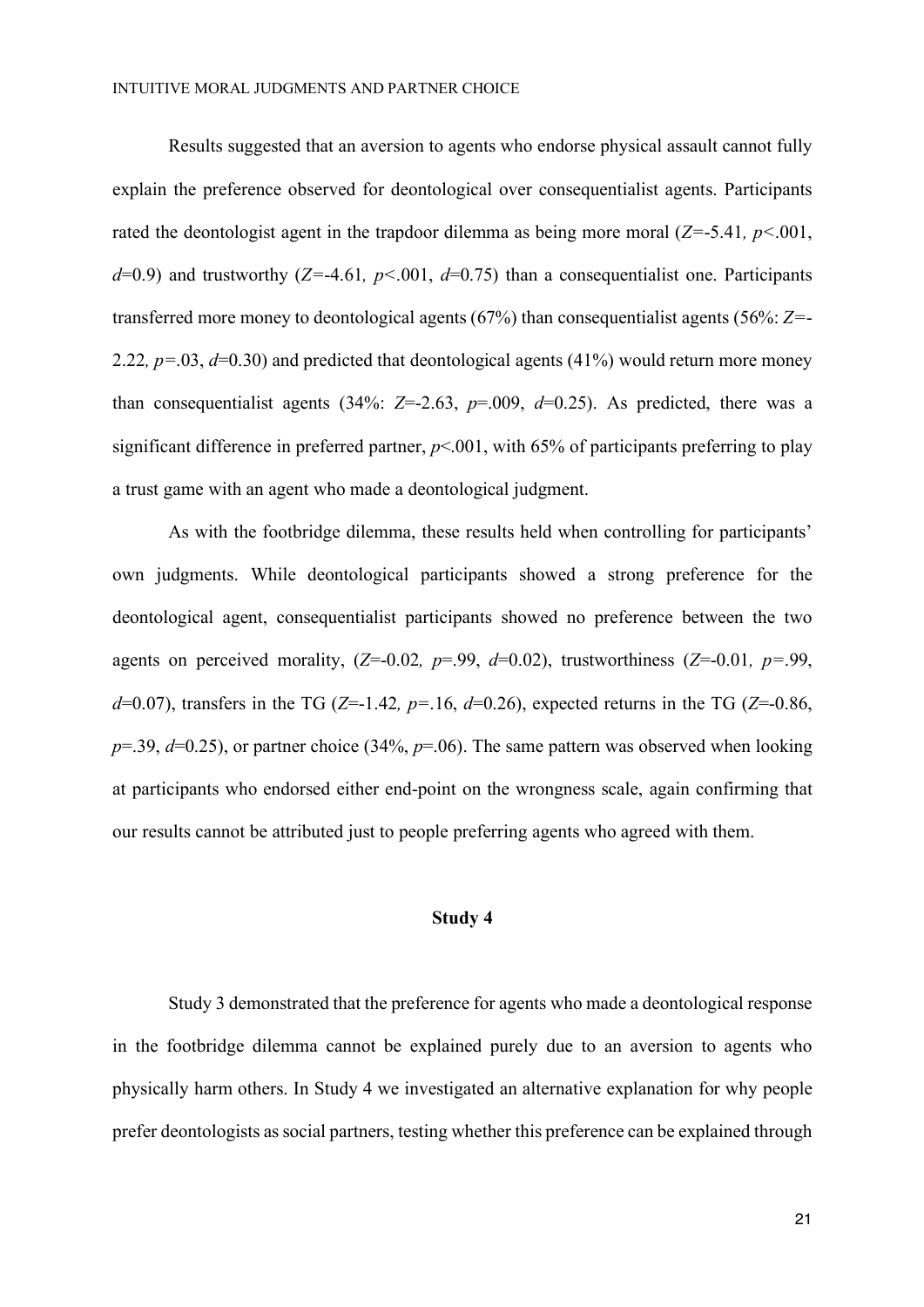the notion of respecting persons and not treating them as 'mere means'. A typical feature of deontological ethics is the notion of respect for individual persons (Kant, 1797/2002; Scanlon, 1998), with corresponding implications for the acceptability of harm as a means to an end. On characteristically deontological approaches, it is morally wrong to use a person (e.g. holding slaves) as a mere means of acquiring some subjective end (e.g. to become wealthy) because to do so would deny the moral status of that person as a free and autonomous being. Relatedly, from a partner choice perspective one of the most fundamental ways of preserving a positive reputation in a cooperation market is to treat others as if they were persons with their own wishes, desires, and needs rather than mere objects to be used as necessary. Recall the footbridge and trapdoor dilemmas, where the death of the man occurs as an intended method (or *means*) to save the five others: the purpose of the large man being pushed or dropped is so that his body will stop the train. This use of someone merely as a means is part of what many deontological philosophers have claimed makes the action unacceptable, and seems consistent with commonsense moral intuitions. It may follow, then, that the use of others as mere means would also be undesirable in social partners.

This intuition has been highlighted using yet another variant of the trolley case in which an individual is faced with the decision to sacrifice one to save many--the switch case. In this formulation, the lives of five workers are saved by diverting the trolley onto another track by pulling a switch:

A runaway trolley is heading down the tracks toward five workers who will all be killed if the trolley proceeds on its present course. Adam is standing next to a large switch that can divert the trolley onto a different track. The only way to save the lives of the five workers is to divert the trolley onto another track that only has one worker on it. If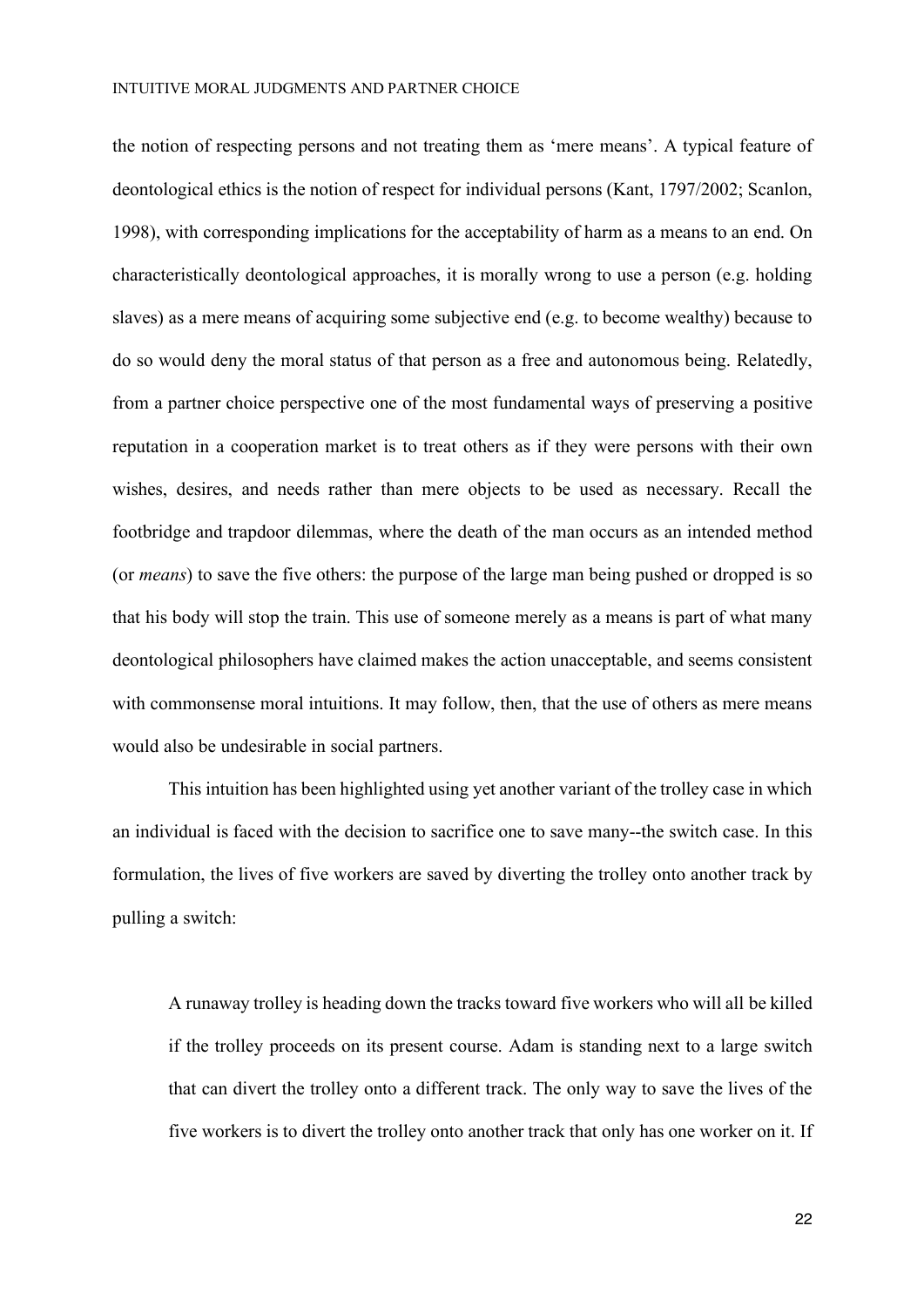Adam diverts the trolley onto the other track, this one worker will die, but the other five workers will be saved.

The switch case differs from the footbridge case in two critical ways (e.g. Crockett, 2013; Cushman, 2013; Greene et al., 2009). First, the harm in the footbridge case is direct and physical. We have already shown, in Study 3, that a mere aversion to agents who physically harm others cannot explain the preference for deontologists because deontological agents are also preferred in the trapdoor case where there is no direct physical violence. In Study 4 we exploited a second difference between the footbridge and switch cases – that of treating others as means to and end – to understand the preference for deontologist agents. Despite the general endorsement many people have that "ends do not justify means," people do typically judge that sacrificing the one man by diverting the train is less morally wrong than sacrificing the man by using his body to stop the train (Foot, 1967; Greene et al., 2001). Such folk intuitions align with the *Doctrine of Double Effect*, which is based on the "distinction between what a man foresees as a result of his voluntary action and what, in the strict sense, he intends" (Foot, 1967). On the doctrine of double effect, causing harm as a *side effect* of - but not a means to bringing about a good outcome can be morally permissible. Indeed, aversion to violations of the doctrine of double effect might be an important driver of these differences in intuitions in the switch and footbridge cases (Crockett, 2013; Cushman, 2013, 2014). Therefore, to explore whether our observed preference for deontological agents is sensitive to violations of the doctrine of double effect, in Study 4 we looked at partner preference in the switch case.

To the extent that characteristically deontological judgments serve as cooperative signals because they indicate respect for persons, we would expect to see less negativity towards consequentialists in the switch case relative to the footbridge. This is because in the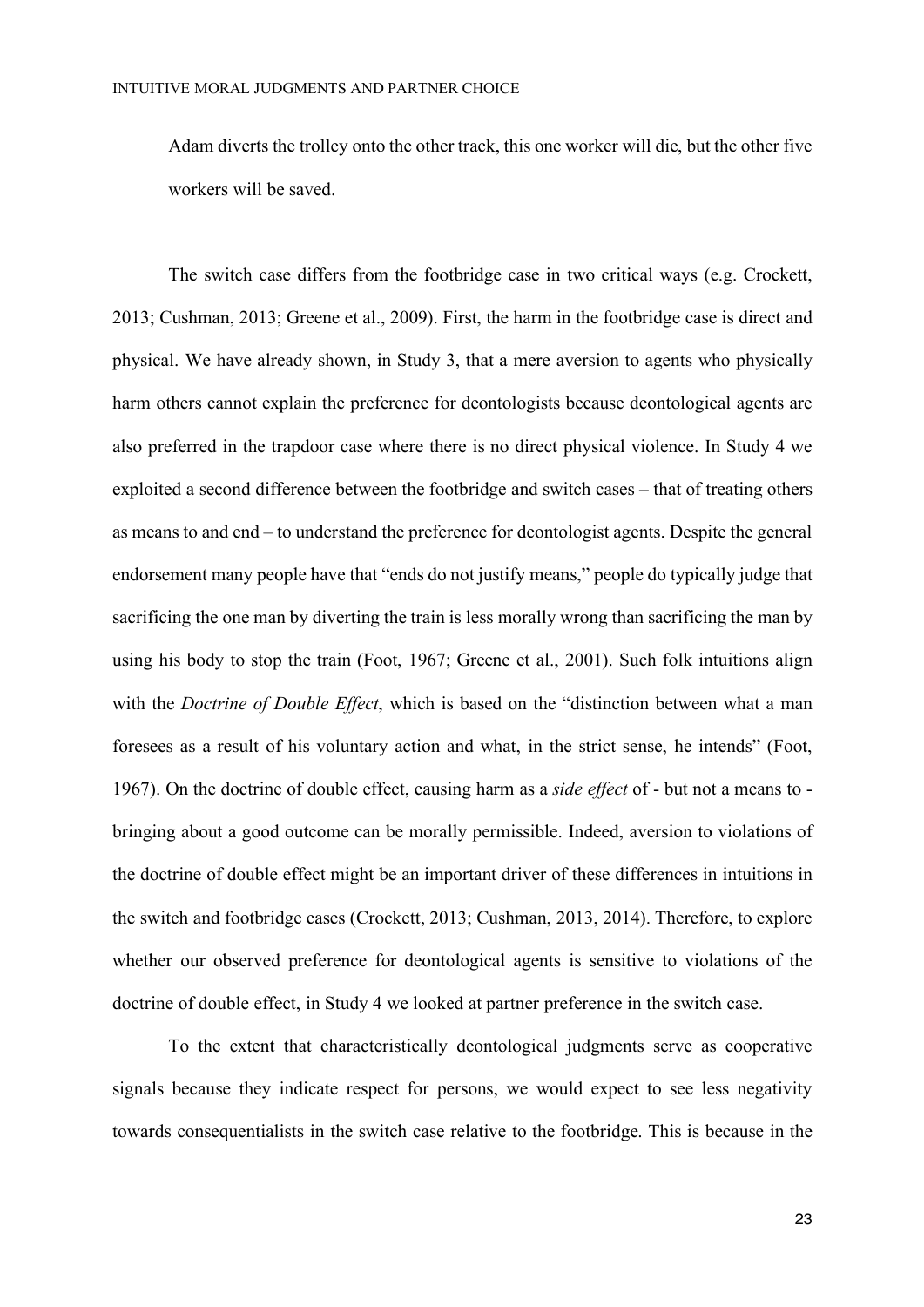#### INTUITIVE MORAL JUDGMENTS AND PARTNER CHOICE

footbridge case, the sacrificial action is performed with the intention of using the man's body to save the others and thus involves using the man as a mere means rather than respecting him as a person. A reported unwillingness to use others as means to an end is likely to signal, therefore, that one is a more trustworthy social partner. But in the switch case, the sacrificial action does not so obviously involve violating the man's autonomy by treating him as a mere means and so consequently should not signal as clearly that one is a more trustworthy social partner. Put simply, to the extent that people use judgments in moral dilemmas as indications of a person's trustworthiness as a social partner, the preference observed so far for deontological over consequentialist agents should be substantially weaker – or non-existent – in cases where the deontological action does not so obviously involve respecting persons more than the consequentialist action. We tested this in both a within-subjects (Study 4a) and between-subjects (Study 4b) design.

The switch case also enables us to test an alternative explanation for the observed preference for deontological agents: that people prefer as social partners those whose judgments accord with the majority view. In the cases tested thus far, the deontological judgment was also that endorsed by the majority of participants. However, in the switch case, the majority of participants endorsed the consequentialist agent and so if people simply prefer agents whose judgments reflect the majority view, then they should consistently prefer the consequentialist agent in the switch case.

#### **Study 4a**

#### **Method**

**Participants**. 161 American participants (88 female;  $M_{\text{age}}=38$ , *SD*=13.06) were recruited through MTurk and paid \$1.00. Participants were excluded from analyses if they took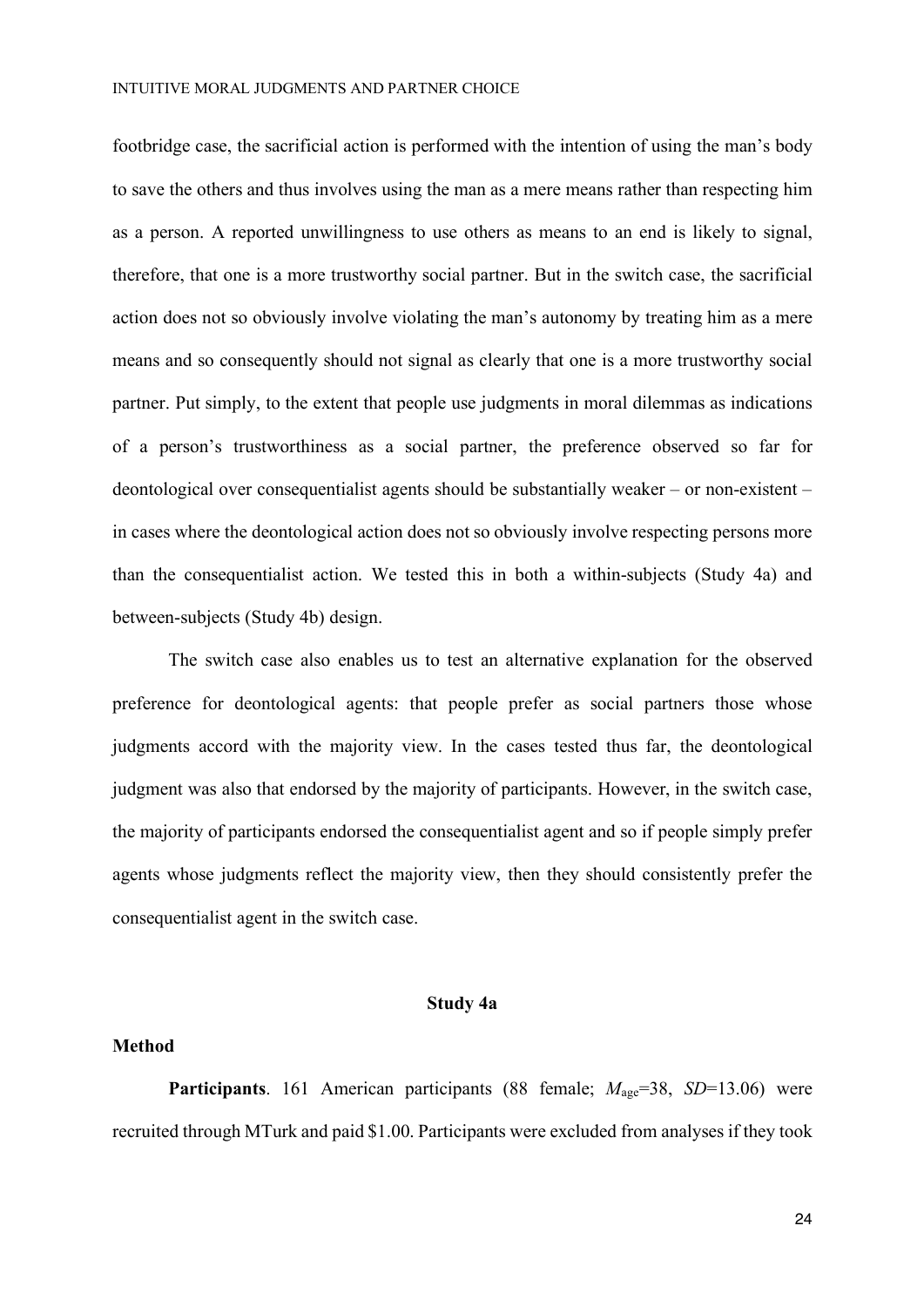the survey more than once  $(N=7)$  or if they participated in one of the previous studies  $(N=32)$ , leaving a final sample of 122 participants. In line with predictions and previous research (and in contrast to our previous studies using the footbridge and trapdoor dilemma), a majority of participants (73%) endorsed the consequentialist option, with only a minority this time endorsing the deontological option (27%).

**Design**. As in Study 3, the structure and dependent measures for this study were identical to that of Study 1b, but with the switch dilemma.

#### **Results**

Results showed that preferences for deontological over consequentialist agents largely depended on an aversion to agents who endorse using persons merely as a means, because these preferences disappeared when the sacrifice occurred as a side effect. In contrast to the previous studies, for the switch dilemma consequentialist agents were rated to be no less moral (*Z=*- 0.73*, p*=.47, *d*=0.10) or trustworthy (*Z*=-1.87, *p*=.06, *d*=0.26) than deontological agents. Consequentialist agents did not receive smaller transfers (59%) than deontological agents (53%:  $Z=-1.86$ ,  $p=.06$ ,  $d=0.17$ ) and were not predicted to return less (37%) than deontological agents (34%: *Z*=-0.82, *p*=.41, *d*=0.10). Overall, participants showed no significant preference to play with either a consequentialist or deontologist agent (*p*=.09).

Results broken down by participant judgment showed that, like the footbridge and trapdoor dilemmas, participants who made a deontologist judgment in the switch dilemma preferred partners who also made a deontologist judgment. In contrast to earlier studies, however, participants who made consequentialist judgment in the switch dilemma preferred consequentialist agents (see Supplementary Materials). This was the case whether using the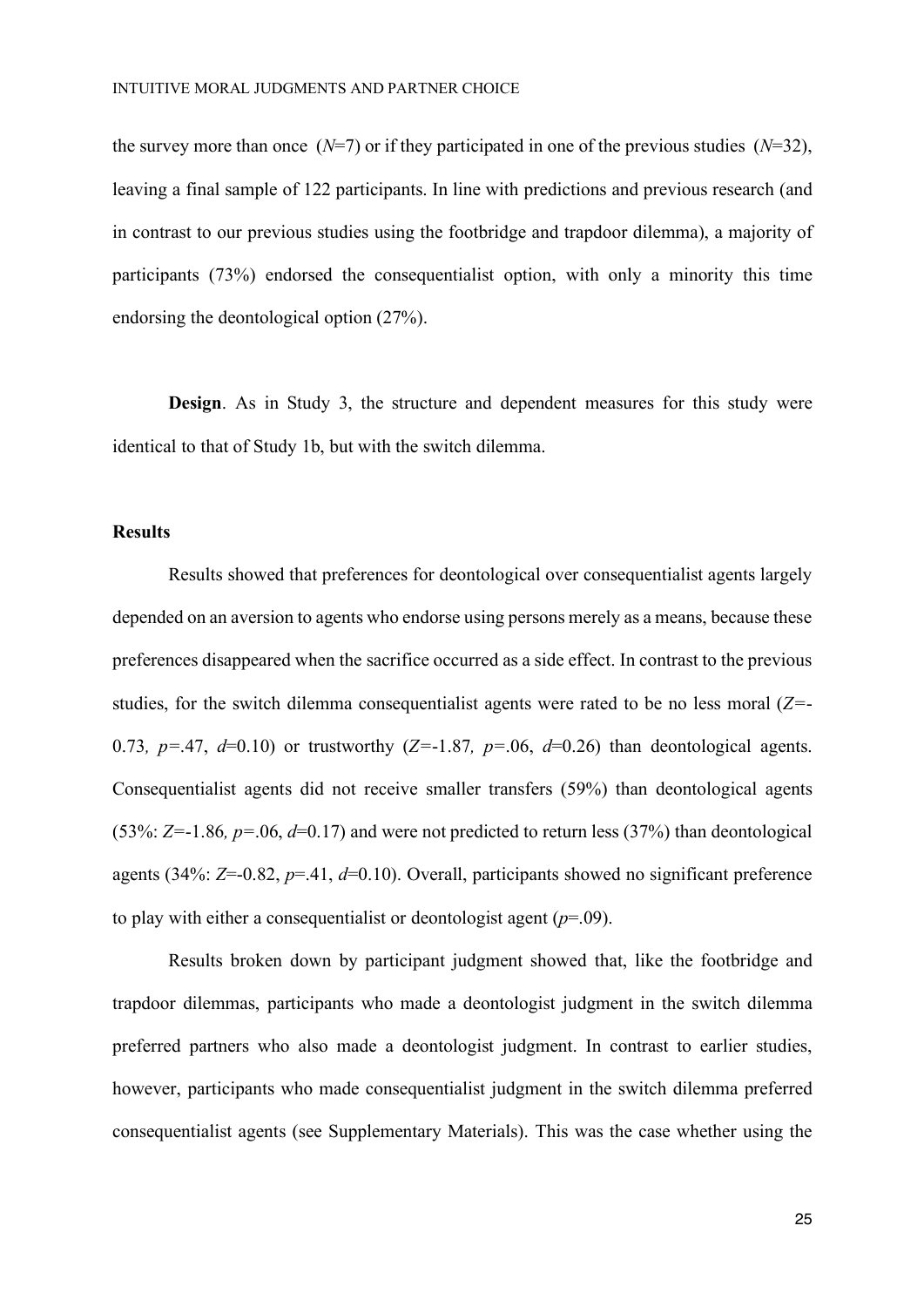binary judgment or looking only at participants who endorsed the end-points on the wrongness scale. These results are in line with predictions such that in those cases where a consequentialist judgment does not clearly violate fairness-based principles about respecting others and not treating them as mere means, people do not infer that the agent is necessarily an untrustworthy social partner.

#### **Study 4b**

#### **Method**

750 American participants (327 female; *M*age=34, *SD*=10.86) were recruited through MTurk in a 2 (Dilemma: footbridge vs. switch) x 2 (Agent Judgment: Deontological vs. Consequentialist) between-subjects design and paid \$0.50. This was a direct replication of Study 1c, with the addition of the switch dilemma as a between-subjects factor. Sample size for the replication was determined by having 2.5 times the original sample size (Simonsohn, 2015). Participants were excluded from analyses if they took the survey more than once (*N*=10), leaving a final sample of 740 participants. Replicating our earlier findings, the majority of participants given the footbridge dilemma gave a deontological response (70%), while in the switch dilemma these proportions reversed such that the majority gave a consequentialist response (72%). To test whether there was an interaction effect between dilemma and agent judgment, as in Study 2 we used a square root function to transform the data and then ran a parametric ANOVA test to obtain an interaction effect to complement the main non-parametric results.

#### **Results**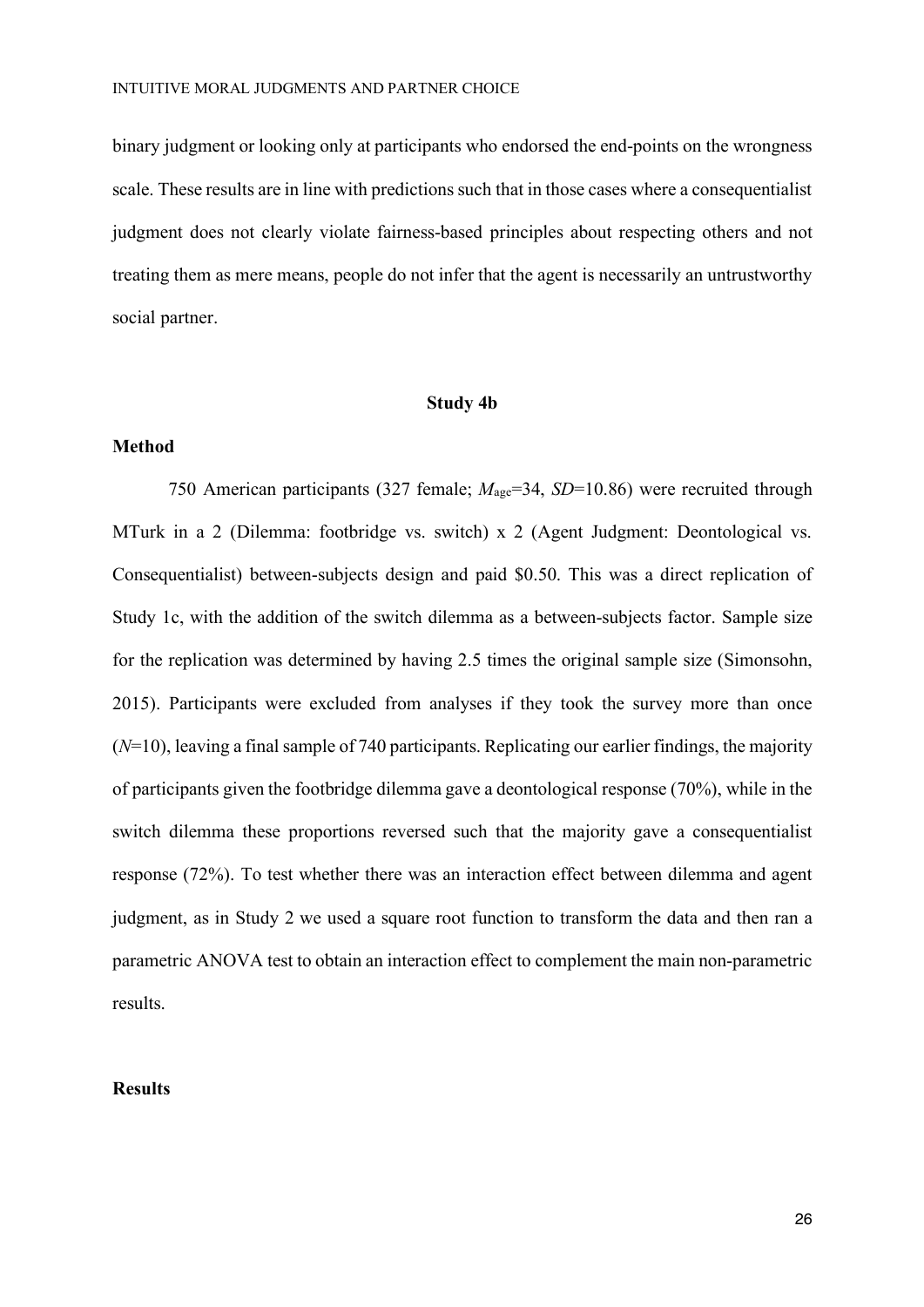**Character Judgments**. We first looked at perceived morality. In line with predictions, there was a significant interaction effect between the dilemma and agent judgment (*F*(1, 736)=58.40, *p*<.001), Participants perceived the deontological agent to be more moral than the consequentialist agent in both in the footbridge dilemma ( $U=5857$ ,  $p<.001$ ,  $d=1.42$ ;  $t(375)$ =-13.17, *p* <.001) and switch dilemma (*U*=14390, *p*=.03, *d*=0.23; *t*(361)=-2.17, *p*=.03), though the effect size was considerably greater in the footbridge dilemma.

Similarly for perceived trust, in line with predictions there was a significant interaction effect between the dilemma and agent judgment  $(F(1, 736)=45.81, p<0.01)$ . Turning to the simple effects, we found that participants perceived the deontological agent to be more trustworthy in the footbridge dilemma ( $U=7993$ ,  $p<0.01$ ,  $d=0.89$ ;  $t(375)=-9.78$ ,  $p<0.01$ ) but not the switch dilemma (*U*=16146, *p*=.73, *d*=0.05; *t*(361)=-0.62, *p*=.54).

**Trust Game**. We next looked at behavior in the TG. As predicted there was a significant interaction effect between the dilemma and agent judgment on transfer amounts  $(F(1, 736)=6.44, p=0.01)$ . Breaking the interaction effect down, it was found that participants trusted the deontological agent more than the consequentialist agent in the footbridge dilemma ( $U=14906$ ,  $p=.005$ ,  $d=0.31$ ;  $t(375)=2.81$ ,  $p<.005$ ) but not the switch dilemma ( $U=15323$ ,  $p=0.05$ ) .24, *d*=0.13; *t*(361)=-0.80, *p*=.43) (see Figure 3.)

For predicted returns, there was again a significant interaction effect between the dilemma and agent judgment  $(F(1, 736)=8.99, p<.003)$ . Again, we found that participants predicted the deontological agent to return more than the consequentialist agent in the TG only for the footbridge dilemma ( $U=14449$ ,  $p<0.01$ ,  $d=0.35$ ;  $t(375)=-3.75$ ,  $p<0.01$ ) but not for the switch dilemma (*U*=15896, *p*=.55, *d*=0.15; *t*(361)=-0.61, *p*=.54).

Overall, results from the TG showed that participants perceived an agent who made a deontological judgment to be more trustworthy than a consequentialist agent (as indexed by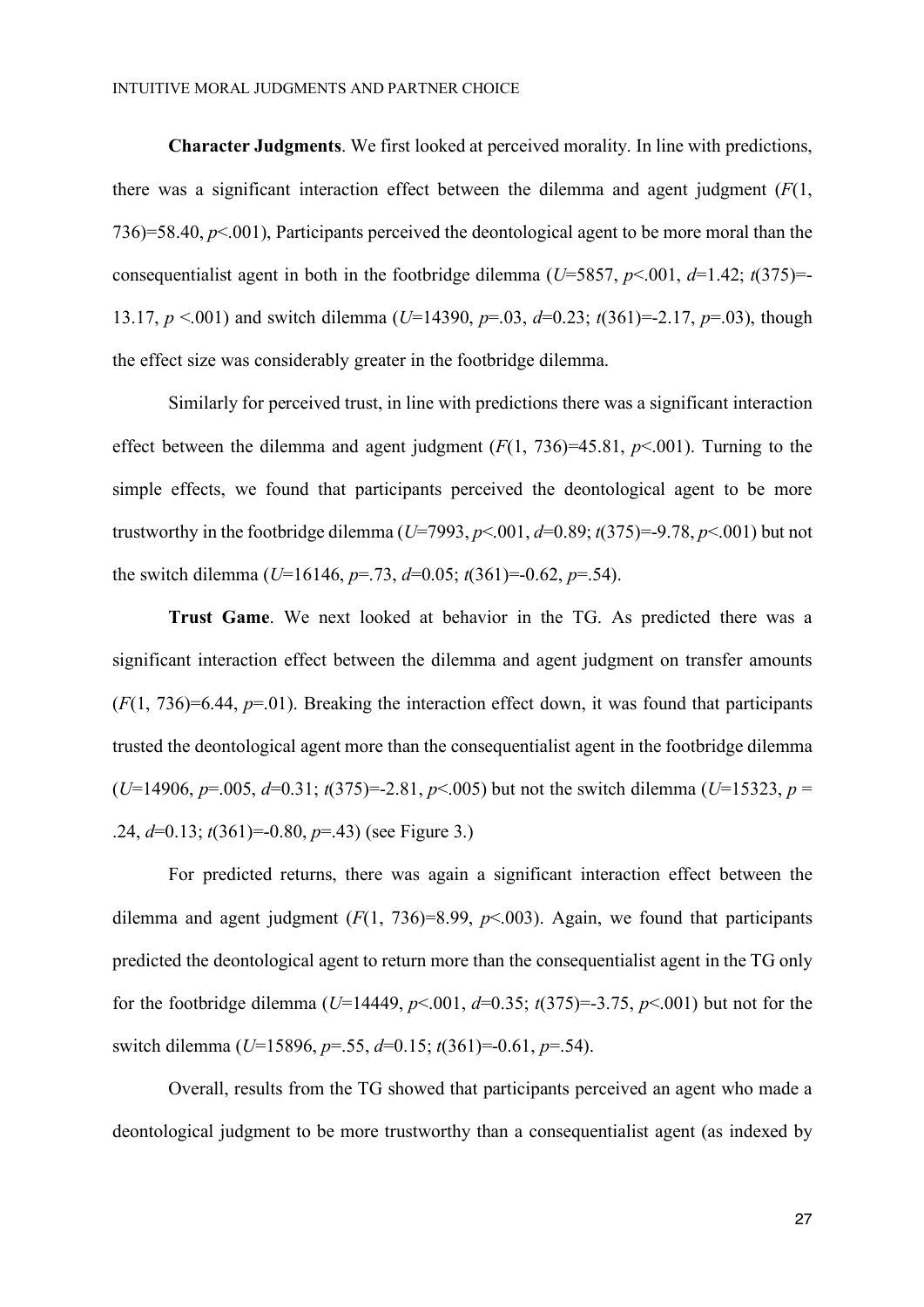transfer amounts and predicted returns) only when the consequentialist agent endorsed treating others as mere means.

**Partner Choice.** Results showed that overall, across both dilemmas there was no significant preference for either a deontological (53%) or consequentialist (47%) target. However breaking this down by dilemma type, we found that 70% of participants in the footbridge dilemma condition preferred to play with a deontologist target (*p*<.001), while this preference was reversed in the switch dilemma condition with 64% of participants preferring to play with a consequentialist target ( $p < .001$ ).

These results largely held when controlling for participants' judgments. In line with results from Study 1, for the footbridge dilemma consequentialist participants perceived the deontologist agent to be more moral (*U*=1101*, p=*.005, *d*=0.55), and showed no difference in perceived trust  $(U=1282, p=.09, d=0.31)$ , transfer amounts  $(U=1446, p=.46, d=0.12)$ , or predicted returns (*U*=1563, *p*=.99, *d*=.04). Again, results cannot be attributed to participants simply preferring those who agree with them on moral problems. For the switch dilemma, consequentialist participants showed no difference in perceived morality (*U*=8511*, p=*.99,  $d=0.03$ ) or trust ( $U=7606$ ,  $p=.12$ ,  $d=0.23$ ), and while consequentialist participants did transfer more to a consequentialist agent (*U*=6896, *p*=.006, *d*=0.34), there was no difference in predicted returns (*U*=7843*, p=*.25, *d*=0.19) (see Supplementary Materials for all *M*s, *SD*s, and significance tests). It is somewhat unclear why there was only a single effect of consequentialist participants trusting a consequentialist agent more in terms of transfers (but not rated trust or predicted returns), only in the between-subjects design (and not Study 4a). But nonetheless, the overall pattern of results is consistent with our predictions and the findings presented here in Studies 1-3.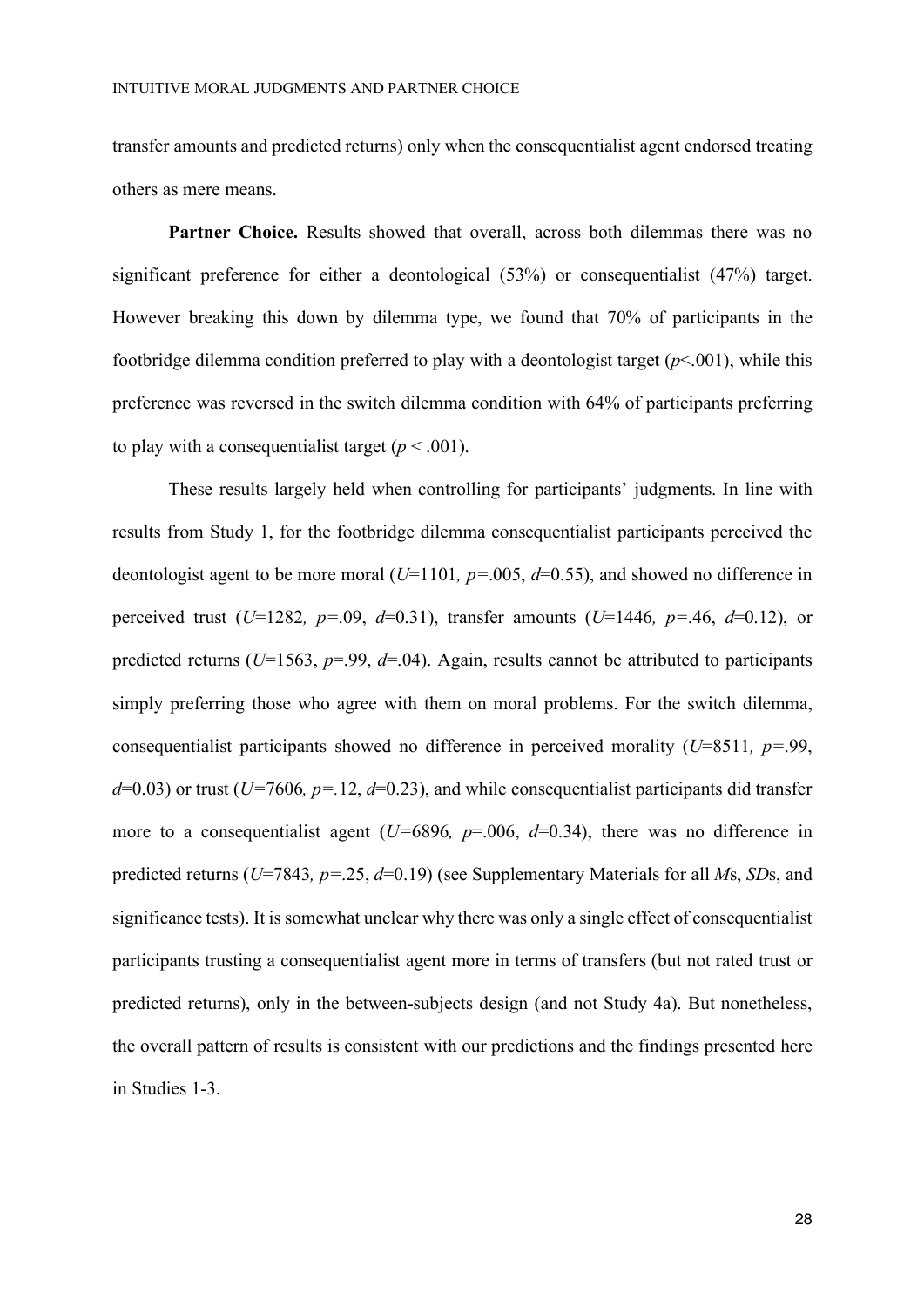#### **Discussion**

Results from Study 4 were consistent with deontological agents being preferred as social partners to the extent that such judgments honor implicit obligations to not treat others as mere means, suggesting that deontological judgments communicate trustworthiness. While deontological agents were preferred over a consequentialist agent when the (consequentialistendorsed) sacrificial act clearly involved using others as mere means (Studies 1-3), no such preference was observed when the (consequentialist-endorsed) sacrificial action was not strongly associated with using others instrumentally (Study 4). Furthermore, the fact that participants did not show a consistent tendency to perceive the consequentialist agent to be more trustworthy in the switch case – in which the majority response is to endorse the consequentialist sacrifice - demonstrates that the preferences for the deontological agent observed in Studies 1-3 do not reflect a mere preference for agents whose judgments accord with the majority view.

#### **Study 5a**

We have so far implicitly focused (along with the vast majority of psychological work) on the deontological theory of Kant, who held that moral law consists of a set of maxims, or rules, that are categorical in nature, and that we are bound by duty to act in accordance with these categorical imperatives (Kant, 1797/2002). It is this (very simplified) Kantian view whereby certain acts are intrinsically morally right or wrong - that predominates in the moral psychology literature when deontology is discussed. But this simplified account often ignores the critical roles of justice, duties, obligations, and rights that are central features of (neo- )Kantian ethics. And we have already presented evidence that people might attend to these features when selecting social partners, whereby people strongly prefer agents whose moral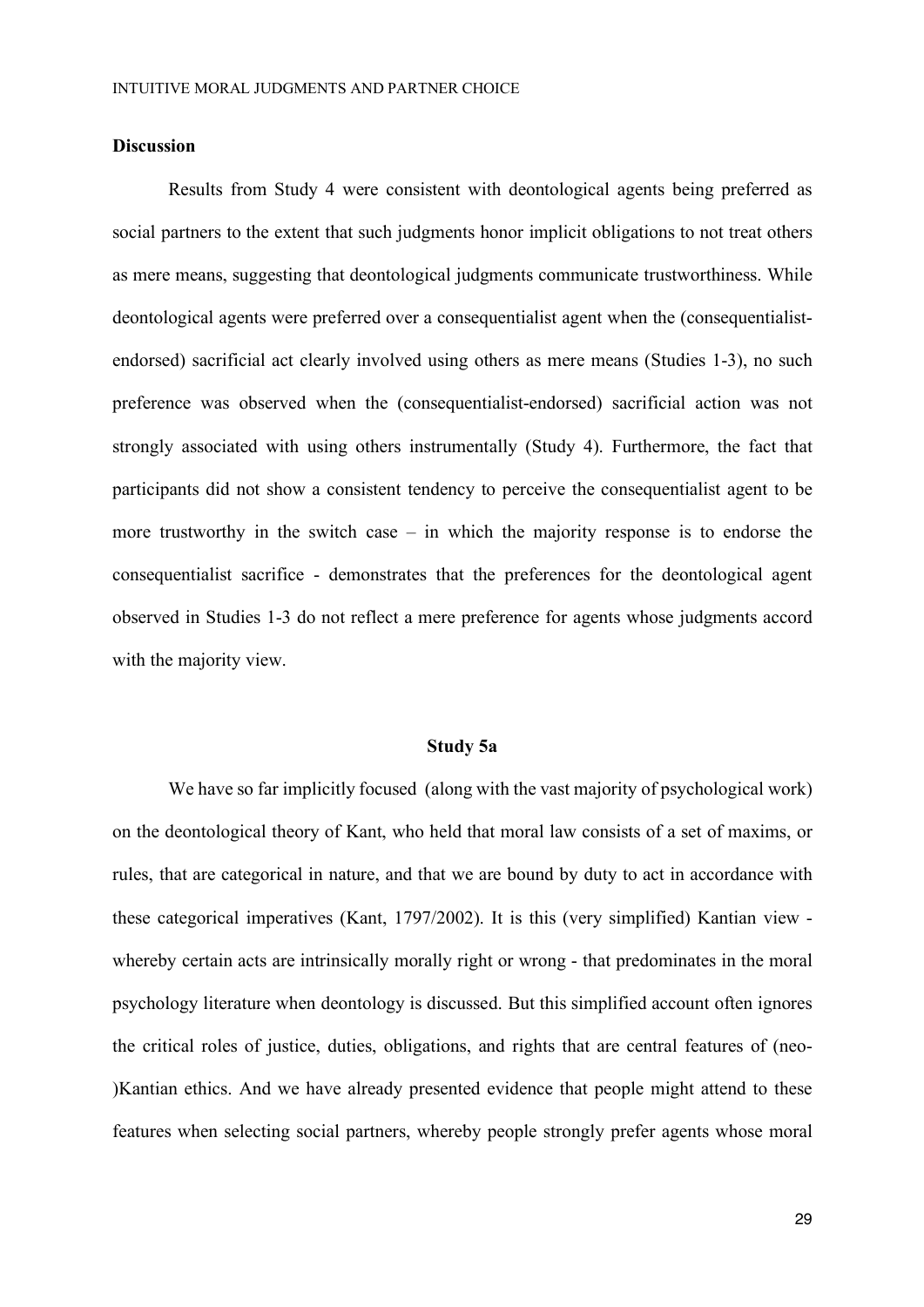judgment does not violate the implicit duties we have to one another (Studies 1-3) but show no preference when a moral judgment doesn't so obviously violate these duties or obligations (Study 4).

But there are other deontological approaches that extend Kantian thinking: for example, those focusing on the idea of social contracts and the ways our actions can be justified to one another (Gauthier, 1986; Hobbes, 1668/1994; Parfit, 1984; Rawls, 1971; Scanlon, 1998)*.* Of particular interest is recent theoretical work that has argued for the evolution of a *contractualist morality* by partner choice mechanisms (Baumard & Sheskin, 2015). Moral contractualism is a non-consequentialist ethical theory developed by Scanlon (Scanlon, 1998), on which moral actions are those that would result if we were to make fair and binding agreements – i.e., social contracts - from a point of view that respects our equal moral importance as rational autonomous agents. Baumard and Sheshkin (2015) argue for a contractualist account of commonsense moral intuitions whereby people are likely to endorse a sacrificial action when such actions align with a principle of fairness (as in the switch dilemma), but reject a sacrificial action in most other cases, where such actions would violate implicit contractual obligations between persons (as in the footbridge or trapdoor dilemmas). People do not seem to be intuitively applying consequentialist principles to these two dilemmas, and indeed as Scanlon himself wrote, "the implications of act utilitarianism are wildly at variance with firmly held moral convictions" (Scanlon, 1982). In the switch dilemma, all the individuals are on the train tracks and it is merely chance that the train is headed down one set of tracks. Given this element of chance, there is a sense in which all individuals have an equal right to be saved, and so to divert the train to save more people is a moral action entirely consistent with the mutualistic logic of partner choice. In contrast, pushing a stranger off a footbridge does not fit this model of fairness because there is no way in which the train would have gone onto the footbridge and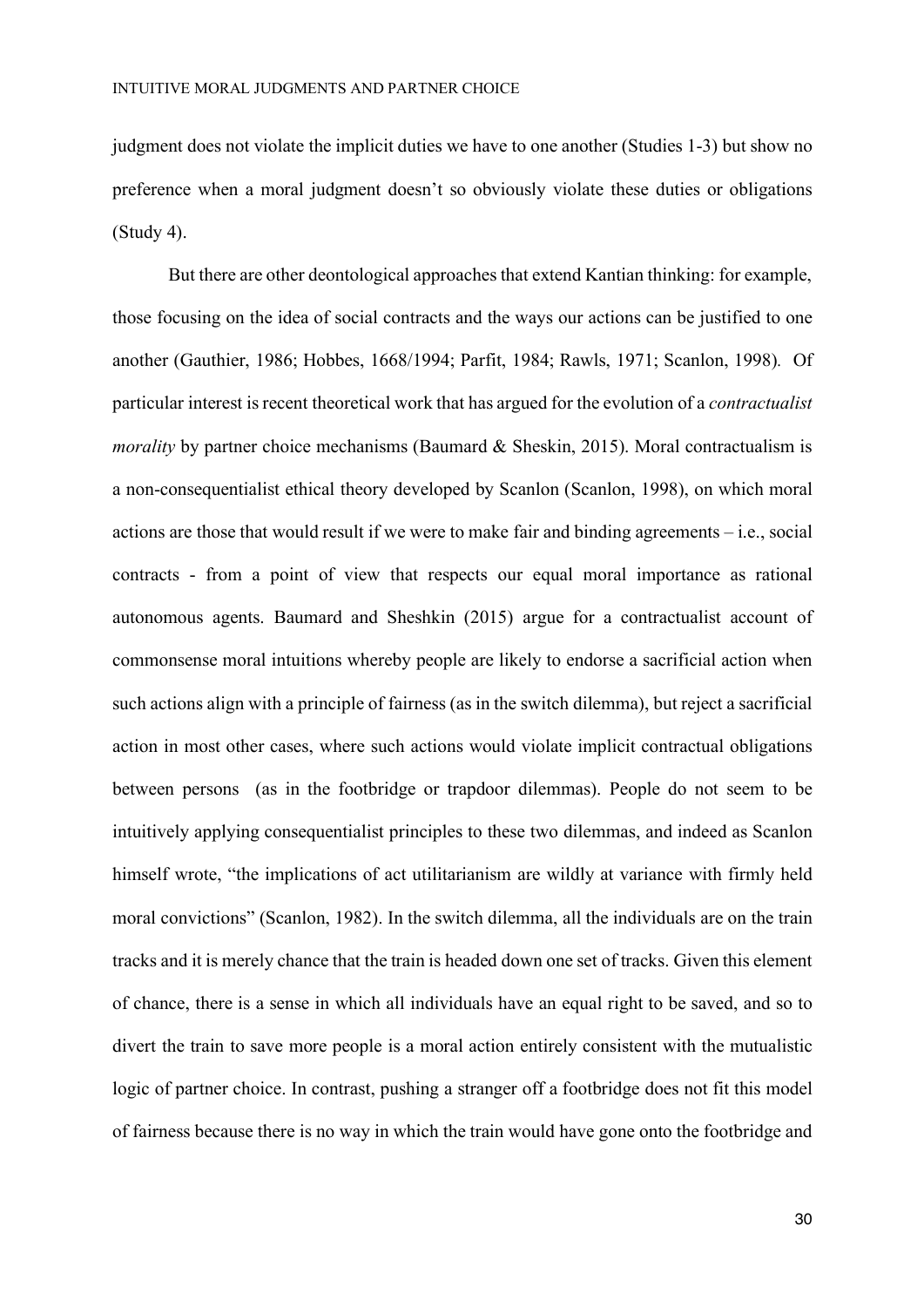so the stranger was already safe from danger. Baumard and Sheshkin (2015) argue, therefore, that a simple and commonsense fairness principle respecting persons' autonomy can explain the variance in moral intuitions across dilemmas: "When someone has something (e.g., safety from being in the potential path of a trolley), respect it; when people are on a par (e.g., they are all in the potential path of a trolley), then do not favor anyone in particular" (p.45). The contractualist account of Baumard and Sheskin is posited to explain why people typically endorse the sacrificial action in the switch, but not footbridge, dilemma.

Partner choice mechanisms, then, may have selected for moral intuitions that are consistent with the demands of justice and our mutual obligations to one another ('contractualist') as opposed to those that draw solely on specific acts being wrong regardless of the context ('categorical'). Consistent with this notion, results from Studies 2-4 suggest that it is the deontological feature of respecting persons and honoring social contracts, rather than committing to abstaining from specific actions *per se*, that signals trustworthiness – and this is consistent with the central feature being contract-based (as in Scanlon's Contractualism) rather than merely rule-based (e.g. a very simplified categorical-based Kantian ethic). In Study 5 we sought to test this hypothesis directly. To the extent that evolution may have favored a specifically contractualist morality (c.f. (Baumard  $\&$  Sheskin, 2015)), when a characteristically categorical-based judgment prohibiting a certain act conflicts with a characteristically contractualist judgment endorsing the same act, the agent who makes the contractualist decision should be seen as a more trustworthy social partner.

We explored this in Study 5 using the so-called "soldier's dilemma." In this dilemma, a soldier is badly injured and caught in a trap, with the enemy fast approaching. The soldier cannot escape, and begs the troop leader not to leave him behind, as he will be cruelly tortured to death. Should the troop leader stab the soldier in the heart to prevent his suffering at the

31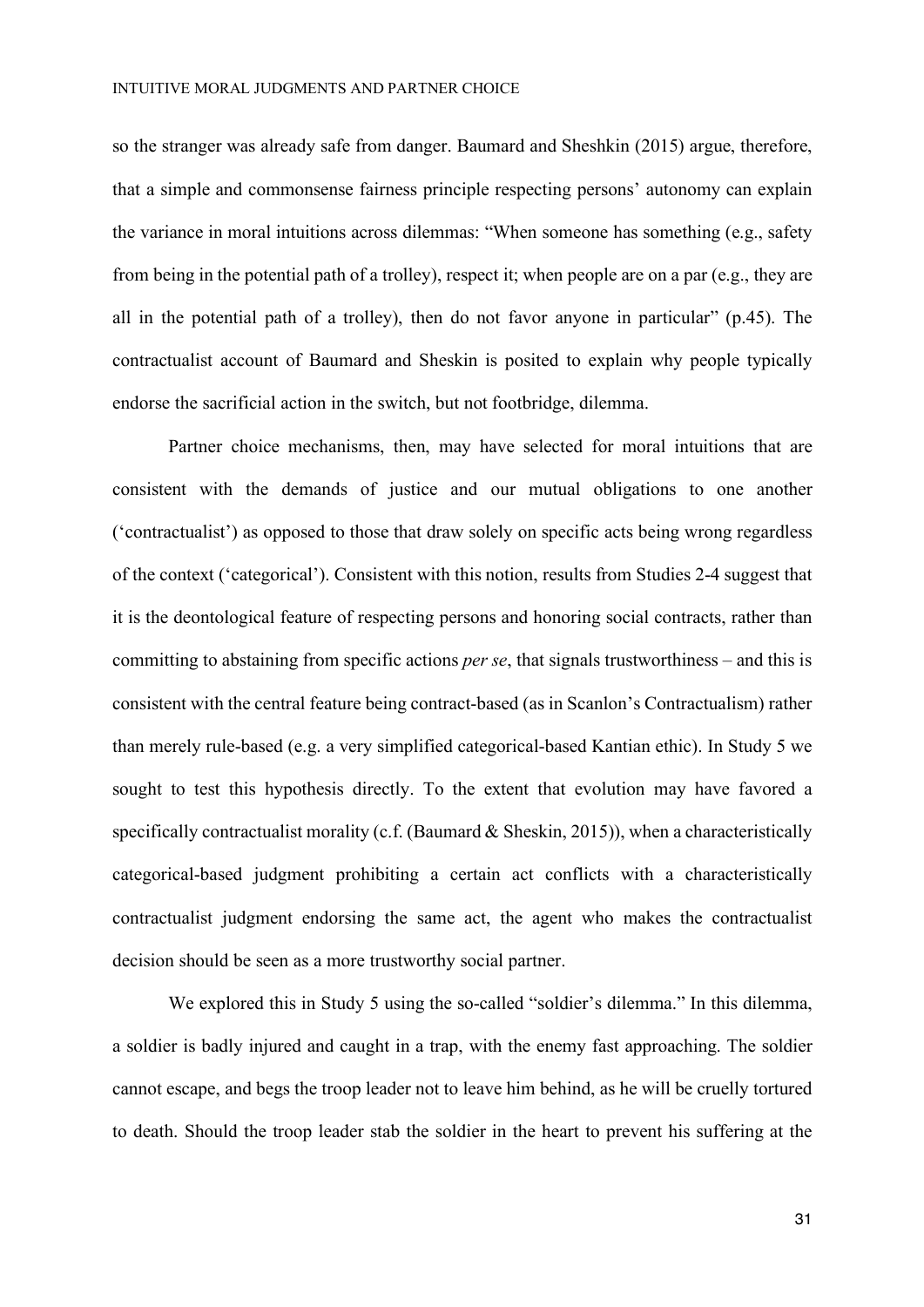hands of the enemy? In this dilemma, and in contrast to those previously used, it is the *endorsement* – rather than rejection - of the sacrificial action that is consistent with a contractualist deontological ethical analysis. Many people, if they were the fallen soldier, would want to be put out of their misery to prevent further suffering. Moreover, killing the soldier actually relieves his suffering and respects what the soldier himself wants. To the extent that partner choice mechanisms have promoted intuitive deontological judgments more along contractualist rather than categorical lines, participants should report a preference for agents who endorse the sacrificial action (contractualist) compared to those who reject this action (categorical).

#### **Method**

150 American participants (72 female; *M*age=33, *SD*=9.93) were recruited through MTurk and paid \$0.50. Participants were excluded from analyses if they took the survey more than once  $(N=5)$ , leaving a final sample of 145 participants. Study 5 used the same betweensubjects design and dependent measures as previous studies, but with the following dilemma:

"Harry is the leader of a small group of soldiers, and all of the group is out of ammunition. Harry is on his way back from a completed mission deep in enemy territory when one of his men steps in a trap set by the enemy. The soldier's leg is badly injured and caught in the trap. Harry cannot free him from this trap without killing him. However, if Harry leaves the soldier behind, the enemy troops will find the soldier and torture him to death. The soldier begs Harry not to leave him behind to be cruelly tortured to death. The enemy troops are closing in on their position and it is not safe for Harry or his men to remain with the trapped comrade any longer. In order to prevent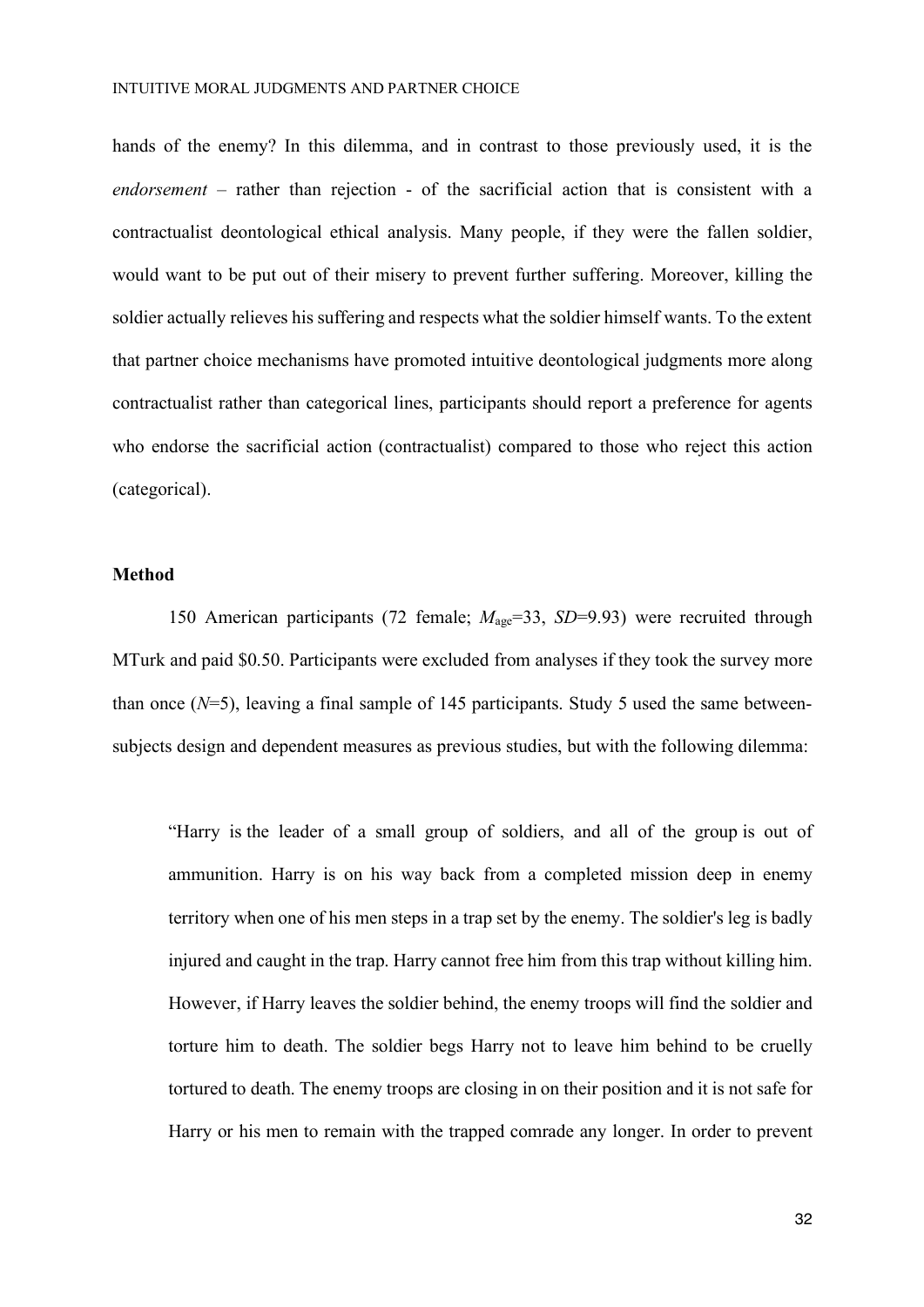this man's needless suffering at the hands of the enemy, Harry could kill the soldier himself by stabbing him in the heart. Should Harry stab the soldier in the heart to prevent his suffering at the hands of the enemy?"

In this dilemma, participants were told that the agent who endorsed the sacrifice of the soldier justified their judgment by saying "it is acceptable to kill someone if it reduces their suffering", while the agent who rejected the sacrifice justified their judgment by saying "killing people is just wrong, even if it has good consequences". We refer to these as the contractualist and categorical agents respectively.

#### **Results**

In the soldier's dilemma, only a minority of participants (25%) endorsed the categorical-deontological option and said it would be wrong to sacrifice the man, while the majority of participants endorsed the contractualist-deontological option by stating that it would be morally right to acquiesce to the soldier's wishes and kill him (75%).

Participants preferred agents whose judgments were consistent with a contractualist, rather than categorical, morality. In the TG, participants entrusted more money to a contractualist-deontological agent (64%) endorsing the sacrificial action (51%: *U=*2110*,*   $p=0.04$ ,  $d=0.33$ ), and predicted this agent (37%) to return more back to them (28%:  $U=2073$ ,  $p=0.03$ ,  $d=0.33$ ), relative to the categorical-deontological agent condemning the sacrificial action (Figure 4). Moreover, most participants (59%) preferred to play with the contractualist agent over the categorical agent  $(p<0.01)$ . These results held when controlling for participant's own judgments, whereby participants making the contractualist judgment trusted the contractualist agent more in terms of both transfer amounts ( $U=1128$ ,  $p=.03$ ,  $d=0.42$ ) and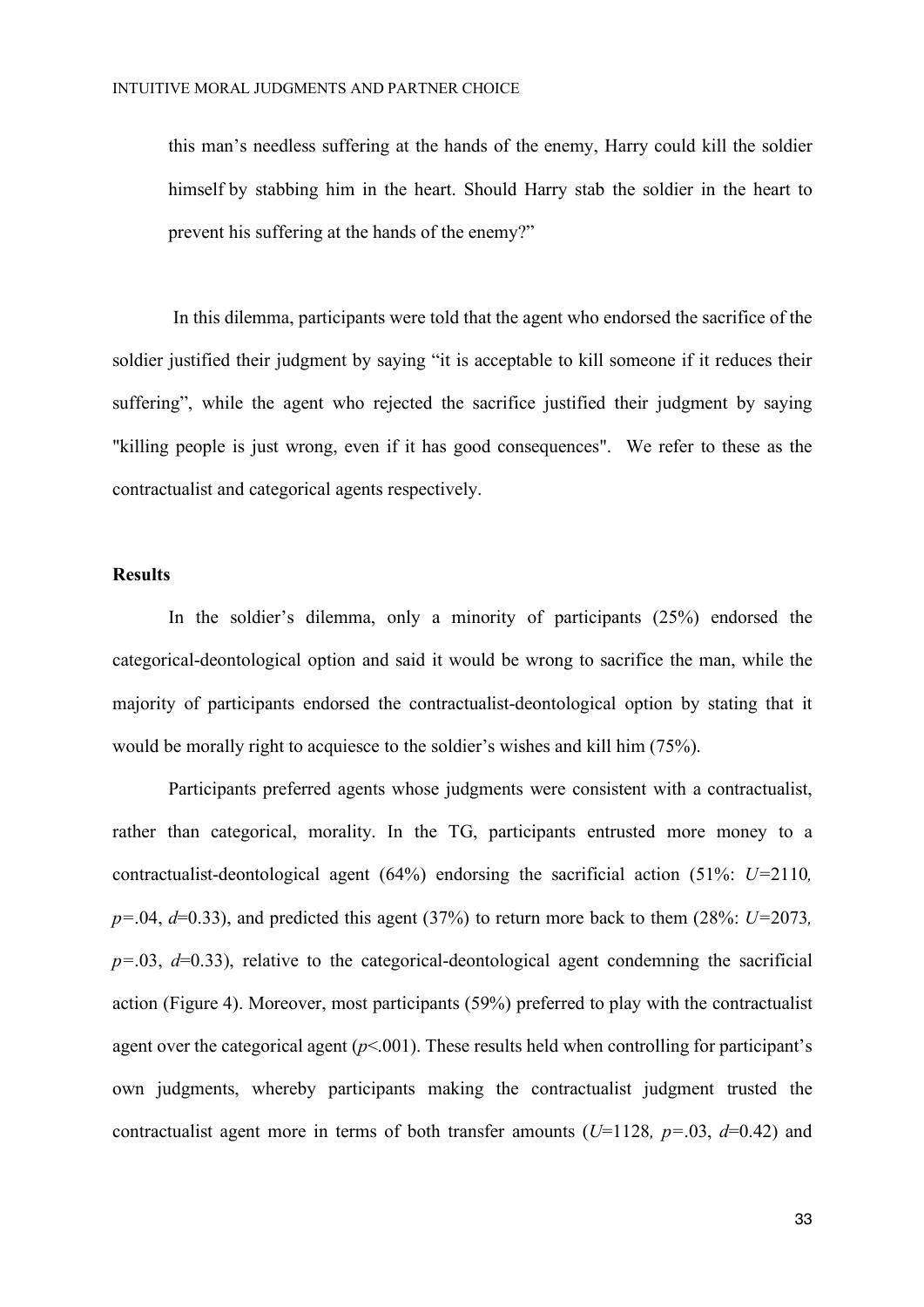predicted returns  $(U=1019, p=.004, d=.0.55)$ , while participants making the categorical judgment showed no preference between the two agents. Yet overall, character ratings were less consistent: while the contractualist and categorical agents were rated as equally trustworthy overall  $(U=2192, p=.08, d=0.28)$ , the categorical agent was rated as more moral than the contractualist agent (*U=*1949*, p=*.006, *d*=0.47).

#### **Study 5b**

In Study 5a we found results consistent with the claim that individuals who make judgments that can be seen as honoring implicit social contracts and obligations to one another are preferred over those whose actions do not. There are, however, a few aspects of Study 5a that preclude drawing strong conclusions. Study 5b was designed to address ambiguities in the design of Study 5a, and as a secondary question, investigate whether participants attend more to agents' justifications for a given action, or to agents' endorsement of the action itself.

The first potential problem with the design of Study 5a was that the specific action that the soldier himself wanted was potentially ambiguous. In the original dilemma, participants read that the "soldier begs Harry not to leave him behind to be cruelly tortured to death". Given that the commander "cannot free him from this trap without killing him", it is implicit that the course of action the soldier is advocating is a mercy-killing. However, if participants did not interpret it in this way, the claim that participants attend to whether an agent respects a person's wishes and autonomy is weakened. Therefore, in Study 5b we made salient – and manipulated across conditions – what action the soldier himself wanted: in one condition he implored "Please, kill me. I don't want to suffer at the hands of torturers", while in a second condition he said "Please, don't kill me. I don't want to die out here in the field". Given that notions of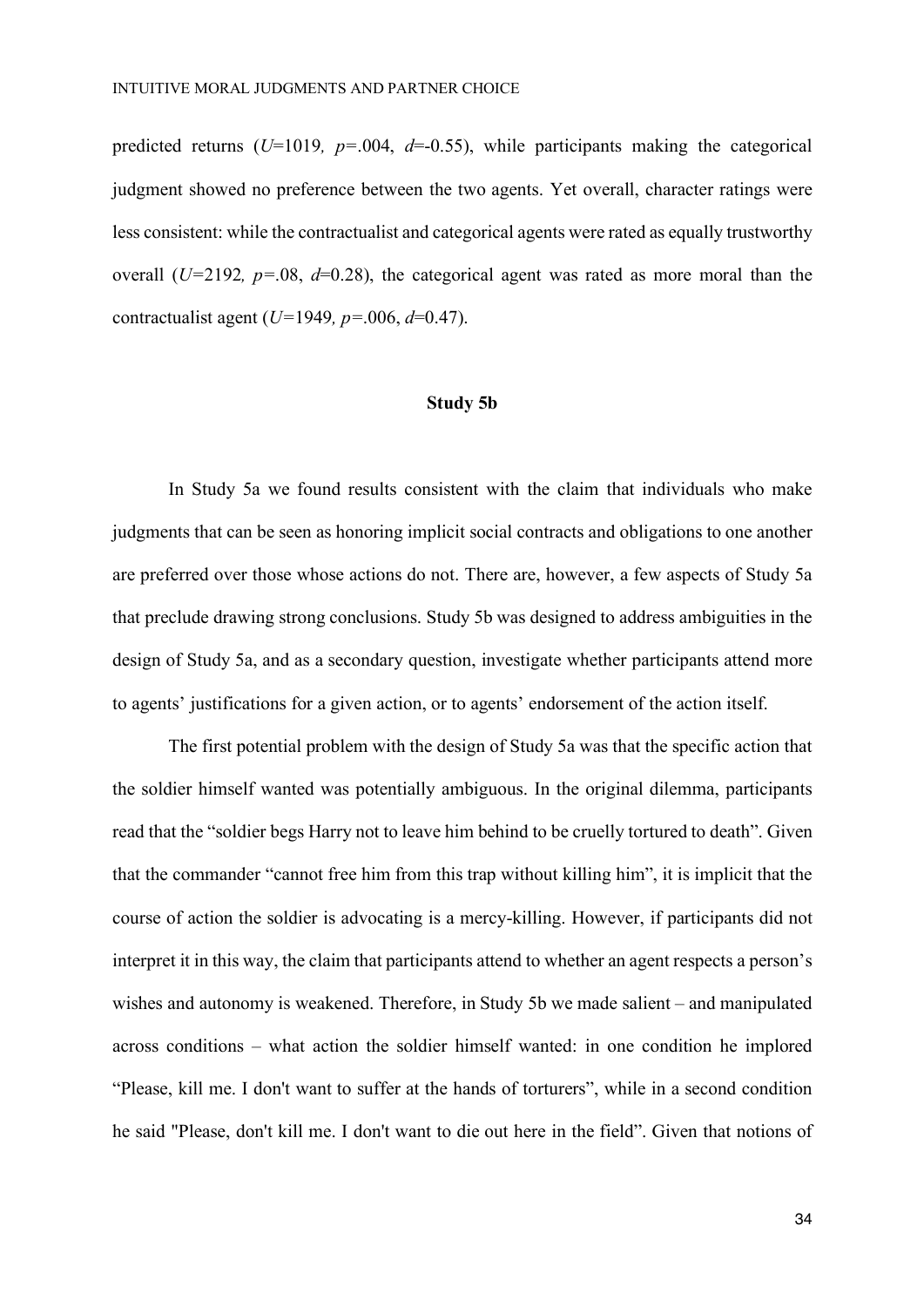consent and respect for autonomy are central to deontological ethics – and exactly what one should seek in a social partner - the preference for the agent who endorsed the stabbing of the soldier should only be observed when the endorsed action aligns with the soldier's injunctions.

A second potential problem with Study 5a is that the justification to stab the soldier to prevent his suffering conflated both contractualist and consequentialist reasons. In Study 5a, the agent's justification for the judgment that it would be morally right to stab the soldier was that it would reduce "*their* suffering". But this is potentially ambiguous as an indication of a contractualist vs. a consequentialist style of thinking because both theories aim at reducing suffering. Put simply, it is not clear whether participants preferred the agent because their judgment was contractualist-consistent, or because they inferred consequentialist motives. The key difference between these two approaches is that consequentialist theories aim to maximize overall aggregate happiness, while contractualist theories focus more on specific individuals and the obligations we have to them in a given context. Aside from this, it remains to be seen whether participants are focusing more on the specific action endorsed (e.g. stab or not stab), or the justifications espoused for that action (e.g. respecting wishes vs. reducing overall suffering). Therefore, in Study 5b as well as manipulating whether the soldier gave consent we manipulated agents' justifications for the action: one agent focused on relieving suffering, regardless of whether consent was given or not (consequentialist: "It is acceptable to kill someone if it reduces overall suffering"); one agent focused on killing being wrong, regardless of whether consent was given or not (categorical: "Killing people is just wrong, even if it has good consequences"); and two agents focused explicitly on autonomy and respecting the soldier's wishes (contractualist: ("It's right [wrong] to kill the soldier if that's [not] what they want, and it's the commander's duty to respect that"). This enabled us to explore not only our primary question of whether people prefer agents who endorse acting in accordance with the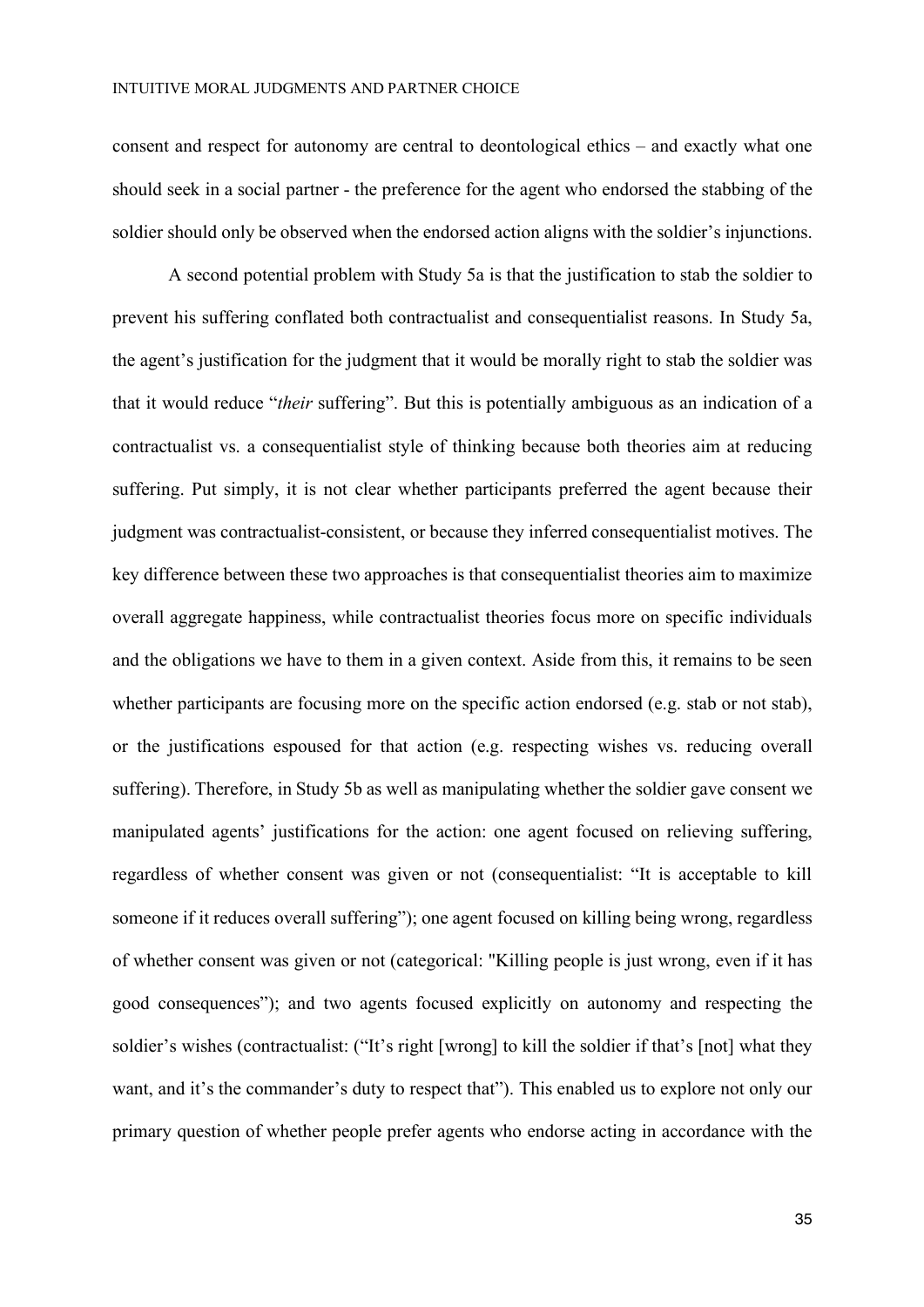#### INTUITIVE MORAL JUDGMENTS AND PARTNER CHOICE

soldier's wishes, but also a secondary question of whether participants attend primarily to the justifications or merely the endorsement of action. To the extent that people focus only on the action, we should see a preference for the agent who acts in accordance with the soldier's wishes, regardless of the justification given. But to the extent that people are concerned with justifications, we should see a pattern whereby people prefer agents differentially based on their justification – even when they all endorse the same consent-conforming action.

A final – and more minor – potential problem with Study 5a that we sought to correct is that in the original dilemma the soldier is presumed to be awake and conscious when he is stabbed, and this might invoke feelings of harm aversion in participants. Therefore, in Study 5b we made it clear that the soldier would be unconscious by the time that he would be stabbed and so would not feel any immediate pain or suffering.

#### **Method**

454 American participants (185 female; *M*age=34, *SD*=11.28) were recruited through MTurk and paid \$0.70. Participants were given a modified version of the soldiers' dilemma from Study 5a, where we manipulated whether the soldier asked to be killed or not in a between-subjects design. As a secondary manipulation, we varied the justification that the MTurker agent gave, such that participants believed they were playing with an agent who had read the dilemma and said that they thought the soldier either should or should not be sacrificed, and gave either a characteristically consequentialist, contractualist, or categorical-based justification (see Table 1). Therefore, this study had a 2 (Soldier's Consent: Yes, No) x 3 (Agent Justification: consequentialist; contractualist; categorical) design. The dilemma was given as follows: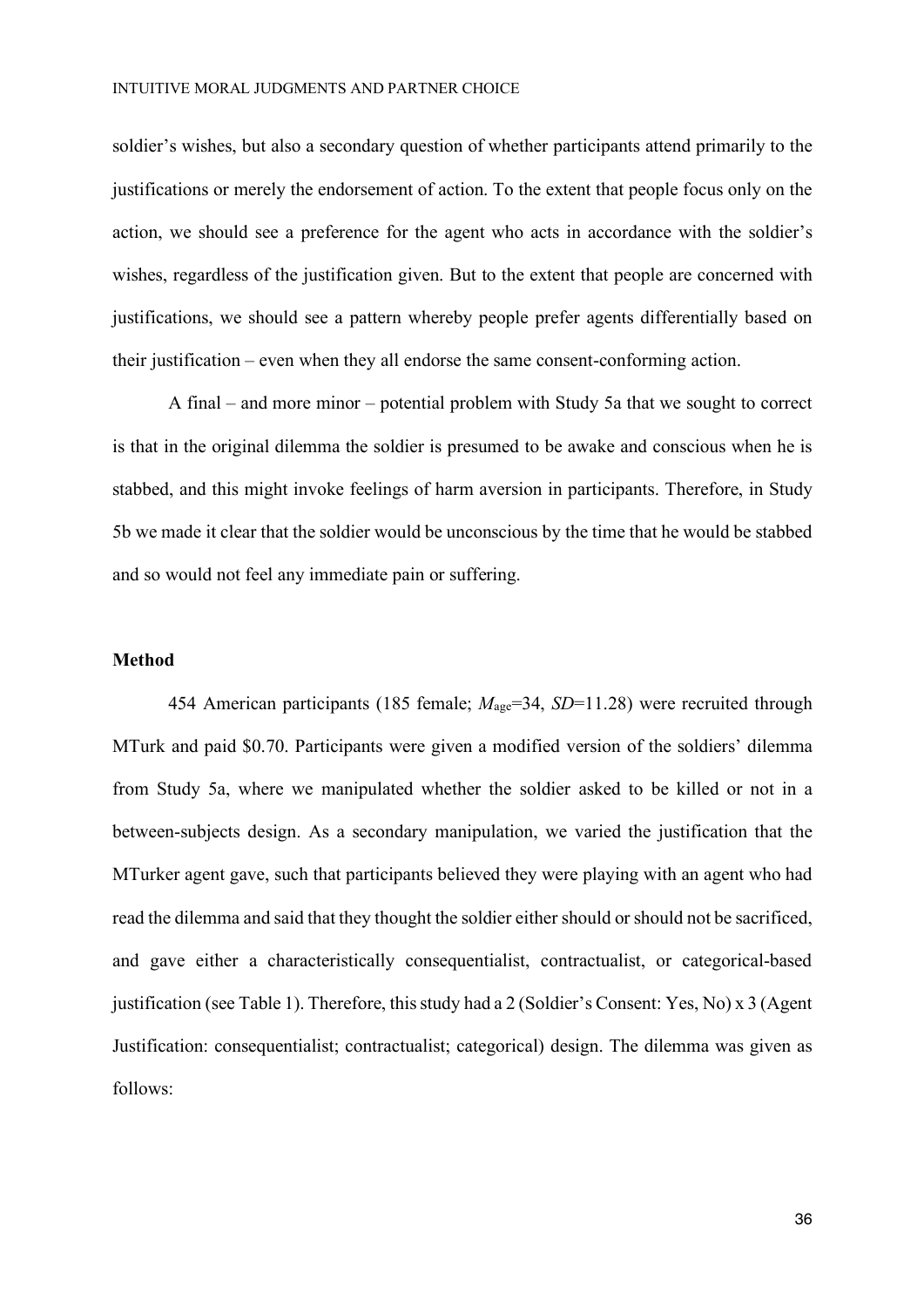'Harry is the leader of a small group of soldiers, and all of the group is out of ammunition. Harry is on his way back from a completed mission deep in enemy territory when one of his men steps in a trap set by the enemy. The soldier's leg is badly injured and caught in the trap. Harry cannot free him from this trap without killing him. The enemy is advancing and they will undoubtedly find the soldier and torture him to death. The enemy troops are closing in on their position and it is not safe for Harry or his men to remain with the trapped comrade any longer. Harry offers to stab the soldier in the heart after he's unconscious to kill him quickly and prevent him suffering at the hands of the torturers. Just before he passes out due the pain, the soldier pleads to Harry "Please, kill me. I don't want to suffer at the hands of torturers" ["Please, don't kill me. I don't want to die out here in the field"].'

#### **Results**

The majority of participants reported that they thought the morally right action was the one that the soldier wanted (71%), highlighting the importance of consent and respecting wishes to participants' own moral judgments. Breaking this down, when participants read that the soldier wanted to be killed, 88% indicated that they thought it morally right to stab the soldier, with this dropping to 44% for participants who read that the soldier asked not to be killed. Overall, then, while participants did appear to have intuitions along categorical lines ("killing is wrong"), their judgments were more in line with a respect-based contractualist analysis ("honor people's autonomy and respect their wishes"). This replicates our finding from Study 5a that participants were more likely to say they endorsed the sacrifice, as well as suggesting this pattern was indeed driven by participants' consideration of the soldier's wishes (which were potentially ambiguous in Study 5a).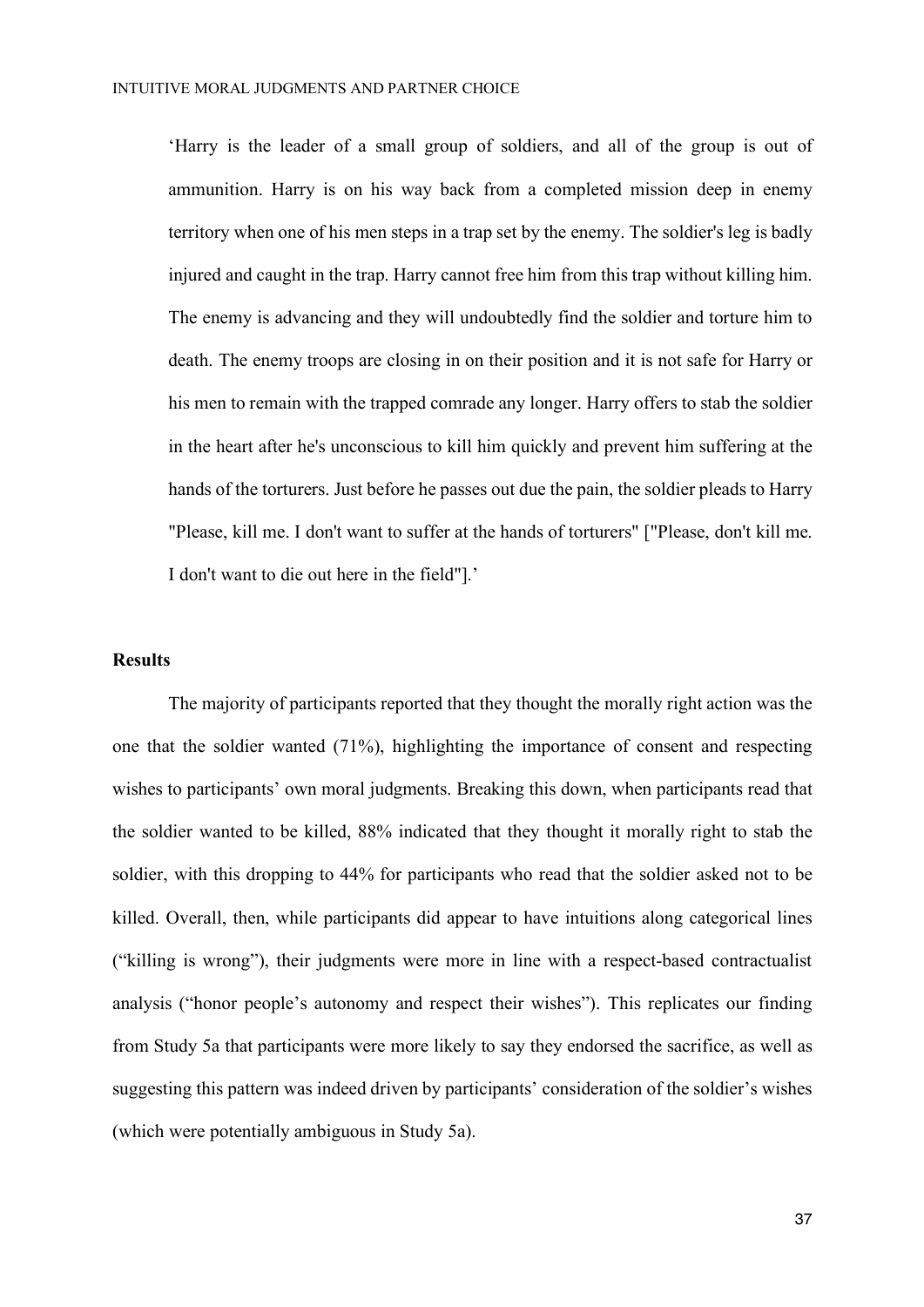Did participants prefer agents whose moral judgments accorded with the soldier's wishes? In line with predictions, results suggested that they did: Regardless of whether the decision made was to sacrifice or not, participants preferred the agent who endorsed the action that conformed to the soldier's wishes over those who endorsed the action that did not. Agents whose judgments conformed to the soldier's wishes were rated as more moral ( $U=19348$ ,  $p=.002$ ) and trustworthy ( $U=17497$ ,  $p<.001$ ), and received higher transfers in the TG  $(U=20322, p=01)$ . There were, however, no significant effects on predicted returns  $(U=20868, p=.08)$  or partner choice  $(p=.33)$ , although the means went in the predicted direction.

We next considered whether participants' preferences for the agent who honored the soldier's wishes depended on whether they themselves endorsed the action that the soldier wanted. Results showed that, for participants who themselves endorsed the action that violated the soldier's wishes, there were no significant effects in the ratings of agents who either conformed to or violated the soldier's wishes: on morality (*U*=1738, *p*=.28), trust (*U*=1746,  $p=0.30$ , transfers ( $U=1896$ ,  $p=0.76$ ), or predicted returns ( $U=1770$ ,  $p=0.35$ ). However, for participants who themselves endorsed the action that the soldier wanted, there were significant differences in judgments of the agent: for morality ( $U=8405$ ,  $p<.001$ ), trust ( $U=7097$ ,  $p<.001$ ), transfers ( $U=9469$ ,  $p=.002$ ), and predicted returns ( $U=9472$ ,  $p=.006$ ). Such results parallel those found in the previous studies, where it is deontological participants – for whom notions of consent, respect and duty outweigh concerns based solely on maximizing happiness – who show a preference for other deontologists, while consequentialist participants show no such preference. Moreover, these results highlight that the critical feature does appear to be contractualist notions of consent and respect, rather than mere categorical concerns about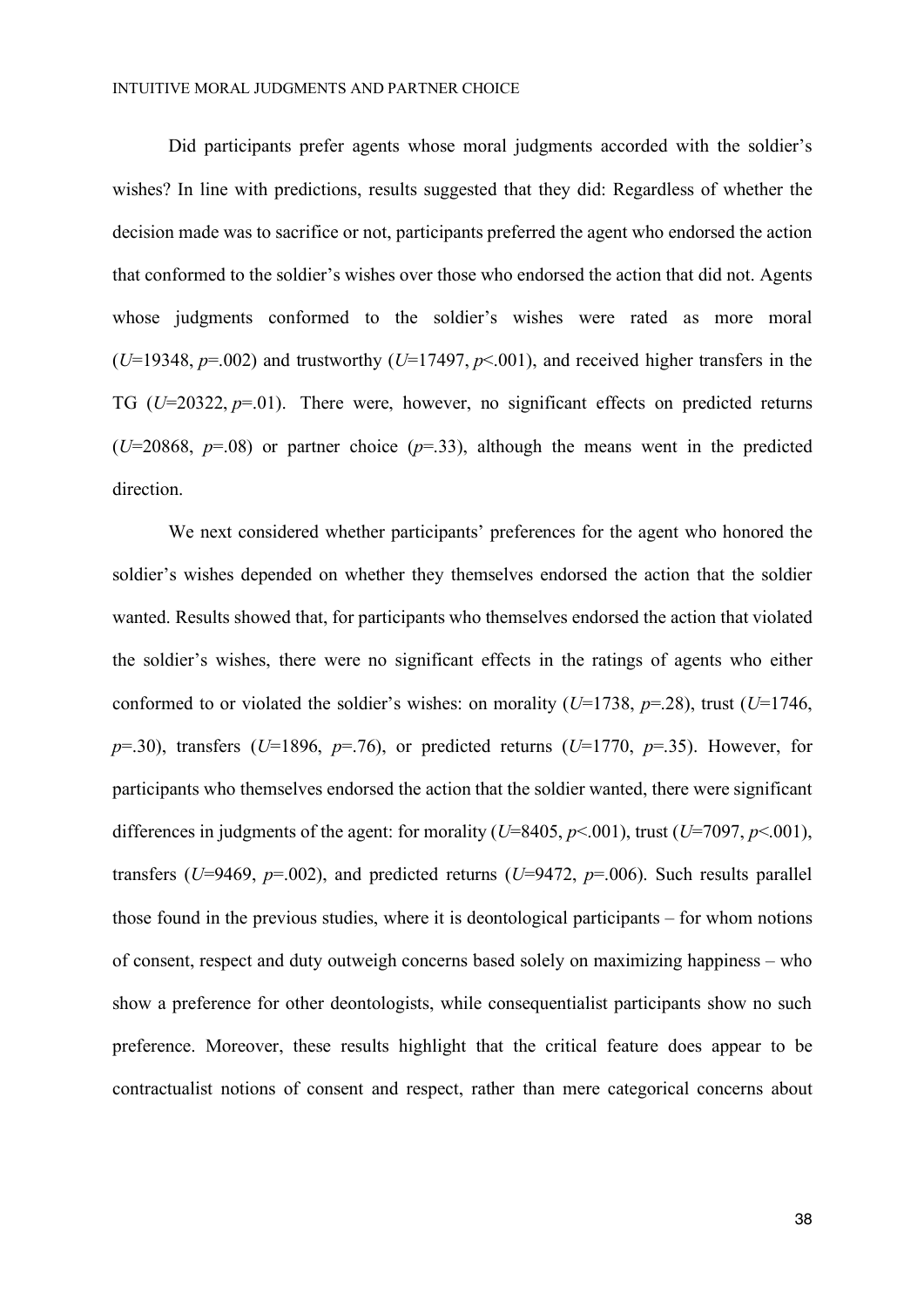specific actions being forbidden. As such, these results are consistent with evolution favoring moral intuitions more along contractualist than categorical lines.

 Finally, we investigated the extent to which participants were concerned with the justifications that the agent gave. If the observed preference for deontologists is driven primarily by their endorsement of a favored *action* that honors consent and mutual obligations, we should see a preference for an agent who acts in accordance with the soldier's wishes, regardless of the justification given. But if people are specifically concerned with deontological *justifications*, we should see a pattern whereby people prefer agents differentially based on their justification – even when they all endorse the same consent-conforming action. To this end, we first looked at the conforming cases where the agent endorsed the action that the soldier wanted (i.e. the consequentialist in the consent condition, the categorical in the non-consent condition, and the contractualist in both conditions). Results from a Kruskal-Wallis test suggested that when the action conformed with what the soldier explicitly asked for, participants did not judge agents differently based on the justifications given: for ratings of morality  $(H=5.52, p=.06)$ , trust  $(H=0.49, p=.78)$ , transfers  $(H=0.11, p=.95)$ , or predicted returns ( $H=1.08$ ,  $p=0.58$ ). Put simply, as long as the agent's judgment respected the soldier's wishes, participants did not care much about the reasoning why. A different picture emerged for the non-conforming cases where the agent endorsed an action that the soldier explicitly did not want (i.e. the consequentialist agent in the non-consent condition, and the categorical agent in the consent condition). While there were no effects on behaviour in the trust game, participants judged that an agent who *refused* to sacrifice the soldier against his wishes (i.e. the categorical-consent condition) as significantly more moral (*H*=16.76, *p*<.001) and trustworthy  $(H=5.93, p=.02)$  than the agent who endorsed the sacrifice of the soldier against his wishes (i.e.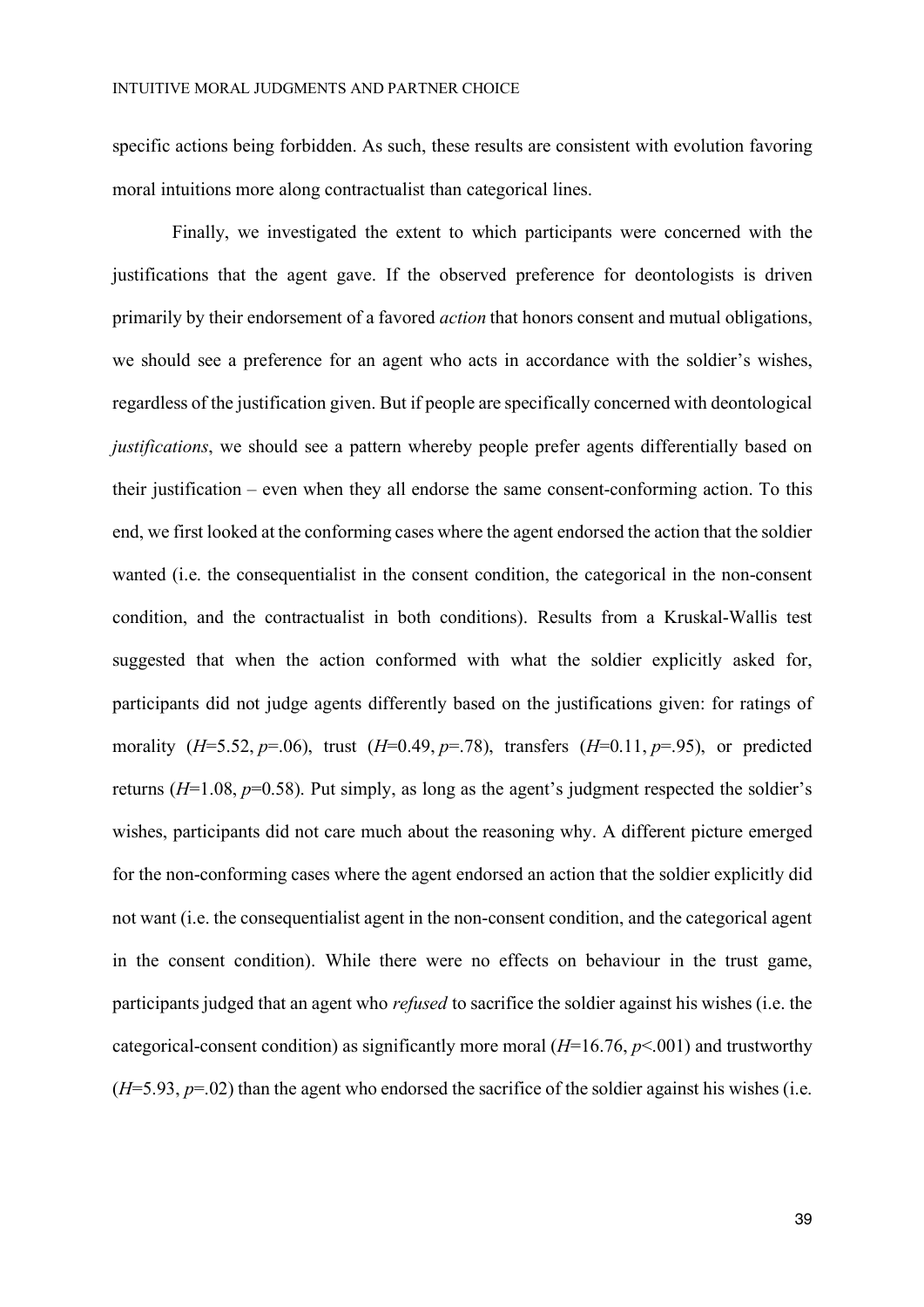the consequentialist-non-consent condition). In other words, results indicated that participants attended to the justification for the action only when it violated the soldier's wishes.

#### **Discussion**

In Study 5 we explored more directly the features of deontological judgments that signal trustworthiness. The data provide further evidence that deontologists are preferred to the extent that they honor the social relationships we have with on another: social relationships that depend vitally on respect of consent, not treating others as mere means, and mutual duties. Results from Study 5b also speak against one potential interpretation of our earlier findings: that a preference for deontologists merely reflects a preference for agents whose judgments are consistent with those of the majority. We found, for example, that 88% of participants reported that when the soldier asked to be killed it would be morally right to sacrifice him – but still thought an agent who refused to sacrifice him in this case was more moral and trustworthy than an agent who endorsed the sacrifice.

#### **General Discussion**

Collectively our findings suggest that characteristically deontological judgments in sacrificial moral dilemmas are perceived as signals of trustworthiness to the extent that these judgments indicate respect for persons and commitment to social cooperation, thereby providing the first empirical evidence for a partner choice account of intuitive moral judgments. Across five studies we observed a general pattern whereby people who make deontological judgments are preferred as social partners, seemingly because these judgments involve respect for persons. Using several complementary methods from a range of disciplines, we show that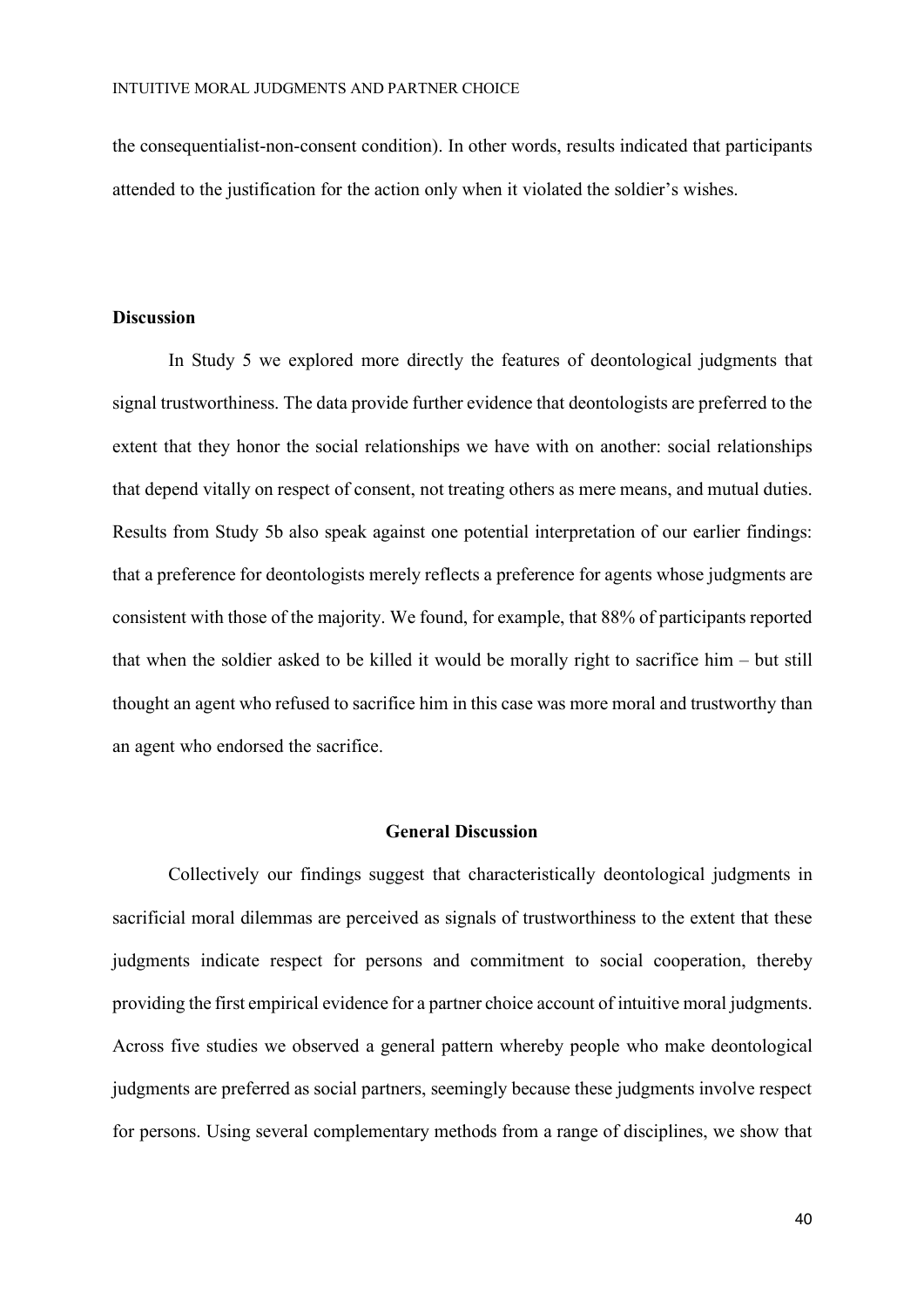characteristically deontological judgments in sacrificial dilemmas enhanced an individual's cooperative reputation and thus could be argued to improve their fitness in the cooperation market. In contrast, individuals making consequentialist judgments were seen as less moral and trustworthy, and thus devalued as social partners. This pattern of results cannot be explained merely as a function of people preferring those who make the majority moral decision, because this preference for the non-sacrificial agent was seen even when the majority view is to sacrifice. Nor can our results be explained by people simply preferring agents who express the same moral view as themselves: across all studies these results held even when controlling for participants' own judgments. Furthermore, we show that while this effect holds for agents who report the sorts of deontological judgments consistent with intuitive, commonsense morality, there are predictable exceptions to this pattern of results. When communicating that a consequentialist judgment was made with difficulty, negativity towards agents who made these judgments was reduced. And when a harmful action either did not blatantly violate implicit social contracts, or actually served to honor them, there was no preference for a deontologist over a consequentialist. Our research is consistent with previous claims that socially valued moral intuitions more closely approximate deontological ethics that focus on mutual obligations and implicit social contracts (Baumard & Sheskin, 2015). Notably, these results were consistent across a range of dependent measures borrowed from different disciplines: explicit self-report methods common to social psychological studies (character ratings of morality), behavioral data from economic games (the trust game), and partner choice questions inspired by evolutionary biology (partner preference decisions). That we observed convergent results using these varied measures across our studies lends confidence that characteristically deontological judgments increase one's value as a social partner, with tangible effects both on social perception and behavior.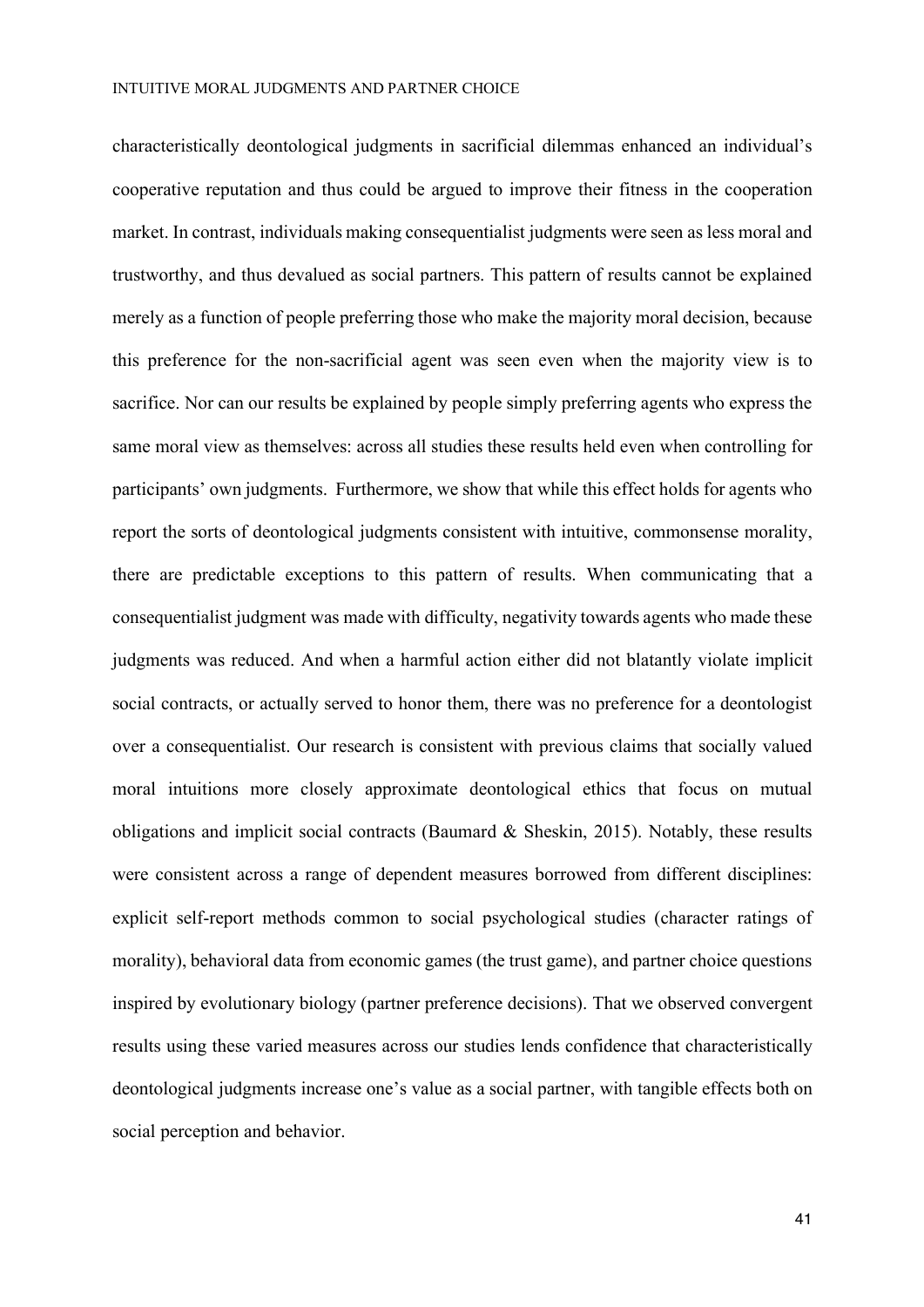#### **Deontological Judgments as Signals of Trustworthiness**

These results are consistent with a partner choice account of moral intuitions in that they suggest that typically deontological judgments confer an adaptive function by increasing the likelihood of being chosen as a cooperation partner - and so deontological moral intuitions, as a form of 'cooperating without looking' (Hoffman et al., 2015) may represent an evolutionarily prescribed prior that was selected for through partner choice mechanisms. Importantly, while consistent with the findings that Uhlmann and colleagues (2013) reported that people generally perceive those who make consequentialist judgments to be less moral than those who make deontological judgments—we provided behavioural evidence of the sort that would be predicted by this account.

The addition of behavioural measures also led to the finding that, while having substantial overlap, in some cases explicit character ratings and actual trust behavior diverged. While incentivized trust behavior in the TG supported our predictions across all studies, there were some exceptions for character ratings. In Study 4b, for example, character ratings were more positive for a deontological agent in both the footbridge and switch dilemma, but differences in actual trust behavior were only observed in the footbridge case. A similar divergence was observed in Study 5a, where participants' behavior in the TG showed greater trust of the contractualist agent who endorsed the sacrifice of the solider, but self-report ratings of character indicated no differences between the two agents. It is unclear whether these findings are due to different psychological mechanisms guiding behaviour vs. explicit attitudes, whether behaviour might be seen as the "real" measure of trust, but individuals do not have explicit access to how they might act, or whether there is some other unknown explanation for these dissociations. What is clear is that these results highlight the importance of measuring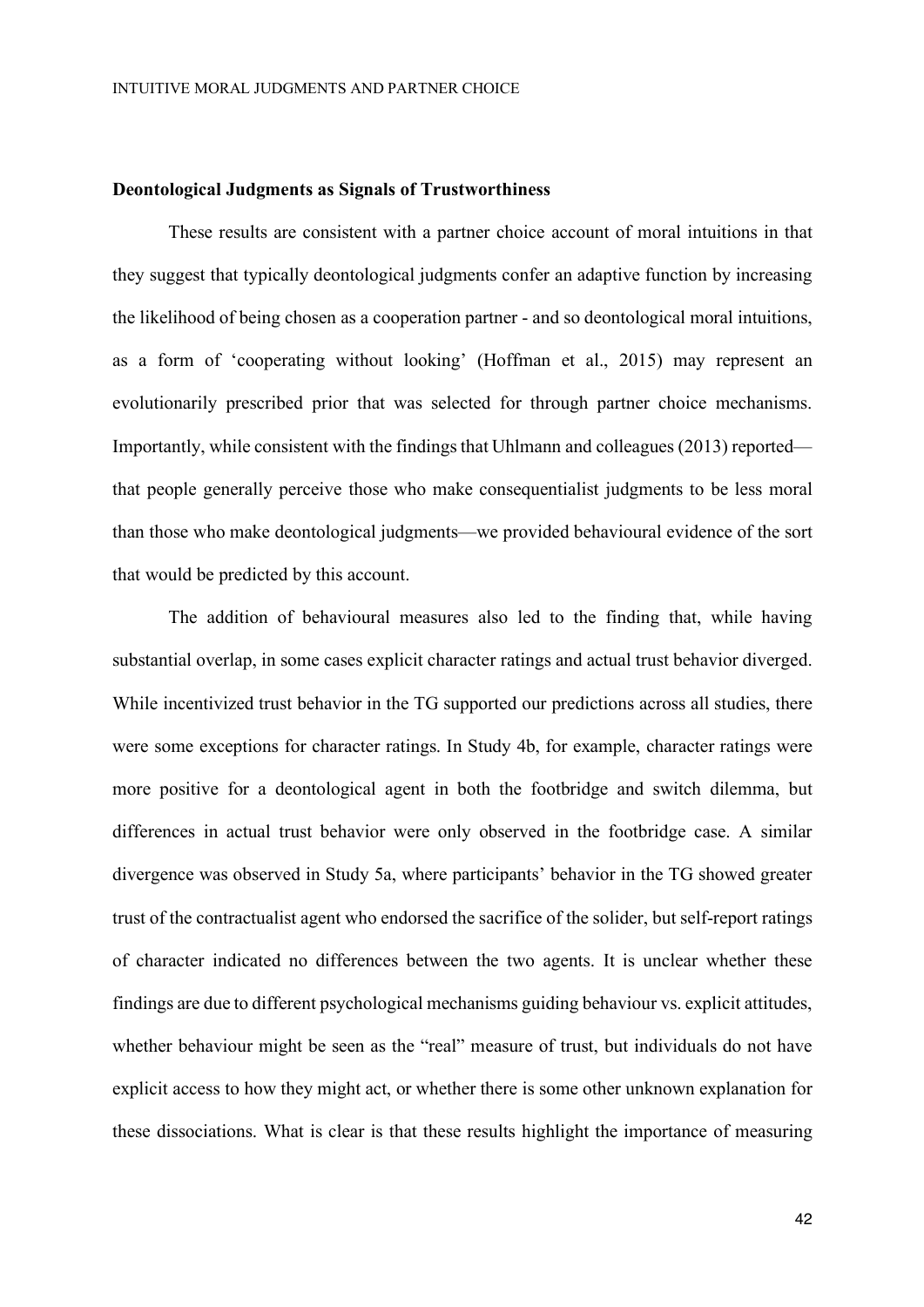social behavior in addition to social perceptions, because the two do not always point in the same direction.

Could expressing deontological judgments be perceived as a 'signal' of trustworthiness? Evolutionary biologists distinguish between two distinct mechanisms for the evolution of reliable signals: a signal can serve as an 'index' of some underlying quality, or a 'handicap' that carries an associated cost (Smith & Harper, 2003). Which of these mechanisms might apply to the expression of characteristically deontological judgments? Supporting the indexing mechanism, deontological judgments are positively associated with physiological indices of harm aversion (Cushman et al., 2012) and negatively associated with antisocial personality traits (Bartels & Pizarro, 2011; Kahane et al., 2015; Koenigs, Kruepke, Zeier, & Newman, 2012). Moreover, it has been argued that deontological judgments reflect moral emotions (Greene, 2014), which enable people to make credible commitments to prosocial behaviors (Frank, 1988). Meanwhile, the handicap mechanism would require endorsement of deontology to carry some cost, and for this cost to be higher for selfish types than for trustworthy types. One possibility is that the rigidity of deontology renders its supporters more vulnerable to being branded as hypocrites, since it necessarily provides less 'wiggle room' for rationalizing defection than does consequentialism, which is more flexible. For a trustworthy agent who will never behave dishonestly, there is little cost to committing to a deontological morality that dictates "always be honest". However, for an agent who will sometimes behave dishonestly when the benefits are sufficiently high, there is an obvious advantage to subscribing to a consequentialist morality that does not condemn dishonesty absolutely, because it opens possibilities for justifying dishonest behavior. Thus, a dishonest agent bears a higher risk of being branded a hypocrite when subscribing to a deontological morality, relative to a trustworthy agent. Future work could usefully address whether either of these signaling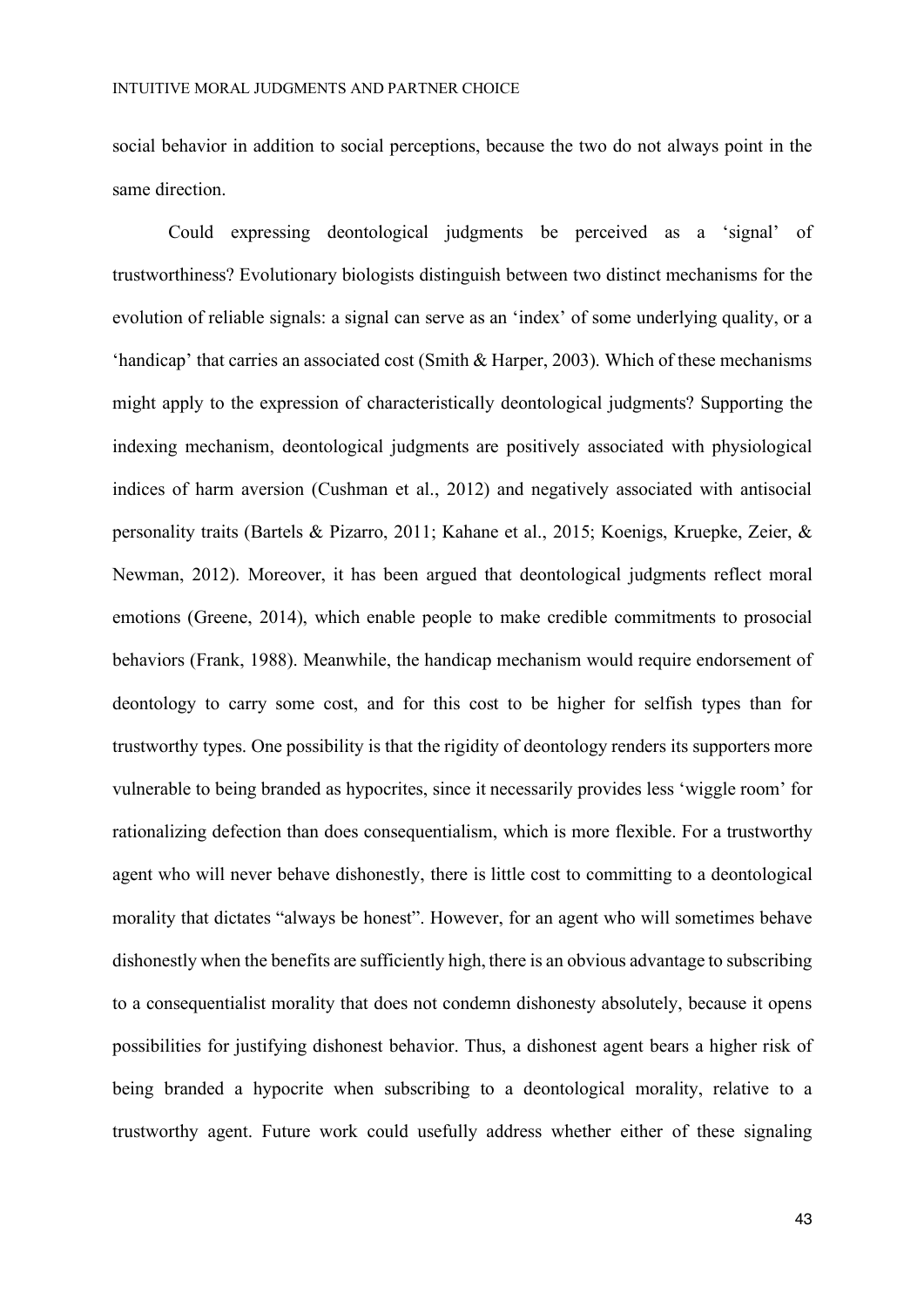explanations provide alternative explanations for the phenomenon of deontological intuitions.

Finally, it is important to reiterate that our results focus on perceptions of trustworthiness, rather than measuring trustworthiness itself. Our results are, therefore, ambiguous as to whether people that make characteristically deontological judgments are in fact more trustworthy. While judgments in sacrificial dilemmas are reliably perceived as indicating trustworthiness, whether they do so or not in actuality is an open question and so this is a ripe topic for future research.

#### **Who Prefers Deontologists?**

The main hypotheses and discussion in this paper have focused on perceptions of agents making deontological and consequentialist agents independent of participants' own judgments in the dilemma. The reason for this simple: to the extent that characteristically deontological judgments improve fitness in the cooperation market, it is not necessary that each and every person prefers an agent that makes a characteristically deontological judgment, but rather that *ceteris paribus,* an agent who makes characteristically deontological judgments will be trusted more overall by a given population. And indeed, in this work and previous work the evidence is that it is deontologists that are preferred overall. But to highlight why it is not necessary for our partner choice account that each and every individual person would favor a deontologist, a comparison with work on the religiosity and anti-atheist prejudice is useful. Because religious belief has been associated with large-scale cooperation and prosociality, religiosity has come to be viewed as a indicator of trustworthiness (Norenzayan et al., 2014) such that religious individuals are trusted more relative to their atheist counterparts by the general population, and that this effect is stronger when judged by other religious individuals (Gervais, Shariff, & Norenzayan, 2011). It is implausible that nonreligious people would consciously agree that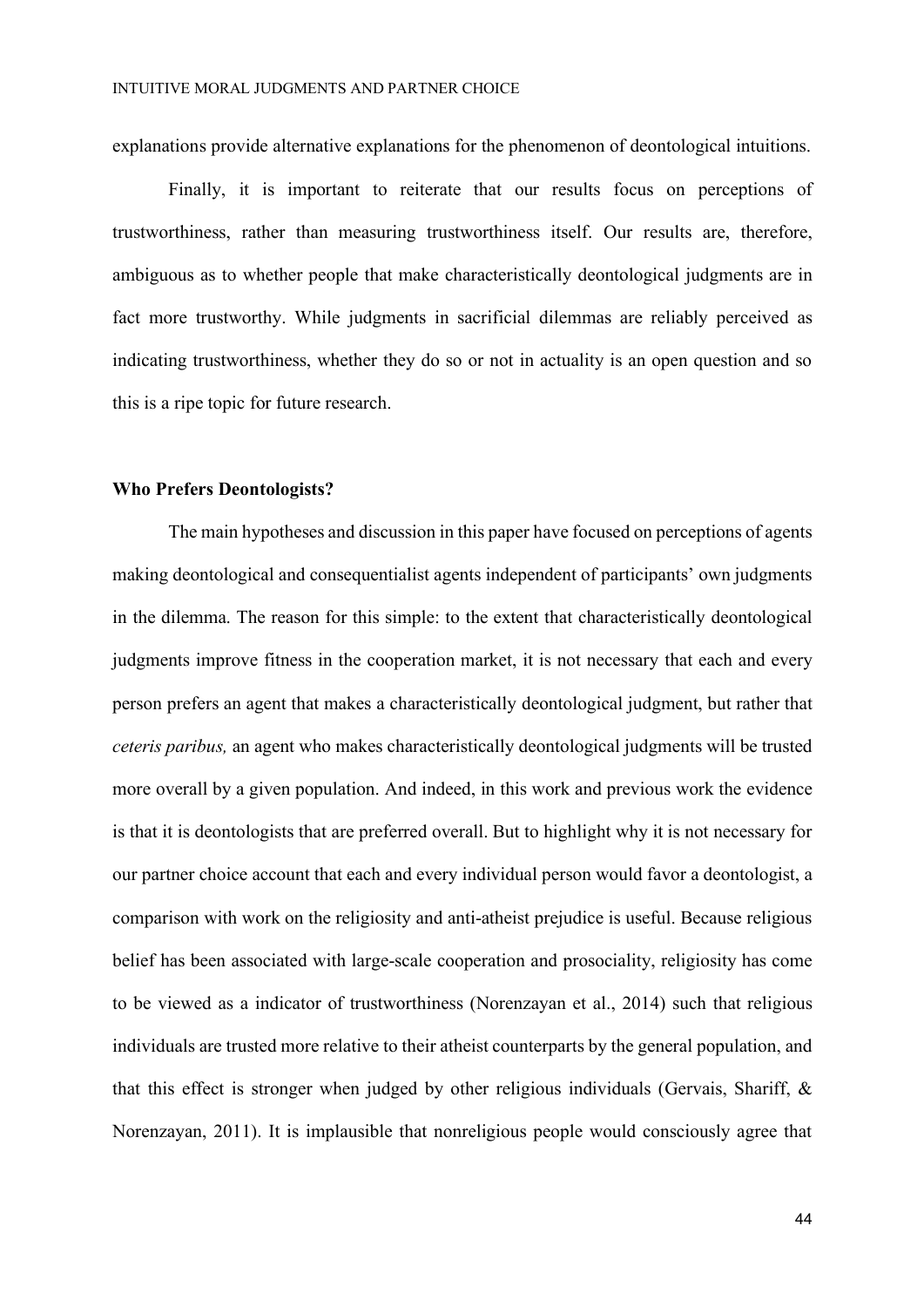religious belief drives prosociality, for this would imply that they themselves are less moral. Rather, partner preference in religiosity (like, we argue, characteristically deontological judgments) takes place primarily at an ultimate, rather than psychologically proximate, level, and it need not be evident in each and every person. In line with this, results were not driven simply by people disliking those who disagree with them: across studies deontologist agents were preferred by participants endorsing both deontologist and consequentialist judgments, in those cases where consequentialism-endorsing participants showed any preference at all.

While there wasn't a simple matching effect, one interesting finding to emerge is that consequentialist participants were less likely to show a consistent pattern of preference for deontologists. Why is this? One explanation is that these judgments are reflecting the sum of two kinds of preferences: a preference for those individuals who are like them, and a preference for deontologists. For participants who make deontological judgments, these preferences are aligned and are revealed as a strong preference for deontological agents; whereas for participants who make consequentialist judgments these preferences are in conflict and cancel each other out. A second explanation is that participants who make deontological judgments prefer other deontologists (and/or others who are like them), while participants who make consequentialist judgments are more impartial in their preferences. One might be tempted to argue for the second explanation because impartiality towards others is a central feature of consequentialism. However, previous work has shown that participants who make consequentialist judgments in sacrificial dilemmas like those used in the current study are decidedly *not* more impartial than participants who make deontological judgments (Kahane et al., 2015). This evidence, in addition to the large body of evidence that people show a similarity bias in their social judgments (Lydon, Jamieson, & Zanna, 1988), suggests that the first account – that of conflicting preferences – may be more likely. Nonetheless, it will be interesting for

45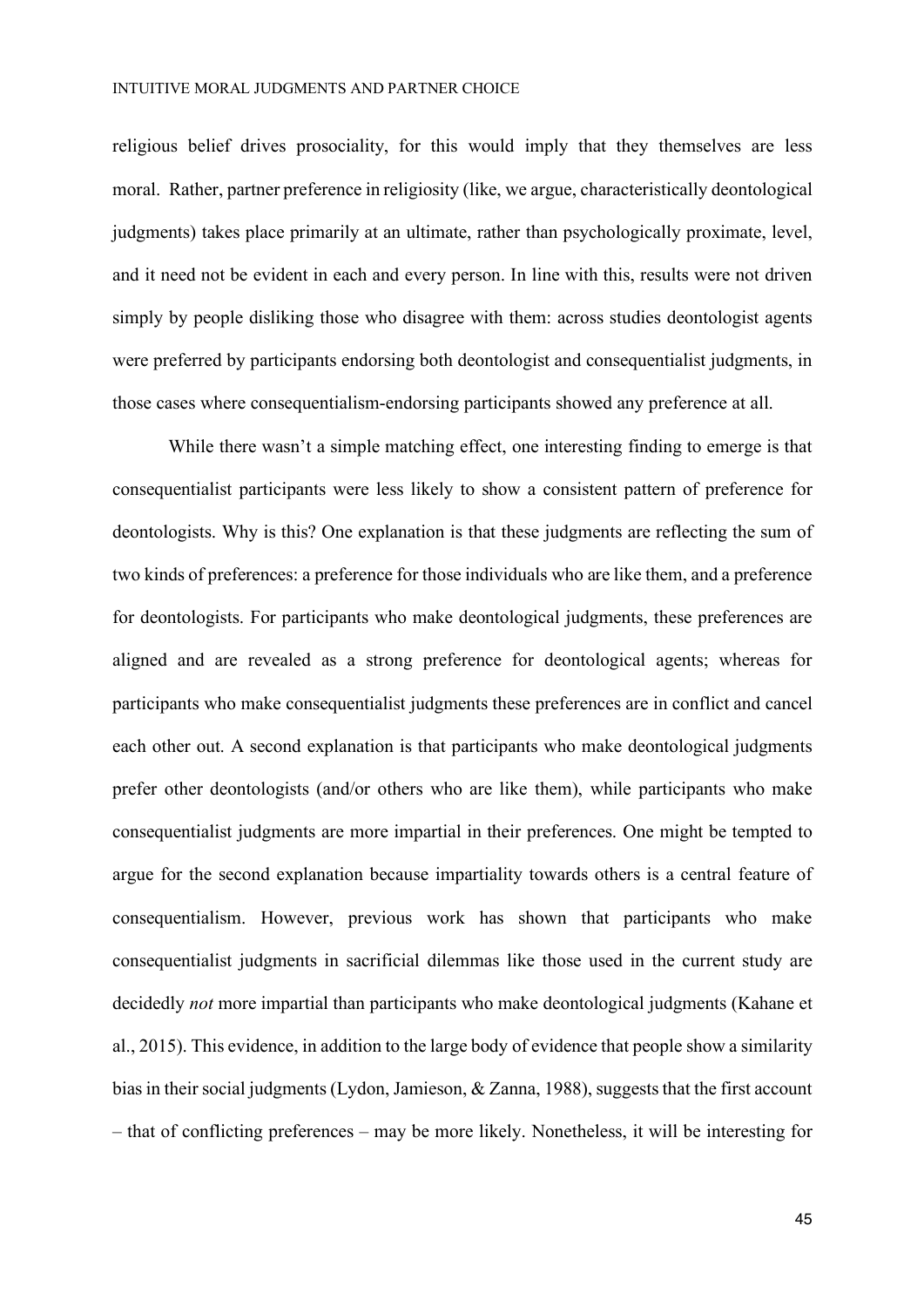future research to explore this more fully.

#### **Strengths and Limitations**

Is it a problem that we look at perceptions of agents who made moral judgments in hypothetical moral dilemmas that are somewhat removed from typical moral problems that people face in everyday life? We argue not, for two reasons. First, recall that the aim of this paper was to investigate partner choice as an ultimate mechanism describing why moral intuitions are characteristically deontological. Because the bulk of psychological research on moral intuitions has used hypothetical sacrificial dilemmas such as trolley problems, we adopted this methodology as a way of directly pitting deontological and consequentialist intuitions against one another – since in practice, deontological and consequentialist theories overlap heavily in terms of what actions they permit or forbid. Second, and just as importantly, it is critical to highlight that while the moral dilemmas may have been hypothetical, our dependent measures were definitely not. One of the central ways in which this work advances upon important prior work by Uhlmann and colleagues (2013) is in the recognition that character judgments do not always map directly onto behavior, which is why we used a behavioral economic methodology where participants made decisions concerning the allocation of real money that had real consequences on how much money they were paid for taking part in the study. Nonetheless, it would be interesting for future work to follow on from this by using other kinds of moral issues that evoke both deontological and consequentialist intuitions.

Will deontologists always be preferred? The evidence presented here suggests that, in general, deontologists will be preferred as social partners, but with the caveat that this is in the very specific context of online economic games. In real life, people select a range of social

46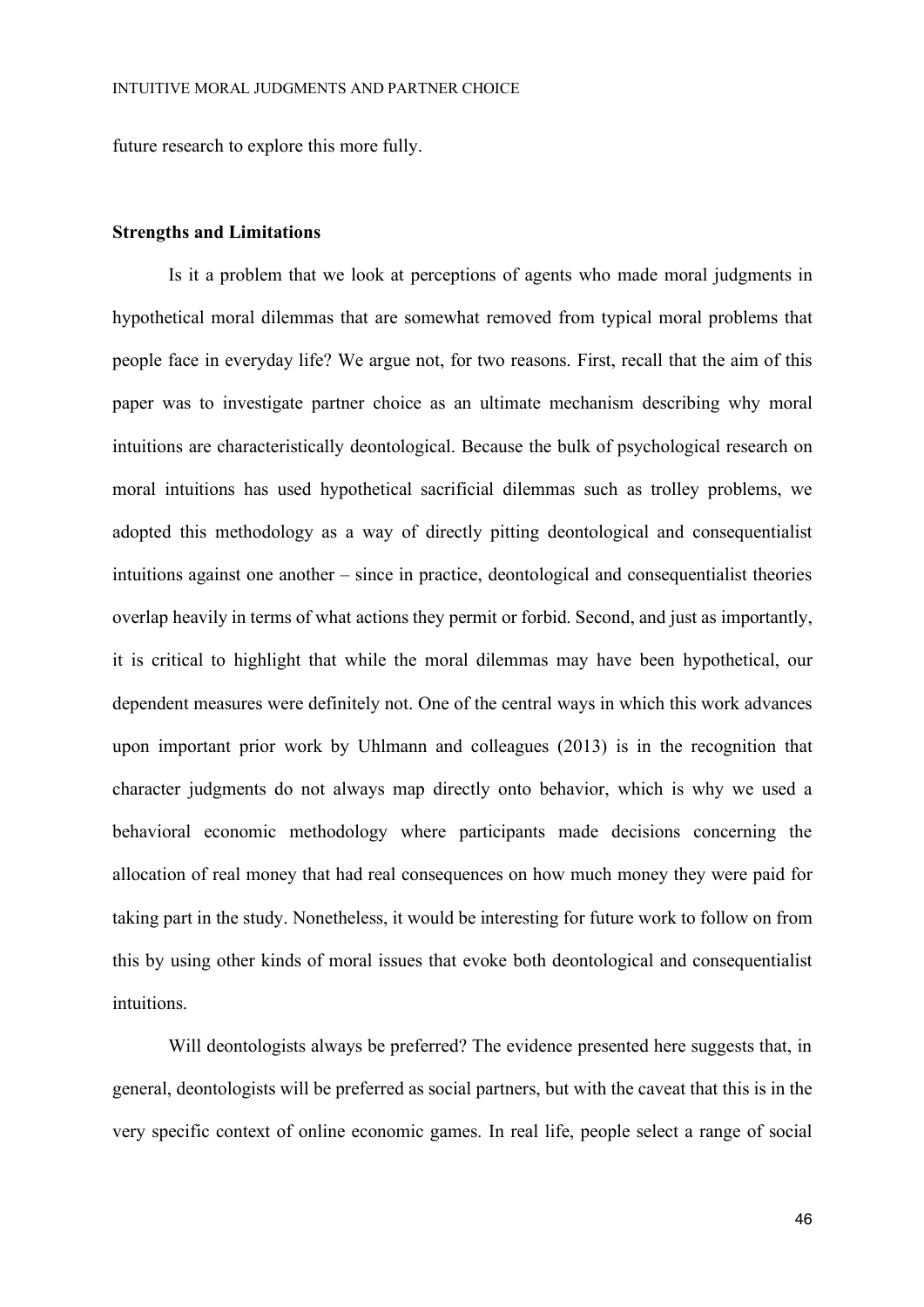partners (e.g. a friend or romantic partner, but also professional relationships such as doctors or lawyers) and what we value most in others can vary as a function of what kind of relationship it is. What one values in a loved one (e.g. warmth) might not be the same things we look for in a lawyer (e.g. competence). Given this, it remains plausible that at least in some contexts, it will be consequentialist agents who will be preferred. It will be generative for future research to explore this in order to understand more deeply how partner choice models can explain moral intuitions in different contexts.

#### **Commonsense Psychology and Ethical Theories**

Our work offers a new perspective on the possibility of bridging normative ethical theories with empirical findings in moral psychology. Research on moral judgments in sacrificial moral dilemmas has often tried to explain – or justify – these judgments through the lenses of ethical theories such as Utilitarianism or a simplified categorical-based Kantian deontology. Yet this endeavor has met limited success, as laypeople's' judgments about endorsing or rejecting the sacrifice of one to save others bear little resemblance to the demands of these ethical theories (Kahane et al., 2015). Contra Utilitarianism, commonsense morality does not have the sole aim of maximizing aggregate welfare (Baumard et al., 2013), and contra very simplified forms of categorical-based Kantian ethics does not treat moral rules as absolutely binding (Kahane, 2015). Rather, commonsense morality appears to be pluralist, consisting of a variety of specific fairness and harm-based principles, where (like on some contractualist theories) sometimes it is permissible to overrule some specific deontic principle if following it would lead to great harm. One interesting implication of our work, therefore, is that researchers exploring how folk moral judgments align with normative ethical theories could usefully consider moral contractualism. To whit: it is unlikely that commonsense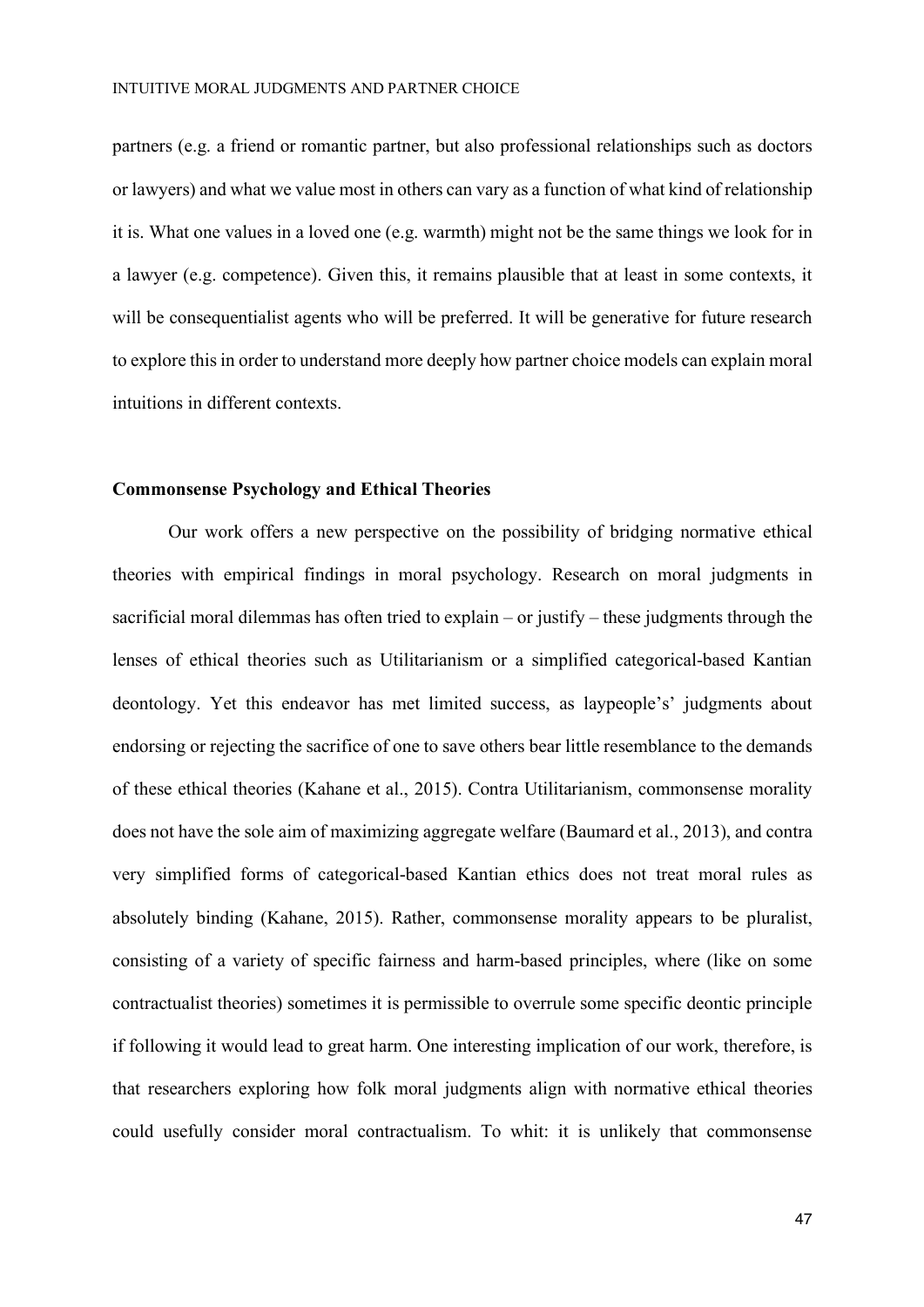intuitions will have a direct mapping onto the philosophical principles of moral contractualism or neo-Kantian ethical theories; but at the very least it seems describing commonsense morality along such contractualist-deontological principles will be less wrong. Our evolved commonsense morality is not utilitarian and not deontological in a simple Kantian-categorical sense, but with it's focus on justice and fairness, it does share important features with contractualist moral theories (Baumard & Sheskin, 2015). Moral contractualism, in addition to aligning well with the moral judgments people typically make, may also help to inform *why* we make these judgments, and under what conditions these judgments can be defended from a normative standpoint - and we look forward to future empirical and theoretical work exploring this.

#### **Acknowledgments**

The authors would like to thank Fiery Cushman, David Rand, Joshua Greene, Pat Barclay, Adam Morris, Phil Smolenski, Lucius Caviola, Jenifer Siegel, Filip Gesiarz, Felix Heise, Andreas Kappes, and Nadira Faber for helpful comments. The research was supported by an award to MC from the Oxford University Press John Fell Fund.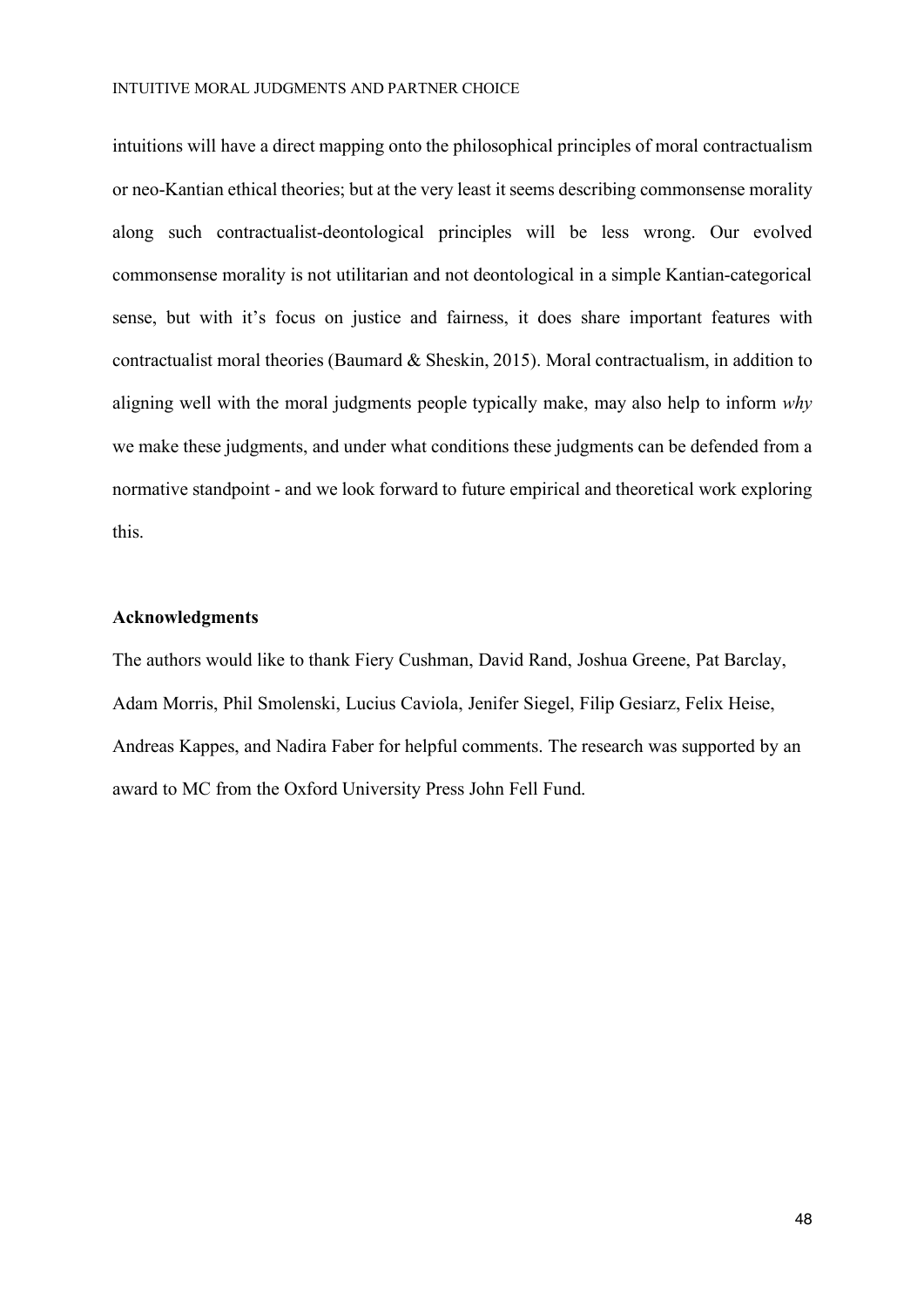#### **References**

Alexander, R. (1987). *The Biology of Moral Systems*. New York, NY: Aldine de Gruyter.

- Barclay, P. (2004). Trustworthiness and competitive altruism can also solve the "tragedy of the commons." *Evolution and Human Behavior*, *25*(4), 209–220. http://doi.org/10.1016/j.evolhumbehav.2004.04.002
- Barclay, P. (2006). Reputational benefits for altruistic punishment. *Evolution and Human Behavior*, *27*(5), 325–344. http://doi.org/10.1016/j.evolhumbehav.2006.01.003
- Bartels, D. M., & Pizarro, D. A. (2011). The mismeasure of morals: Antisocial personality traits predict utilitarian responses to moral dilemmas. *Cognition*, *121*(1), 154–161.
- Baumard, N., André, J.-B., & Sperber, D. (2013). A mutualistic approach to morality: The evolution of fairness by partner choice. *Behavioral and Brain Sciences*, *36*(01), 59– 78.
- Baumard, N., & Sheskin, M. (2015). Partner Choice and the Evolution of a Contractualist Morality. In J. Decety & T. Wheatley (Eds.), *The Moral Brain: A Multidisciplinary Perspective* (pp. 35–46). Cambridge, MA: MIT Press.
- Bentham, J. (1983). *The Collected Works of Jeremy Bentham: Deontology, Together with a Table of the Springs of Action ; and the Article on Utilitarianism*. Oxford, England: Oxford University Press. (Original work published 1879)
- Conway, P., & Gawronski, B. (2013). Deontological and utilitarian inclinations in moral decision making: A process dissociation approach. *Journal of Personality and Social Psychology*, *104*(2), 216.
- Critcher, C. R., Inbar, Y., & Pizarro, D. A. (2013). How quick decisions illuminate moral character. *Social Psychological and Personality Science*, *4*(3), 308–315.

Crockett, M. J. (2013). Models of morality. *Trends in Cognitive Sciences*, *17*(8), 363–366.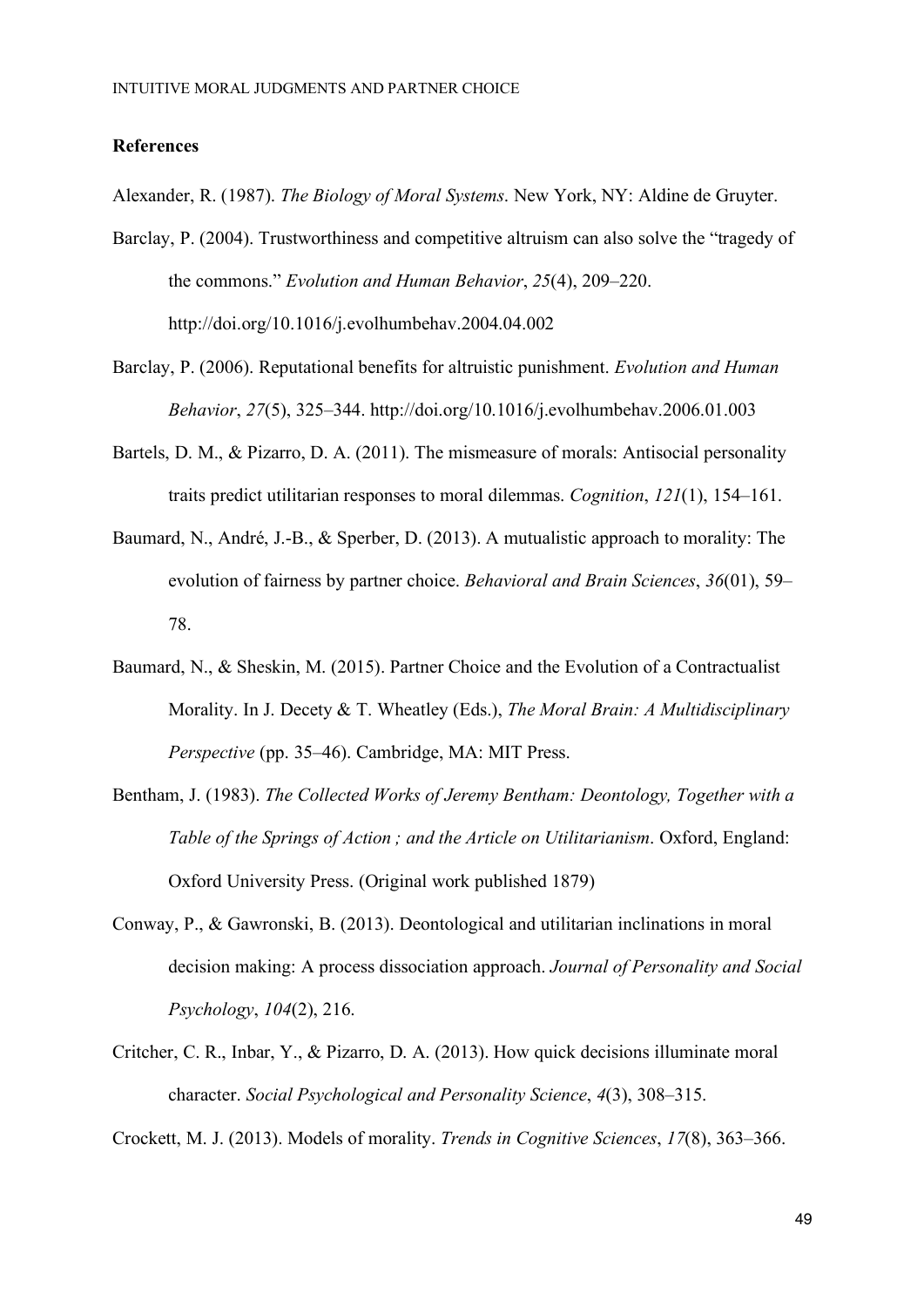Cushman, F. (2013). Action, Outcome, and Value A Dual-System Framework for Morality. *Personality and Social Psychology Review*, *17*(3), 273–292. http://doi.org/10.1177/1088868313495594

- Cushman, F. (2014). The Psychological Origins of the Doctrine of Double Effect. *Criminal Law and Philosophy*, 1–14. http://doi.org/10.1007/s11572-014-9334-1
- Cushman, F., Gray, K., Gaffey, A., & Mendes, W. B. (2012). Simulating murder: the aversion to harmful action. *Emotion*, *12*(1), 2.
- Cushman, F., Young, L., & Hauser, M. (2006). The Role of Conscious Reasoning and Intuition in Moral Judgment Testing Three Principles of Harm. *Psychological Science*, *17*(12), 1082–1089. http://doi.org/10.1111/j.1467-9280.2006.01834.x
- Foot, P. (1967). The problem of abortion and the doctrine of double effect. *Oxford Review*, *5*, 5–15.
- Frank, R. H. (1988). *Passions Within Reason: The Strategic Role of the Emotions*. Norton.
- Gauthier, D. P. (1986). *Morals by Agreement*. Oxford, England: Oxford University Press.
- Gervais, W. M., Shariff, A. F., & Norenzayan, A. (2011). Do you believe in atheists? Distrust is central to anti-atheist prejudice. *Journal of Personality and Social Psychology*, *101*(6), 1189–206. http://doi.org/10.1037/a0025882
- Greene, J. D. (2007). Why are VMPFC patients more utilitarian? A dual-process theory of moral judgment explains. *Trends in Cognitive Sciences*, *11*(8), 322–323.
- Greene, J. D. (2014). *Moral Tribes: Emotion, Reason and the Gap Between Us and Them*. London, England: Atlantic Books Ltd.
- Greene, J. D., Cushman, F. A., Stewart, L. E., Lowenberg, K., Nystrom, L. E., & Cohen, J. D. (2009). Pushing moral buttons: The interaction between personal force and intention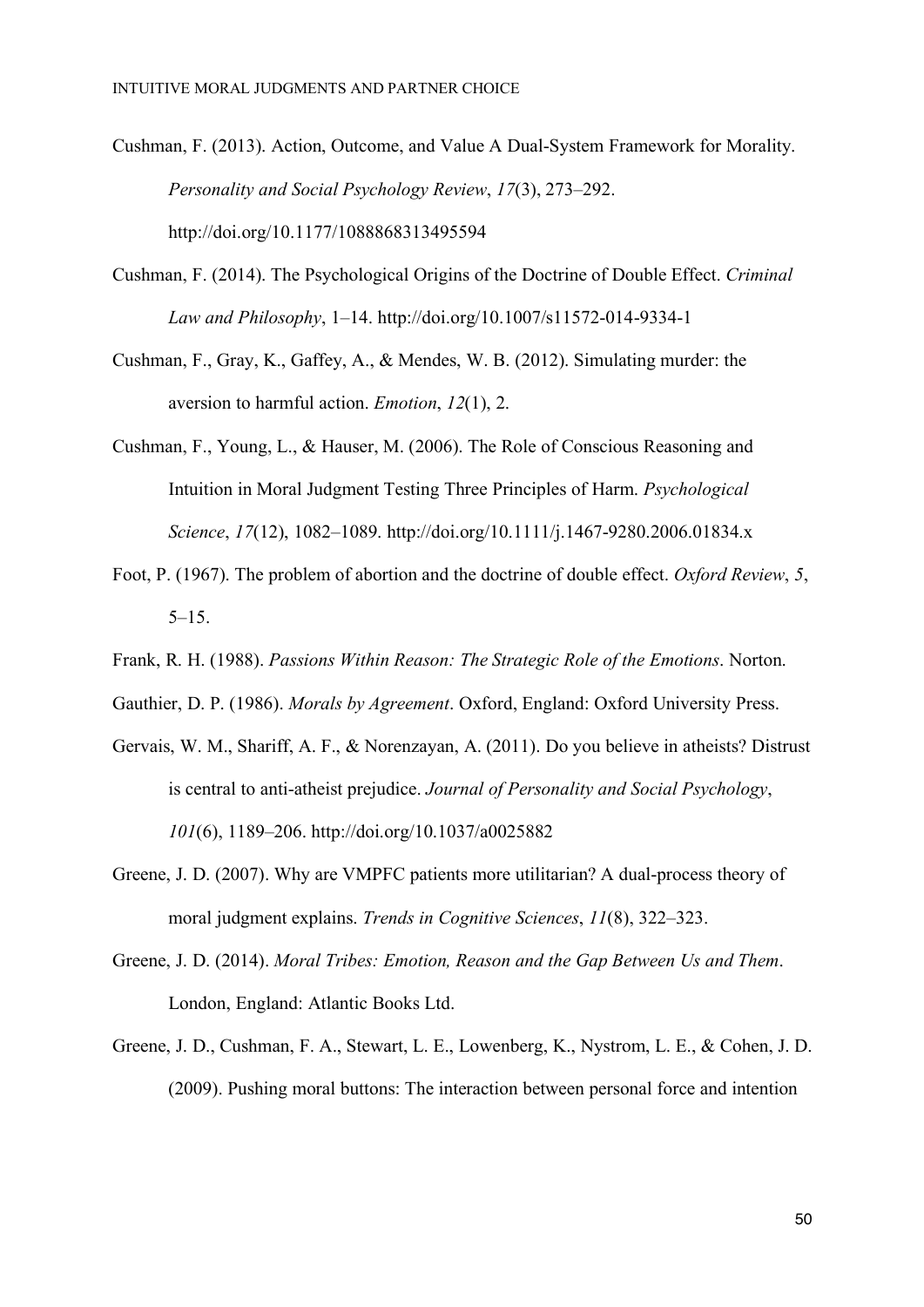in moral judgment. *Cognition*, *111*(3), 364–371.

http://doi.org/10.1016/j.cognition.2009.02.001

- Greene, J. D., Morelli, S. A., Lowenberg, K., Nystrom, L. E., & Cohen, J. D. (2008). Cognitive load selectively interferes with utilitarian moral judgment. *Cognition*, *107*(3), 1144–1154.
- Greene, J. D., Sommerville, R. B., Nystrom, L. E., Darley, J. M., & Cohen, J. D. (2001). An fMRI investigation of emotional engagement in moral judgment. *Science*, *293*(5537), 2105–2108.
- Haidt, J. (2001). The emotional dog and its rational tail: A social intuitionist approach to moral judgment. *Psychological Review*, *108*(4), 814–834. http://doi.org/10.1037/0033-295X.108.4.814
- Hobbes, T. (1994). *Leviathan (Edited by Edwin Curley)*. Hackett. (Original work published 1668)
- Hoffman, M., Yoeli, E., & Nowak, M. A. (2015). Cooperate without looking: Why we care what people think and not just what they do. *Proceedings of the National Academy of Sciences*, *112*(6), 1727–1732.
- Kahane, G. (2015). Sidetracked by trolleys: Why sacrificial moral dilemmas tell us little (or nothing) about utilitarian judgment. *Social Neuroscience*, *0*(0), 1–10. http://doi.org/10.1080/17470919.2015.1023400

Kahane, G., Everett, J. A. C., Earp, B. D., Farias, M., & Savulescu, J. (2015). "Utilitarian" judgments in sacrificial moral dilemmas do not reflect impartial concern for the greater good. *Cognition*, *134*, 193–209. http://doi.org/10.1016/j.cognition.2014.10.005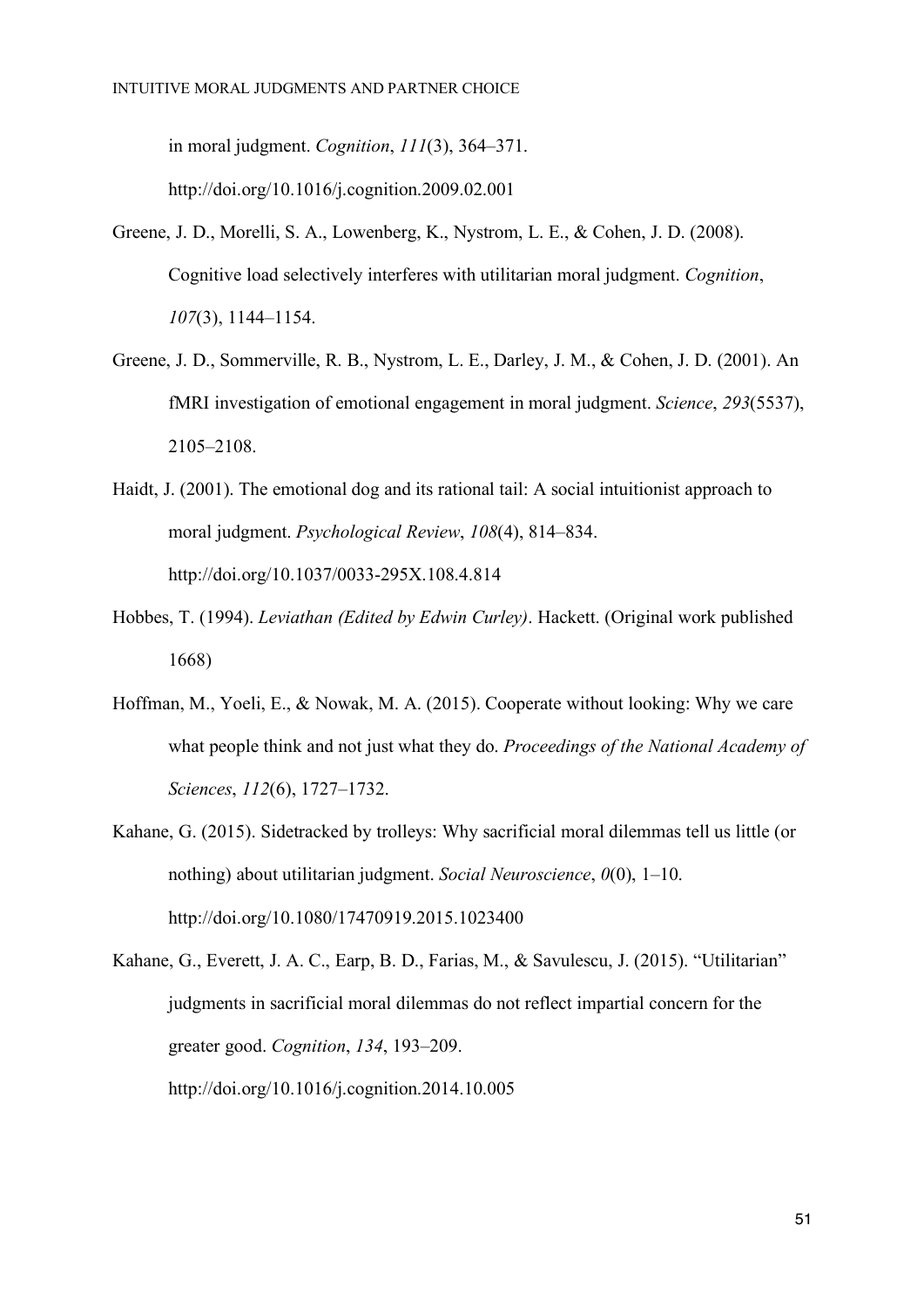- Kant, I. (2002). *Groundwork for the Metaphysics of Morals*. New Haven, CT: Yale University Press. (Original work published 1797)
- Koenigs, M., Kruepke, M., Zeier, J., & Newman, J. P. (2012). Utilitarian moral judgment in psychopathy. *Social Cognitive and Affective Neuroscience*, *7*(6), 708–714.
- Koenigs, M., Young, L., Adolphs, R., Tranel, D., Cushman, F., Hauser, M., & Damasio, A. (2007). Damage to the prefrontal cortex increases utilitarian moral judgments. *Nature*, *446*(7138), 908–911. http://doi.org/10.1038/nature05631
- Krebs, D. (2008). Morality: An Evolutionary Account. *Perspectives on Psychological Science*, *3*(3), 149–172. http://doi.org/10.1111/j.1745-6924.2008.00072.x
- Lydon, J. E., Jamieson, D. W., & Zanna, M. P. (1988). Interpersonal Similarity and the Social and Intellectual Dimensions of First Impressions. *Social Cognition*, *6*(4), 269–286. http://doi.org/http://dx.doi.org.ezp-prod1.hul.harvard.edu/10.1521/soco.1988.6.4.269

Mill, J. S. (1863). *Utilitarianism*. London, England: Parker, Son, and Bourne.

- Noë, R., & Hammerstein, P. (1994). Biological markets: supply and demand determine the effect of partner choice in cooperation, mutualism and mating. *Behavioral Ecology and Sociobiology*, *35*(1), 1–11. http://doi.org/10.1007/BF00167053
- Norenzayan, A., Shariff, A. F., Gervais, W. M., Willard, A. K., McNamara, R. A., Slingerland, E., & Henrich, J. (2014). The cultural evolution of prosocial religions. *Behavioral and Brain Sciences*, 1–86.

Parfit, D. (1984). *Reasons and Persons*. Oxford University Press.

- Rawls, J. (1971). *A Theory of Justice*. Cambridge, MA: Belknap Press of Harvard University Press.
- Rockenbach, B., & Milinski, M. (2011). To qualify as a social partner, humans hide severe punishment, although their observed cooperativeness is decisive. *Proceedings of the*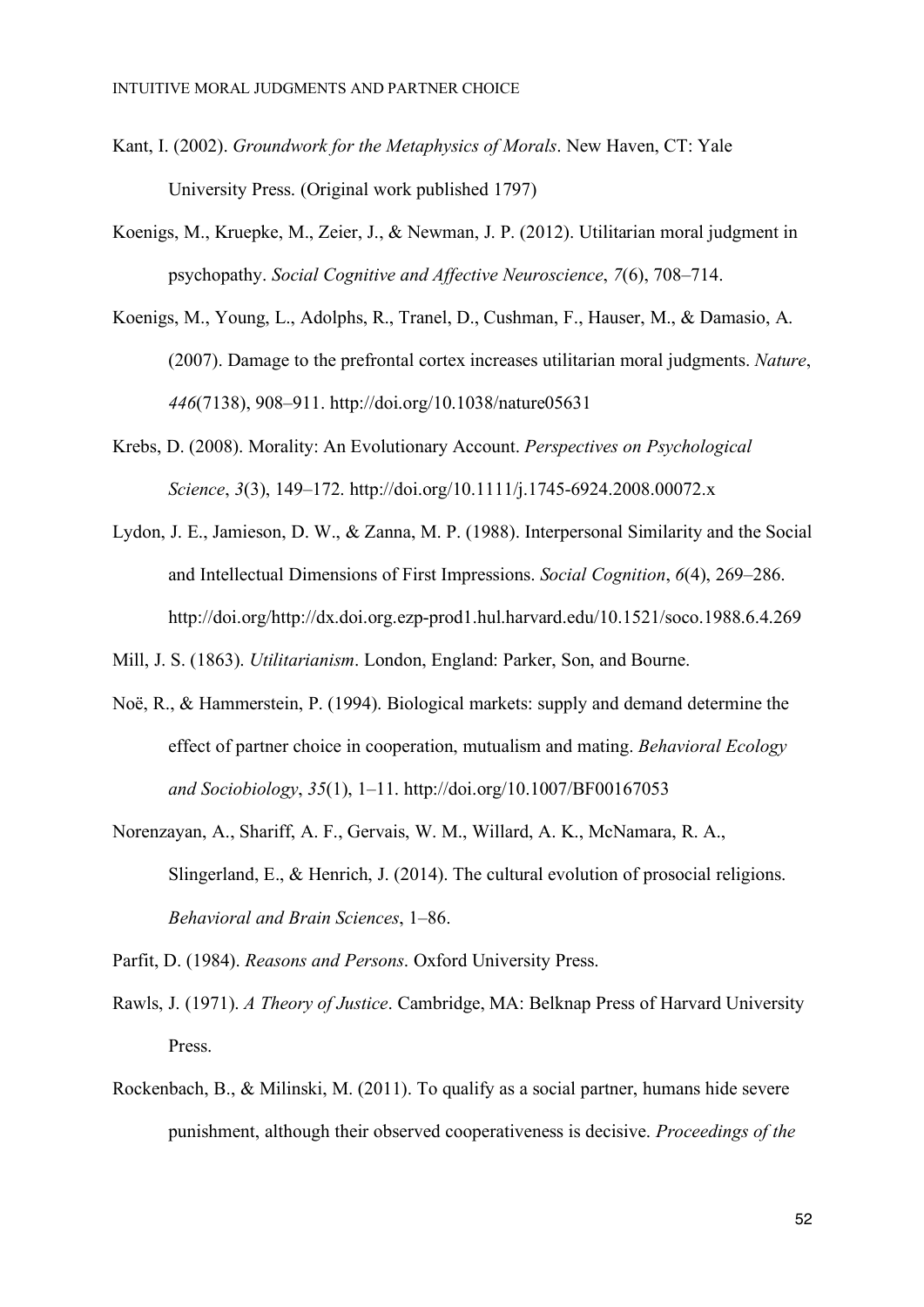*National Academy of Sciences*, *108*(45), 18307–18312.

http://doi.org/10.1073/pnas.1108996108

- Scanlon, T. M. (1982). Contractualism and Utilitarianism. In A. K. Sen & B. A. O. Williams (Eds.), *Utilitarianism and Beyond* (pp. 103–110). Cambridge, England: Cambridge University Press.
- Scanlon, T. M. (1998). *What We Owe to Each Other* (Vol. 66). Cambridge, MA: Belknap Press of Harvard University Press.
- Simonsohn, U. (2015). Small Telescopes Detectability and the Evaluation of Replication Results. *Psychological Science*, *26*(5), 559–569. http://doi.org/10.1177/0956797614567341
- Smith, J. M., & Harper, D. (2003). *Animal Signals*. OUP Oxford.
- Trivers, R. (1971). The Evolution of Reciprocal Altruism. *The Quarterly Review of Biology*, *46*(1), 35–57. http://doi.org/10.2307/2822435
- Uhlmann, E. L., Zhu, L. (Lei), & Tannenbaum, D. (2013). When it takes a bad person to do the right thing. *Cognition*, *126*(2), 326–334. http://doi.org/10.1016/j.cognition.2012.10.005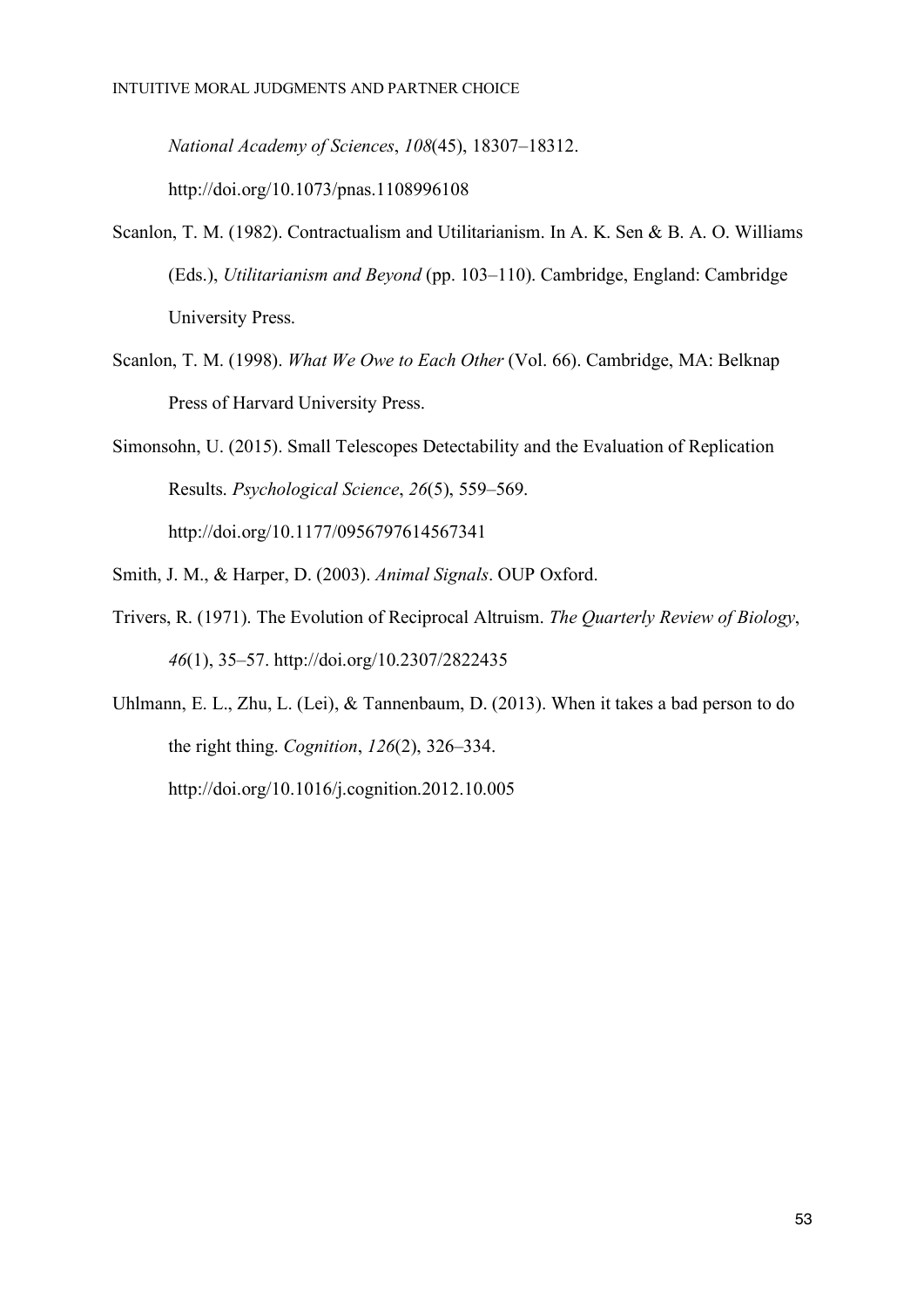

Figure 1. Agents who made deontological choices in the footbridge dilemma were rated as more moral (A) and trustworthy (B), and in a trust game received higher transfers (C), and were predicted to return more (D). Error bars represent *SE*s (Study 1b).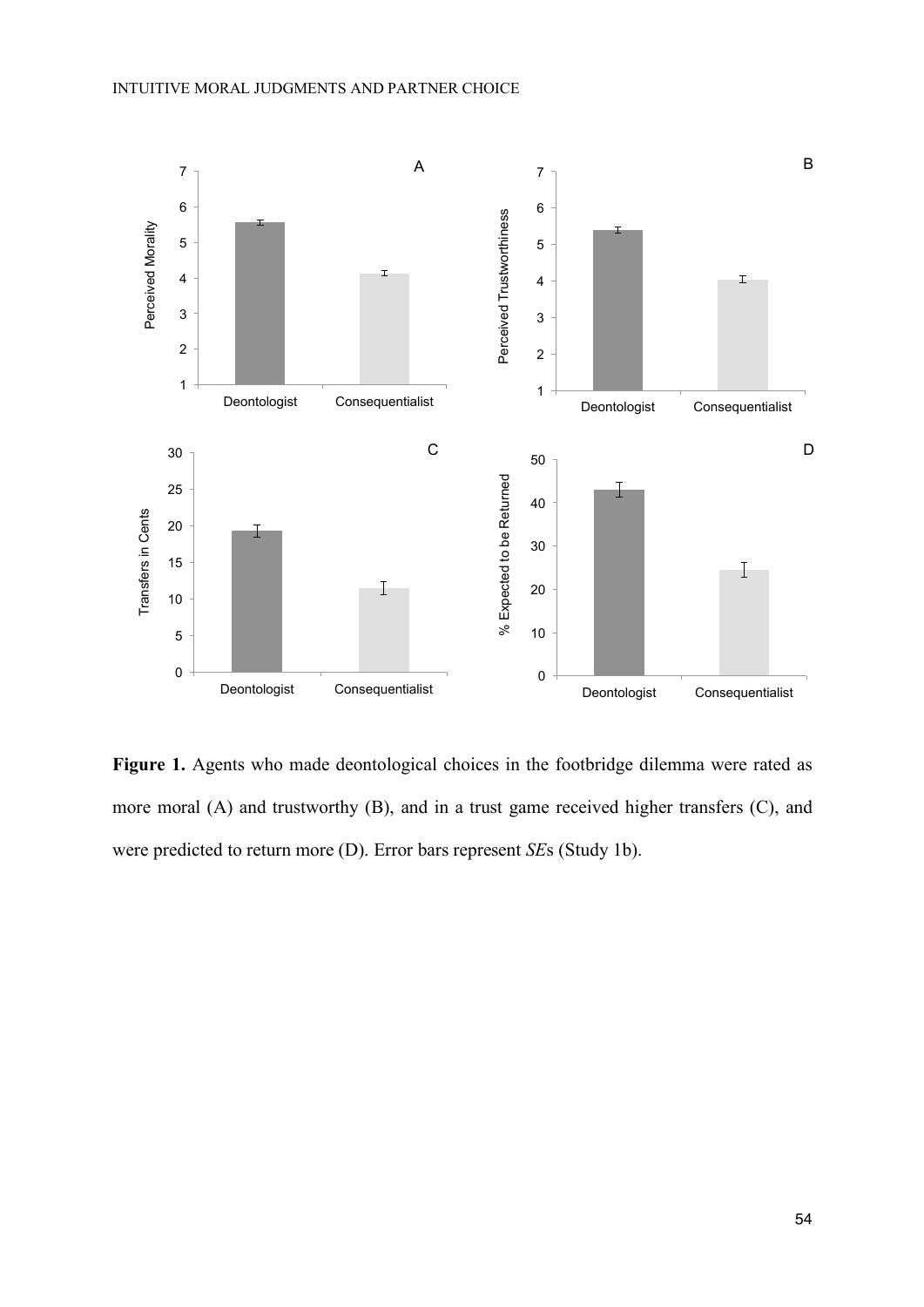

**Figure 2.** Expressions of choice conflict mitigate partner preferences for deontological agents. Participants strongly preferred deontological agents to consequentialist agents, but this preference was mitigated if the consequentialist agent reported difficulty in making the decision. Error bars represent *SE*s.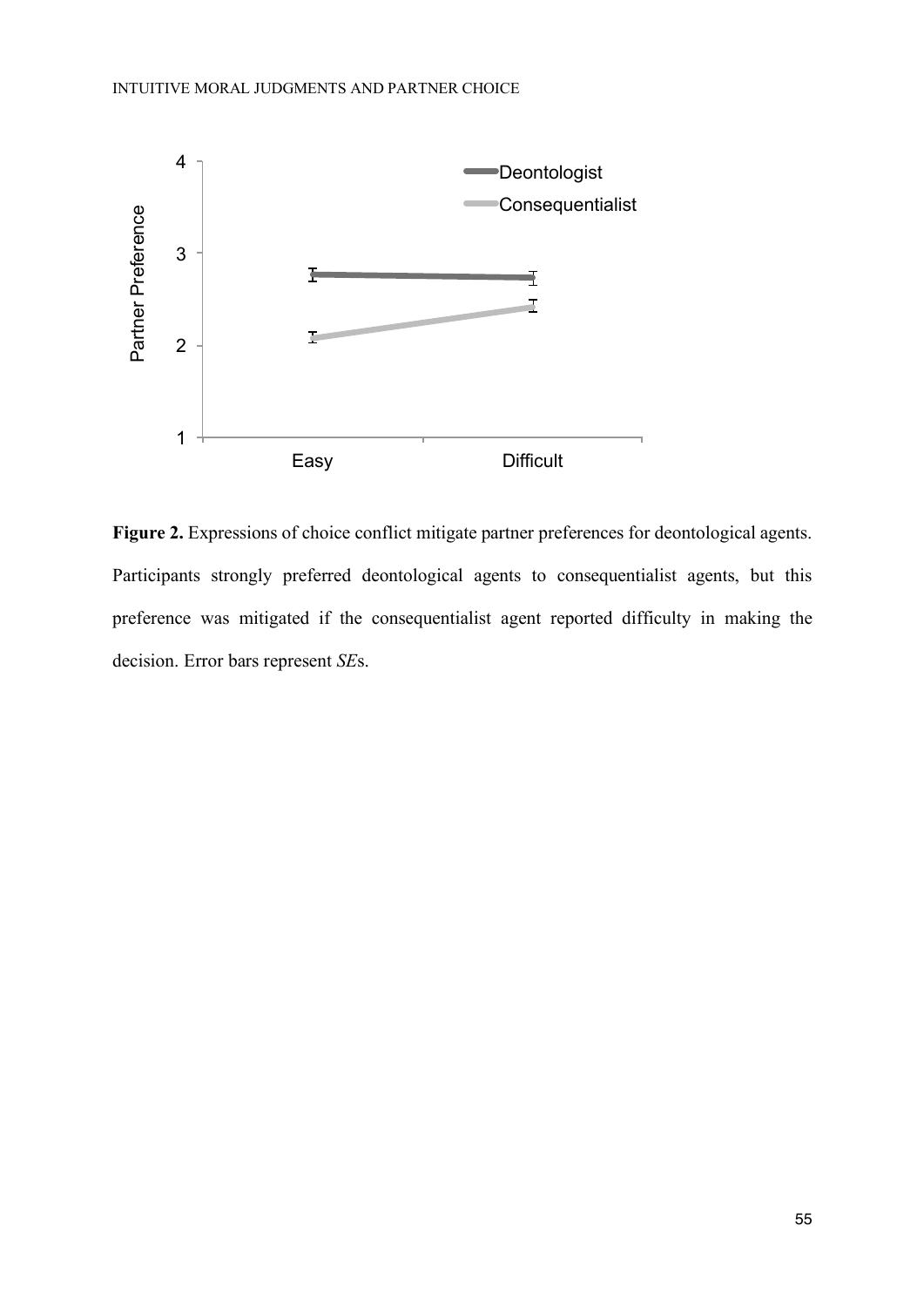

**Figure 3.** Preference for deontological agents is sensitive to respecting persons and not treating others as mere means. In Study 4b, an agent who made a deontological judgment in the footbridge dilemma, but not the switch, was trusted more in a trust game. Error bars represent *SE*s.